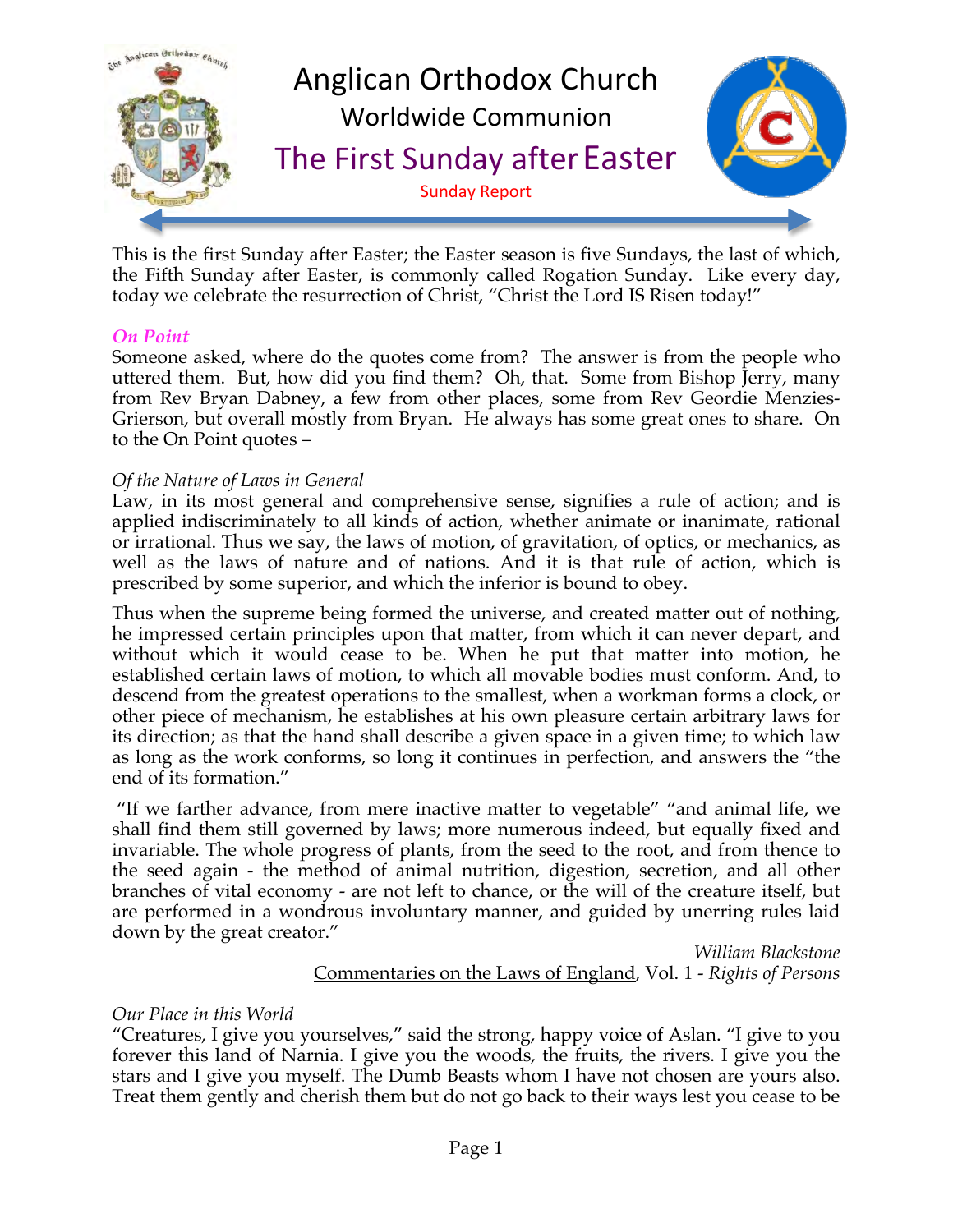Talking Beasts. For out of them you were taken and into them you can return. Do not so."

> *Jack Lewis* The Magician's Nephew

Thou hast dealt well with thy servant, O LORD, according unto thy word.

*Psalm 119:65*

The desire of the righteous is only good: but the expectation of the wicked is wrath. *Proverbs 11:23*

Blessed are the eyes which see the things that ye see: for I tell you, that many prophets and kings have desired to see those things which ye see, and have not seen them; and to hear those things which ye hear, and have not heard them.

*St. Luke 10:23-24*

If ye abide in me, and my words abide in you, ye shall ask what ye will, and it shall be done unto you. Herein is my Father glorified, that ye bear much fruit; so shall ye be my disciples.

*St. John 15:7-8*

I do not forget that we are poor judges of our own days, and are very apt to exaggerate their importance. But I doubt much whether there ever was a time in the history of our country, when the horizon on all sides, both political and ecclesiastical, was so thoroughly black and lowering... Everything around us seems unscrewed, loosed and out of joint. The fountains of the great deep appear to be breaking up. Ancient institutions are tottering, and ready to fall. Social and ecclesiastical systems are failing, and crumbling away. Church and State seem alike convulsed to their very foundations, and what the end of this convulsion may be no man can tell... Happy is he who has learned to expect little from Parliaments or Convocations, from Statesmen or from Bishops, and to look steadily for Christ's appearing! He is the man who will not be disappointed.

*JC Ryle*  $19<sup>th</sup>$  century Anglican bishop and author Are You Ready For The End Of Time, pp. 11-12

Peace either exists as a given condition or it is maintained by strong armies and ready deterrence. Peace cannot be found on the moral high ground, only [on] the mountains of the graves of the dead. Daniel Greenfield

 $21<sup>st</sup>$  century American commentator

It should be noted here that even in the case of their currency, the wealth of the [Russian] people was being plundered as well. Lenin followed a policy of printing up money as fast as he needed it, probably with the intent of destroying the currency, in keeping with the Marxist idea that money would no longer be needed. In consequence, the value of the money declined swiftly. This was a more subtle confiscation of property and destruction of the independence of individuals and families.

*Clarence Carson* 20<sup>th</sup> century American historian Basic Communism, p. 147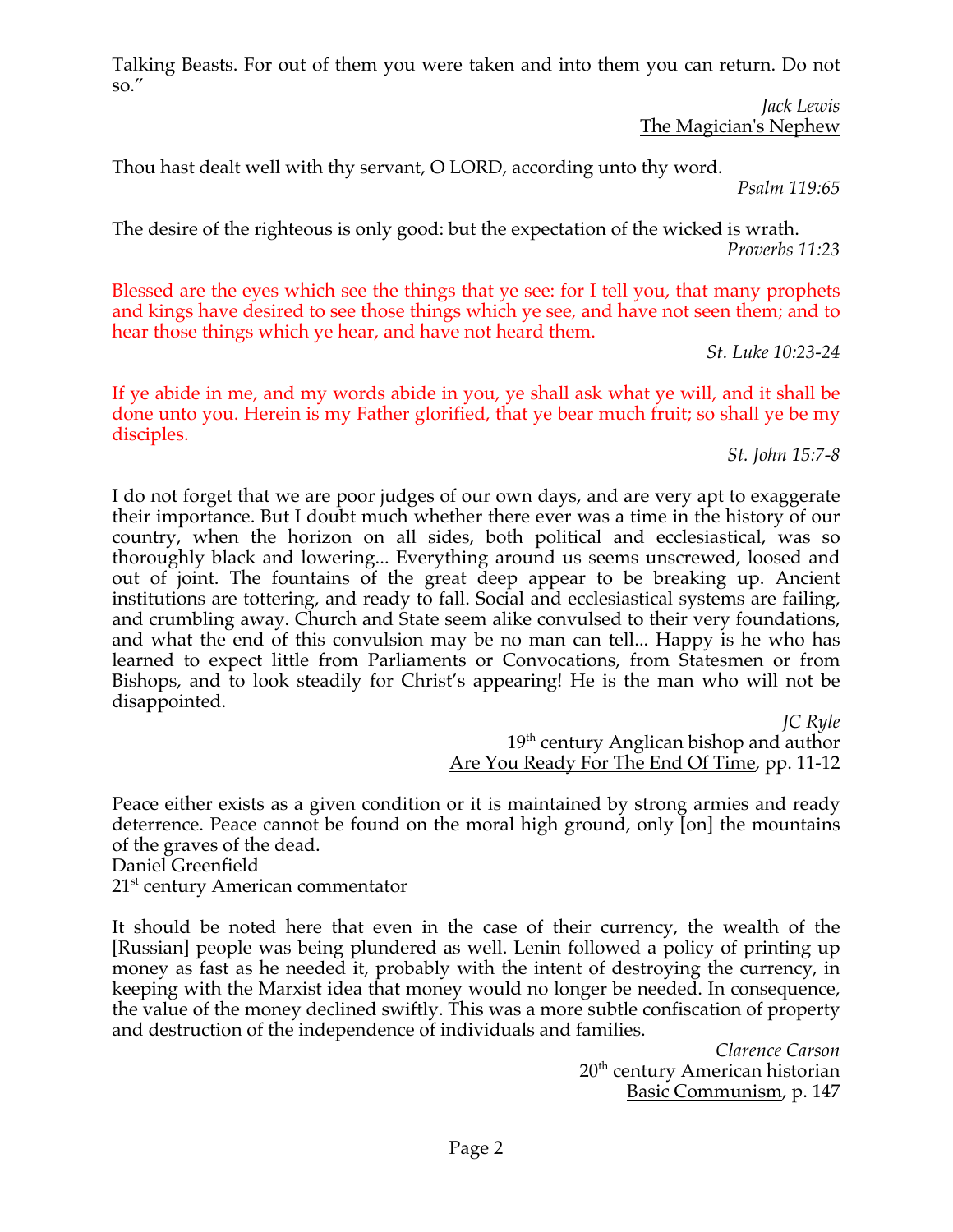# *Propers*

Each Sunday there are Propers: special prayers and readings from the Bible. There is a Collect for the Day; that is a single thought prayer, most written either before the refounding of the Church of England in the 1540s or written by Bishop Thomas Cranmer, the first Archbishop of Canterbury after the re-founding.

The Collect for the Day is to be read on Sunday and during Morning and Evening Prayer until the next Sunday. The Epistle is normally a reading from one of the various Epistles, or letters, in the New Testament. The Gospel is a reading from one of the Holy Gospels, Matthew, Mark, Luke and John. The Collect is said by the minister as a prayer, the Epistle can be read by either a designated reader (as we do in our church) or by one of the ministers and the Holy Gospel, which during the service in our church is read by an ordained minister or our Deacon Striker.

The propers are the same each year, except if a Red Letter Feast, that is one with propers in the prayerbook, falls on a Sunday, then those propers are to be read instead, except in a White Season, where it is put off. Red Letter Feasts, so called because in the Altar Prayerbooks the titles are in red, are special days. Most of the Red Letter Feasts are dedicated to early saints instrumental in the development of the church, others to special events. Some days are particularly special and the Collect for that day is to be used for an octave (eight days) or an entire season, like Advent or Lent.

The Propers for today are found on Page 170-171, with the Collect first:

#### The First Sunday after Easter. *The Collect.*

**LMIGHTY** Father, who hast given thine only Son to die for our sins, and to rise again for our justification; Grant us so to put away the leaven of malice and wickedness, that we may always serve thee in pureness of living and truth; through the merits of the same thy Son Jesus Christ our Lord. *Amen.* **A**

Today's Epistle came from the First General Epistle of Saint John, the Fifth Chapter beginning at the Fourth Verse:

**HATSOEVER** is born of God overcometh the world: and this is the victory that overcometh the world, even our faith. Who is he that overcometh the world, but he that believeth that Jesus is the Son of God? This is he that came **by HATSOEVER** is born of God overcometh the world: and this is the victory that overcometh the world, even our faith. Who is he that overcometh the world, but he that believeth that Jesus is the Son of God? This is he tha it is the Spirit that beareth witness, because the Spirit is truth. For there are three that bear record in heaven, the Father, the Word, and the Holy Ghost: and these three are one. And there are three that bear witness in earth, the Spirit, and the water, and the blood: and these three agree in one. If we receive the witness of men, the witness of God is greater: for this is the witness of God which he hath testified of his Son. He that believeth on the Son of God hath the witness in himself: he that believeth not God hath made him a liar; because he believeth not the record that God gave of his Son. And this is the record, that God hath given to us eternal life, and this life is in his Son. He that hath the Son hath life; and he that hath not the Son of God hath not life.

The Holy Gospel for this Sunday comes from the Twentieth Chapter of the Gospel of Saint John beginning at the Nineteenth verse: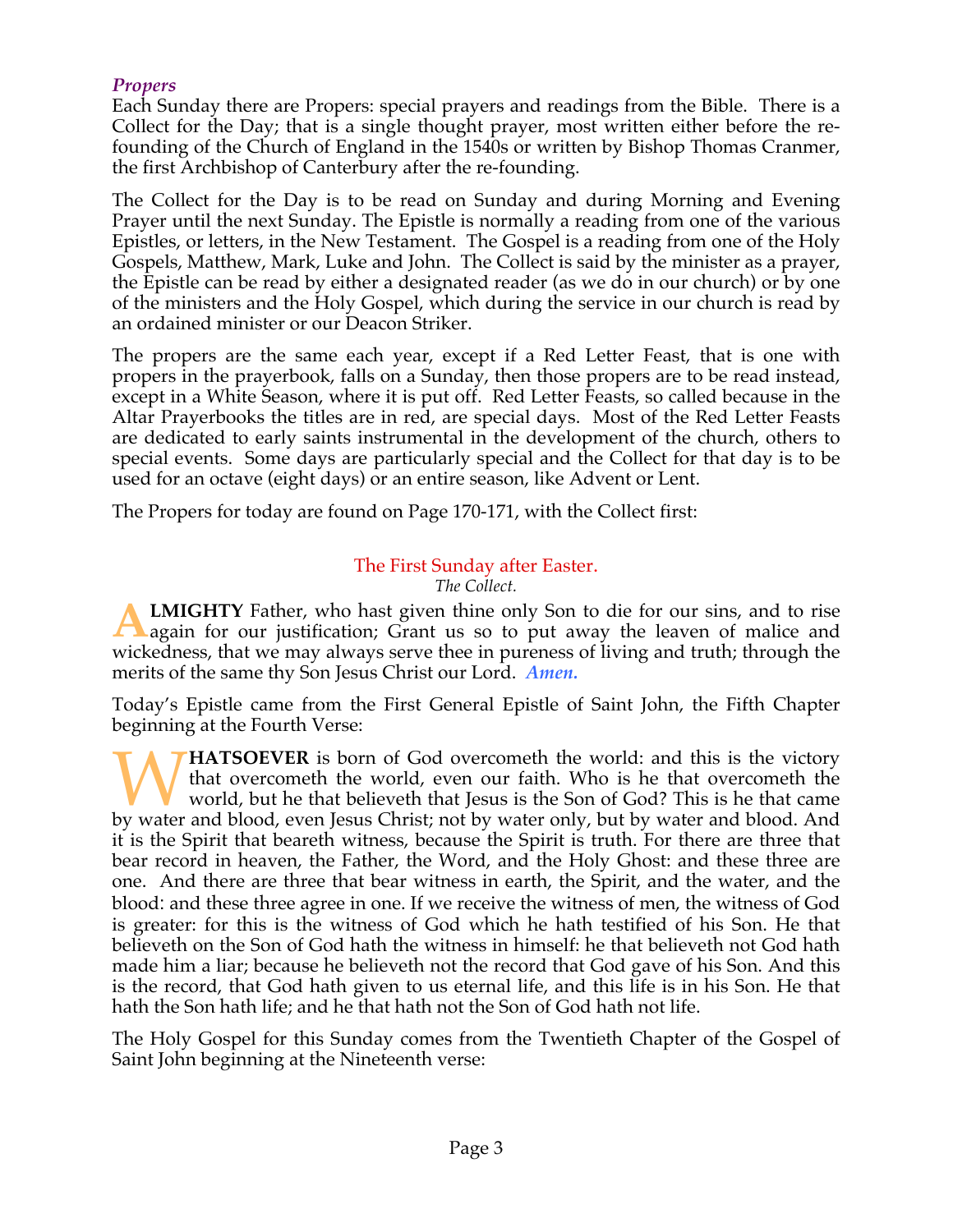he same day at evening, being the first day of the week, when the doors were shut where the disciples were assembled for fear of the Jews, came Jesus and stood in the midst, and saith unto them, Peace be unto you. And when he had so said, he The same day at evening, being the first day of the week, when the doors were shut where the disciples were assembled for fear of the Jews, came Jesus and stood in the midst, and saith unto them, Peace be unto you. And whe the Lord. Then said Jesus to them again, Peace be unto you: as my Father hath sent me, even so send I you. And when he had said this, he breathed on them, and saith unto them, Receive ye the Holy Ghost: whosesoever sins ye remit, they are remitted unto them; and whosesoever sins ye retain, they are retained.

### *Bishop Ogles' Sermon*

We are oft fortunate to get copies of Bishop Jerry's sermon notes. Today is one of those Sundays. Today's sermon starts off with the collect, and like always, it will give you a lot to consider in your heart.

**Sermon Notes**

First Sunday after Easter St Andrew's Anglican Orthodox Church 3 April 2016, Anno Domini (In the Year of our Lord)

> The First Sunday after Easter. *The Collect.*



**LMIGHTY** Father, who hast given thine only Son to die for our sins, and to rise again for our justification; Grant us so to put away the leaven of malice and wickedness, that we may always serve thee in pureness of living and truth; through the merits of the same thy Son Jesus Christ our Lord. *Amen.* **A**

**ND** *as they thus spake, Jesus himself stood in the midst of them, and saith unto them, Peace*  **b** *be unto you.**37**But they were terrified and affrighted, and supposed that they had seen a* $\frac{1}{2}$ *khe unto you.**37**But they were terrified and affrighted, and supposed that they had seen a spirit. <sup>38</sup> And he said unto them, Why are ye troubled? and why do thoughts arise in your hearts? <sup>39</sup> Behold my hands and my feet, that it is I myself: handle me, and see; for a spirit hath not flesh and bones, as ye see me have. <sup>40</sup> And when he had thus spoken, he shewed them his hands and his feet. <sup>41</sup> And while they yet believed not for joy, and wondered, he said unto them, Have ye here any meat? <sup>42</sup> And they gave him a piece of a broiled fish, and of an honeycomb. <sup>43</sup> And he took it, and did eat before them. <sup>44</sup> And he said unto them, These are the words which I spake unto you, while I was yet with you, that all things must be fulfilled, which were written in the law of Moses, and in the prophets, and in the psalms, concerning me. <sup>45</sup> Then opened he their understanding, that they might understand the scriptures, <sup>46</sup> And said unto them, Thus it is written, and thus it behoved Christ to suffer, and to rise from the dead the third day: <sup>47</sup> And that repentance and remission of sins should be preached in his name among all nations, beginning at Jerusalem. <sup>48</sup> And ye are witnesses of these things. <sup>49</sup> And, behold, I send the promise of my Father upon you: but tarry ye in the city of Jerusalem, until ye be endued with power from on high.* (Luke 24:36-49 (KJV)

 Today's text expands upon the post-resurrection appearances of our Lord. In the present text, our Lord appears to the disciples who are secluded in a closed room (the door being shut according to St. John 20:26) of Jerusalem eight days following the resurrection. It is worthy of note that our Lord always includes all of the company gathered together if He will sup with them. On his first visit to the disciples in the room at Jerusalem, He did not sup with them for Thomas was absent. He supped with those gathered as a single company by the Sea of Galilee on another occasion; and He supped with the party of two at the home in Emmaus. So, here, He also sups with the gathered party as Thomas is also present. The Church partakes of the Holy Communion together.

 Though most of this little group had been made aware of our Lord's resurrection (except doubting Thomas), they were nonetheless full of worries and confusion. What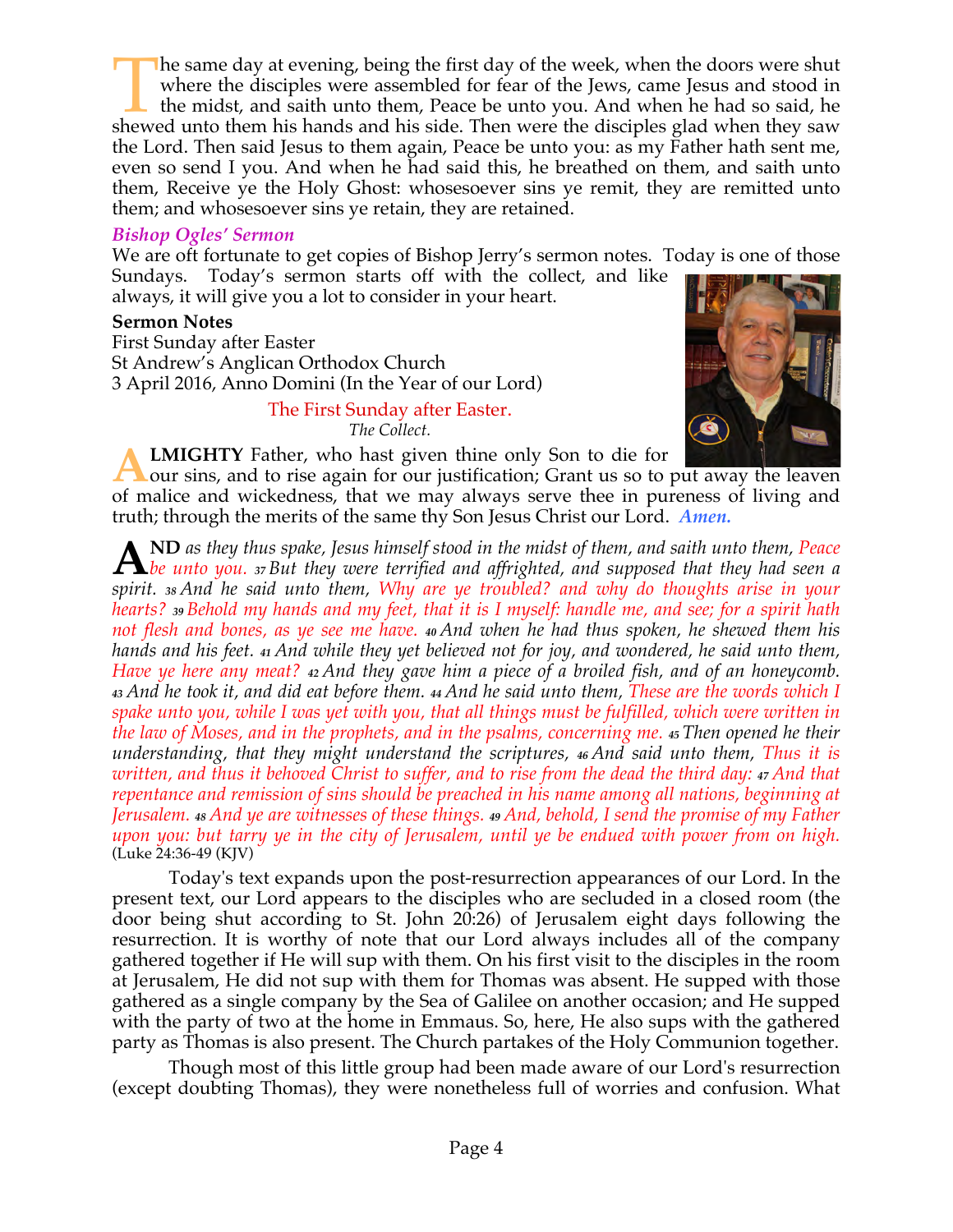did it all mean? Have we not all faced this same dilemma in our own lives when things simply do not make sense even if the revolting development was of God? But as we bear on course and weather the storm, the calm seas and following winds ahead reveal our successful arrival at our intended destination. Being of feeble understanding of the mysteries of the Spirit, we often need a little extra inspiration from our Lord. The grandest exultation of the Spirit may arise out of devastating circumstances. In all conditions, we may say together with Horatio Spafford - "*It is Well with My Soul*!"

 As the disciples, being alone without the former physical presence of Jesus to direct them, pondered what comes next, a presence appears among them. Having experienced the same appearing only one week earlier, except Thomas, should not have been surprised. But we are slow of mind and understanding. The Lord often must teach us through constant reminders and repetition. Have you ever noticed how often the same lines are repeated in Holy Scripture? Why do you suppose that is the case? It is because repetition aids retention (a well known law of learning). "*And as they thus spake, Jesus himself stood in the midst of them, and saith unto them, Peace be unto you.*" Have you considered how often this greeting is repeated in Scripture, or words to the same effect. It is a common greeting of Christ when men were frightened at the sight of Him walking on the Sea, or appearing behind locked doors. Remember the message of the Heavenly Angel to the shepherds overlooking Bethlemen at the birth of Christ, "*Fear not for behold I bring you good tidings of great joy which shall be to all people*." When God appears to us, He never comes for the purpose of striking fear in our hearts. He always means goodwill to men. The fact that we may not recognize Christ walking beside us does not change the fact that He is indeed there.

 "*But they were terrified and affrighted, and supposed that they had seen a spirit.*" This reaction seems a bit trite after so many miraculous appearances of Christ to these disciples, but we are all often blind to His presence in the mundane nature about us. We are so accustomed to the barren wilderness we have made around us that the paradise of His presence before us seems odd. But our Lord nonetheless will alleviate our fears at each moment of their emergence. "*And he said unto them, Why are ye troubled? and why do thoughts arise in your hearts? Behold my hands and my feet, that it is I myself: handle me, and see; for a spirit hath not flesh and bones, as ye see me have. And when he had thus spoken, he shewed them his hands and his feet.*" When our faith fails, He may bring solid, physical evidence to the bar to dispel doubt. But He always wonders why we are troubled since we believe in Him. If we believe enough, we should know that "*all things work together for good to those who love the Lord and are the called according to His purpose*." (see Romans 8:28)

 A great mystery, too, is revealed - not only in His physical appearance, but in His physical reality. The appearance of Christ to the disciples is not merely an apparition, but the Person and physical Body of the Lord. A spirit cannot be touched, handled, or possess flesh and bones. Jesus rose from the grave with a glorified Body that is mysteriously the same as that with which He was buried. We, too, shall rise with a like body. Though our bodies will be free of blemishes, scars and twisted limbs, His body will be the only one to retain the scars and piercings of His Passion for us.

 *"That is simply too good to be true*!" is a common English expression. It most often does not indicate doubt of the goodness or joy of an event, but is intended to express the magnificence of it. "*And while they yet believed not for joy, and wondered*." Unbelievable it was, yet they knew it to be real and yet wondered for the absolute grandeur of the reality. To further open their eyes to His physical presence, He next "*said unto them, Have ye here any meat?*" Now this last comment of our Lord makes me very happy. We shall enjoy eating in our resurrected bodies! If there is food in Heaven, it makes all of sense in the world that there shall be CHOCOLATE! And as much of that edifying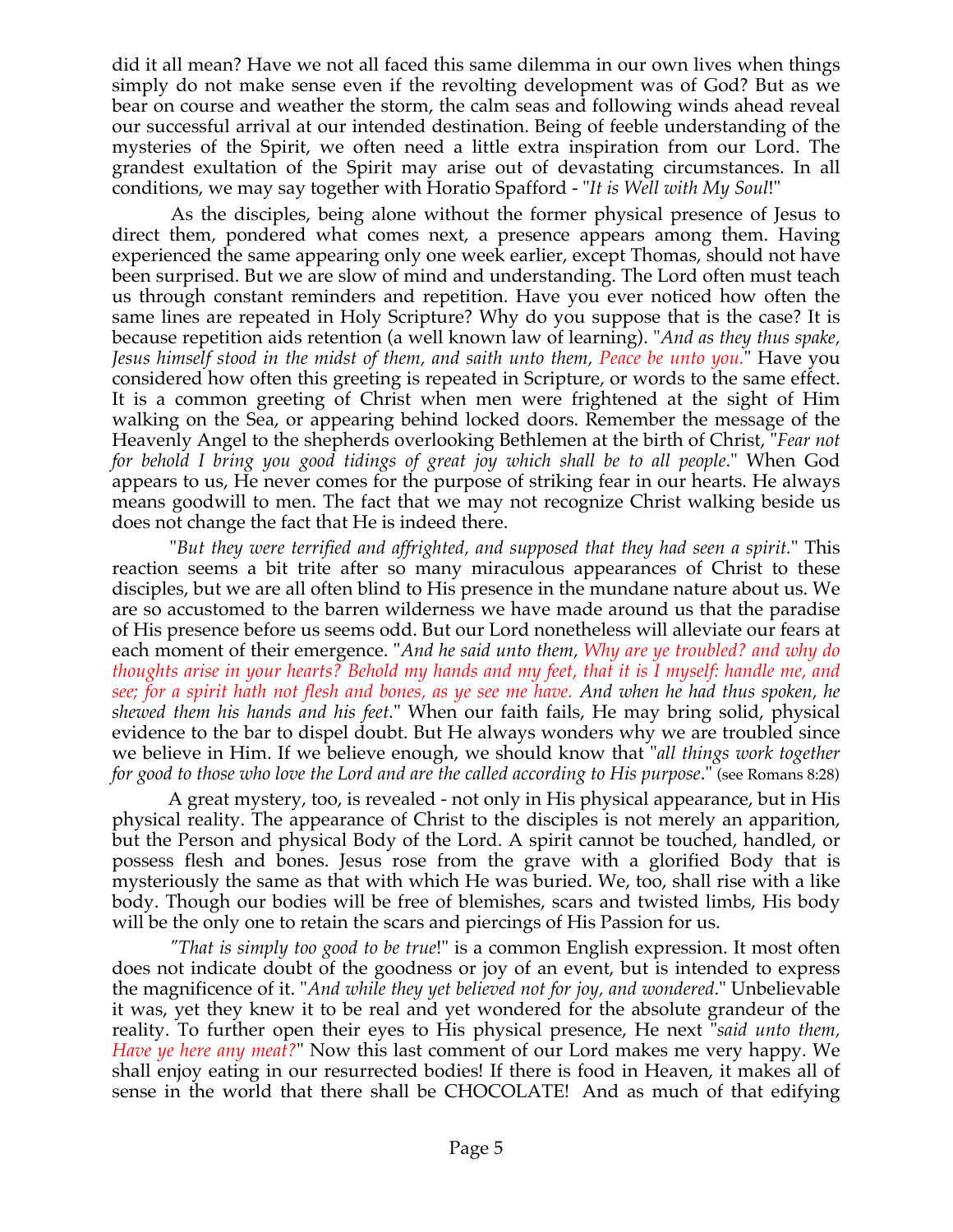commodity as the soul desires! To remove any remaining doubts of His physical being, our Lord actually eats with the disciples. "*And they gave him a piece of a broiled fish, and of an honeycomb. And he took it, and did eat before them.*"

 It is not enough to have read all Scripture, and to have it preached to us - we must UNDERSTAND that Scripture by the educating benefits of the Holy Ghost! "*And he said unto them, These are the words which I spake unto you, while I was yet with you, that all things must be fulfilled, which were written in the law of Moses, and in the prophets, and in the psalms, concerning me. Then opened he their understanding, that they might understand the scriptures,*" Regardless the number of times I have previously read and studied a passage of Scripture, my eyes are opened more widely with each subsequent reading. The Lord knows that our bottles can hold only so much water of life at one drinking, so He replenishes the bottle from His constant and abundant source so that our joy is multiplied by constant review and study. This does not happen in the study of chemistry or thermodynamics, but is a peculiar property of the Word of God. We may have the mental capacity and tools of knowledge to accomplish a task, but fail in our understanding of how to apply those qualities. So Christ OPENS our understanding of the Words we have read and studied through the agency of the Holy Spirit.

 Now we could make an entire sermon on the next two verses: "*And said unto them, Thus it is written, and thus it behoved Christ to suffer, and to rise from the dead the third day: And that repentance and remission of sins should be preached in his name among all nations, beginning at Jerusalem.*" The disciples had languished in abject sorrow and discouragement during the moments before the resurrection. They had no comprehension of the magnitude of the event that had transpired on a hill outside the walls of Jerusalem - the very Crux of all time and Eternity. So Christ consoles them with the reminder that all of these things had already been written and prophesied of His suffering and redemption for sinners. "*It is written*." Again, the living Word of God is in the constant present - not past or future, but eternal presence - "*it is written*."

 "*It behoved Christ to suffer*!" That suffering of the unblemished and sinless Son of God on the Cross was the only means of paying our sin-debt. "*For the wages of sin is death; but the gift of God is eternal life through Jesus Christ our Lord*." Romans 6:23 (KJV) If we do not pay that debt, we need a qualified substitute to pay it for us, and there is only One qualified - the Lord Jesus Christ! The sacrificial death of Christ fell to His responsibility as a matter of Law and Command, of duty and equity. Because He loved us more than any such torment and suffering, He was privileged (in His own Mind) to suffer for our redemption. And there is another facet of His work that He mentions in the following remark: "*and to rise from the dead the third day:*" It is fairly obvious that exoneration from sin means little if there is no acknowledgement by means of reward. If we will die daily to self in repentance and truth in bearing our crosses in His trail, we will also enjoy that glorious resurrection whose path He blazed on Easter morning.

 If we are made signatories on the bank assets of a corporation, our freedom to sign and to act is based upon the authority and good will on behalf of the corporation. The same is true when we act as emissaries of Christ - we act only upon His authority and will. Any action outside that will and authority is null and void. "*And that repentance and remission of sins should be preached in his name among all nations, beginning at Jerusalem.*" I believe that the great majority of ministers today have forgotten the principle of preaching ONLY in His Name! If we preach error in His Name, we bear a double measure of guilt before the Lord. It is not enough to preach using His Name, our preaching must be IN HIS NAME, i.e., every Word consistent with the Word of God. Wealth, health, and fame does not cut it; and neither does the preaching that denigrates the institution of God-ordained marriage between one man and one woman. Our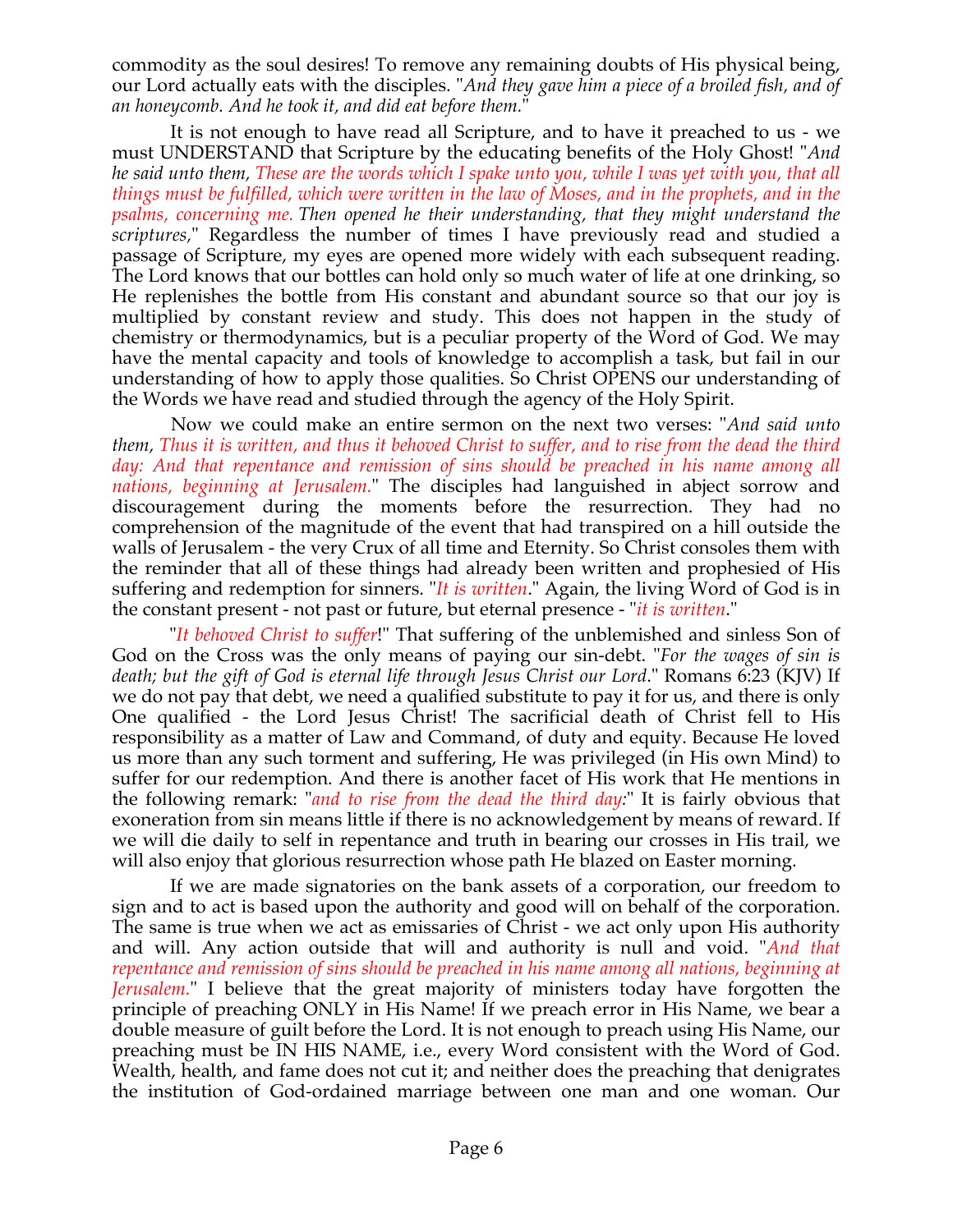preaching should appeal to the soul's urgent desire to repent and turn from the old man's way of sin. Incumbent, too, upon the minister and laity is the responsibility to reach all nations with the Gospel without dissent or discrimination (*among all nations*.) But, like the critic of his neighbor's mote in the eye, we must shore up the beam in our own eye before correcting his shortcoming.

 Love begins at home and, if there is no love at home, it is unlikely that any love can be showered from that home on the outside world. So preaching and teaching begins at home (Jerusalem) and then extends to the larger family beyond the walls of our homes.

 Truly, we have heard and read the wonderful Words of Life from the Gospels, Epistles, prophets, Law, and poets of Scripture. We are witnesses of that same realized truth which the disciples came to know in our text today. "*And ye are witnesses of these things."*

 "*And, behold, I send the promise of my Father upon you:*" What was the Promise of the Father? Was it not the same Promise of a Coming Seed of Redemption made to Abraham and the Church in the Wilderness? And all who believed that Promise, and believe today that Promise, are sons and daughters of Abraham and the True Church of Christ.

 " *but tarry ye in the city of Jerusalem, until ye be endued with power from on high.*" The 'buts' of the Bible have profound impact. Remember the mighty Naaman? "*Now Naaman, captain of the host of the king of Syria, was a great man with his master, and honourable, because by him the LORD had given deliverance unto Syria: he was also a mighty man in valour, but he was a leper.*" 2 Kings 5:1 (KJV) All of his honor, valor, and victories were nullified by that word BUT! The Apostles were of extraordinary courage, enlightenment and effectiveness as preachers and evangelists of the Word in the years following the Ascension of Christ; however, we are not empowered to act on our own, and neither were the Apostles. They were not yet ready and equipped for the dangers they would surely face. "*Tarry* (wait) *in the city of Jerusalem, until ye be endued with the power on high*." That power from on high was the Holy Ghost given at Pentecost, or Whitsuntide. If not inspired of the Holy Ghost, the most articulate and convincing of preachers is utterly useless. We may know a lot of Scripture and be able to present it in an appealing style, BUT, we are no more than a "tinkling cymbal." A sweet innocent child will have greater capacity for truth than a hypocritical minister. Do you have?

## *Sermon - Rev Jack Arnold*

Today's sermon brought the Collect, Epistle and Gospel together and is partly



contained in the forewords above.

We are in the Easter Season which consists of Easter and the following four Sundays, until we get to Rogation Sunday. This is a time we should work on centering our lives on the central figure in our religion, Jesus Christ.

Consider these words from the Collect:

… thine only Son to die for our sins, and to rise again for our justification; Grant us so to put away the leaven of malice and wickedness, that we may always serve thee in pureness of living and truth …

God sent Jesus, His ONLY Son, to be The Christ, The Messiah, The Savior, The Lamb to be sacrificed for our sin. He gave His earthly Life, He went down into Hell, that we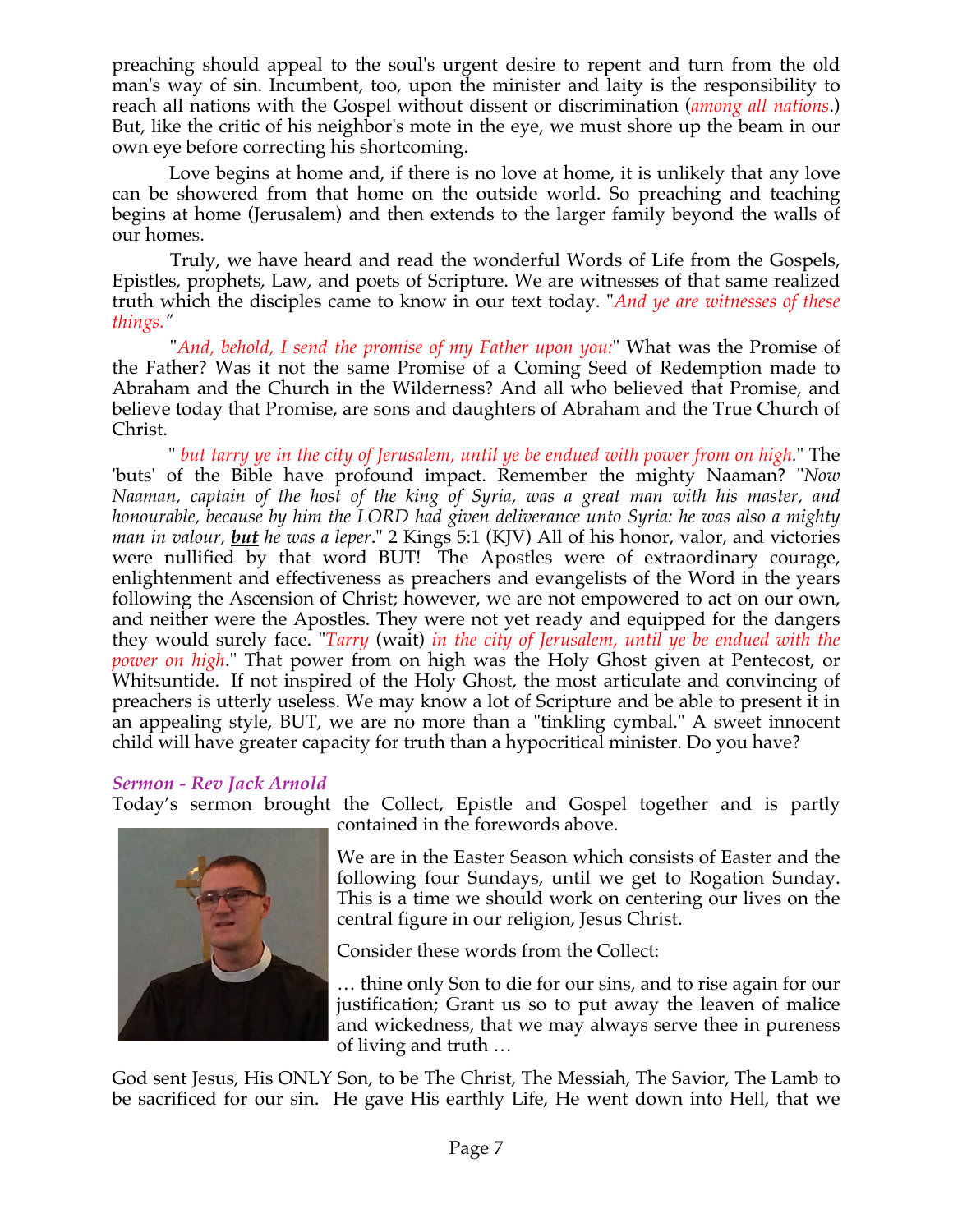might be justified before God at our accounting. Not that we might be perfect, but that we might be accounted perfect at our judgment day. Yet we are not made perfect. Just because we are going to be accounted as perfect does not mean we are. Thus we must ask God's help to put away the infection, or leaven, of evil in our hearts so we can serve the Living God here. We must be unleavened bread or unsinful. This is truly a task which requires His Help. Without His Help, we cannot remove the hate and evil from our hearts. We need His Help so we can move forward.

In his general Epistle, Saint John makes it clear the entity we refer to as God is a Triune Being, that is Three in One; Father, Son and Holy Ghost. What he does not make clear is the relationship between the Three. But, that is not surprising, no place else is it really clear either. God is comprised of three separate entities who are of one substance and form a single entity, each has its function. Jesus Christ is our key to life and the Holy Ghost is our key to Jesus Christ. Christ, who was there at the beginning, will be there at our end; the Holy Ghost who breathed life into this world is our key to finding Christ in our hearts. God has made it so.

The Holy Ghost is not often talked about in the church, yet He is the key to understanding. God sent us the Holy Ghost that we might have:

- Comfort
- Understanding
- Patience
- Insight
- Perseverance
- Courage
- Strength
- Sympathy

When John relates the story of Jesus coming in to the Upper Room, note three things:

- 1. He came into a closed room in bodily form;
- 2. Then gave them His Peace;
- 3. He breathed the Holy Ghost upon them.

An interesting point is made when John talks about the closed room. When we leave the Shadowlands, we will gain an optimized body with shape and form, but as Jesus demonstrated things are different in the Real World. The closed room is a metaphor of sorts for Earth. Earth is a closed room, in that there is no way out, except through death. When we die, as followers of Christ, we will appear in heaven, out of this closed room. And when we appear in heaven, things will be different than here on Earth and for the better. We will no longer be halt, blind and maimed, we will live as God has meant for us.

Jesus gave them His Peace. The Peace He talks about is quite different from the peace that the world talks about. Jesus brings us, like those disciples, the peace of mind and soul that comes with giving all our worry, sadness and terror to Him. He leaves in His Wake not confusion but order and wellbeing. With Him in our hearts we cannot fail at anything that needs be done. His Peace. This is not a concept that is thought about lightly. It is certainly not the hand shaking service interrupting greeting of some churches. They say 'peace' when they mean 'hi.' This Peace is what we are looking for and have been looking for since we came into this world, for it is our passport out. It is the true peace we get when we know He is carrying our worries on His back and we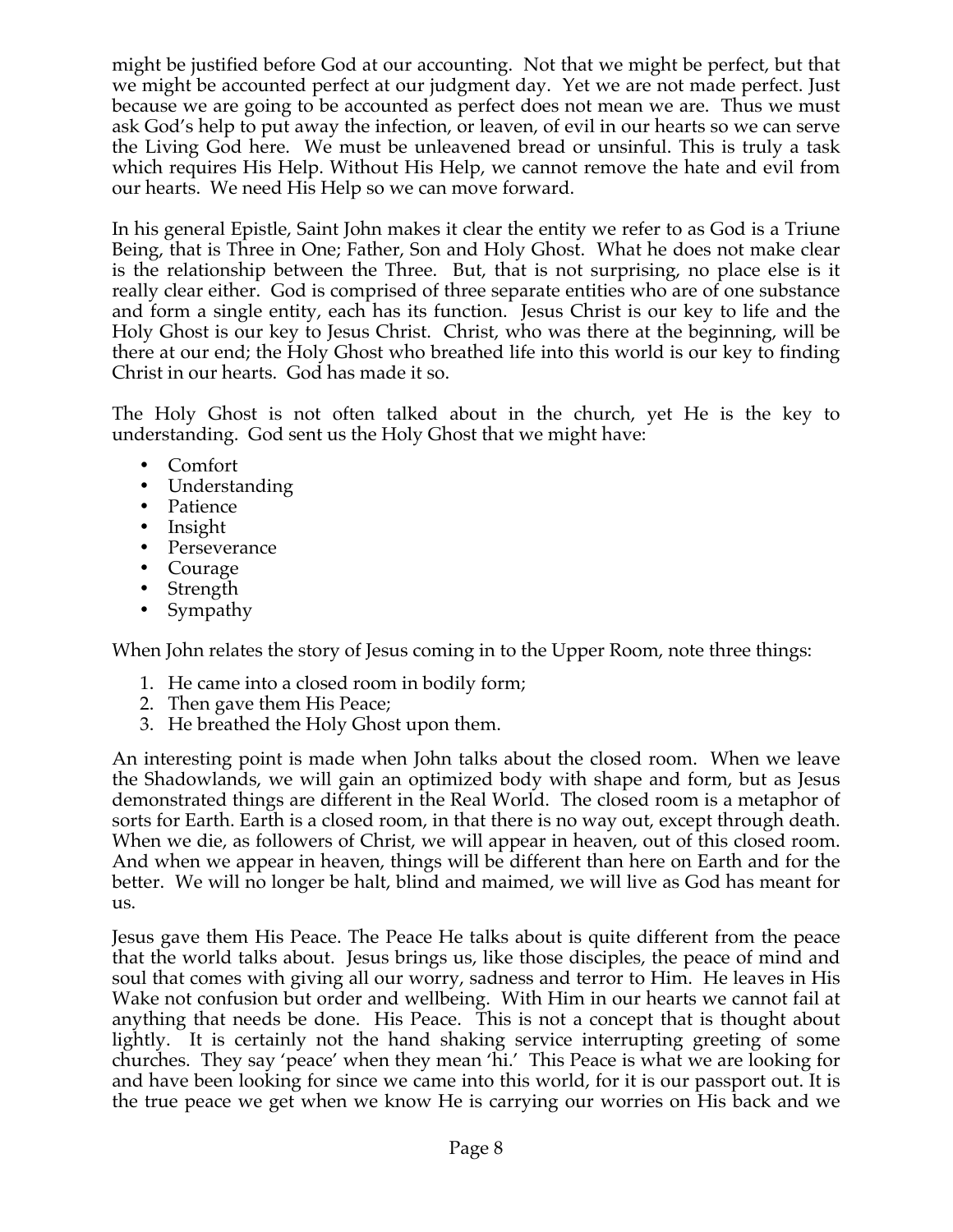can let go of our concerns and know that He is looking out for us and will give us the guidance we need to deal with our concerns. We just need to listen to Him and then act upon it.

That brings us to the Holy Ghost. He is the *Breath of Life*, not just physical, whereas to die is to "give up the Ghost." He is our spiritual life, for without Him in our souls, hearts and minds we cannot even see the narrow road to the summit, let alone navigate it. Without Him we see only that broad even way that gently curves downward and gets smoother and smoother as it nears the Pit. The Holy Ghost is the key to knowing our Lord!

Paul continually tells us we must be reborn as a new person in God. We must put on the New Man and put the Old Man behind us. We must endeavor to leave our old habits behind as we strive to make new practices into habits. The only way to do this is through His Help and repetition of those new practices. We cannot follow the direction of Jesus towards God without the help of the Holy Ghost; the Trinity in actual practice. If you believe in Jesus, you must believe in God and follow Him; you can do neither without the help of the Holy Ghost. Without the Holy Ghost, we are like men who desperately need glasses to see. Without the Holy Ghost as our correcting lens, we cannot see what He wants us to see in order to act. With the Holy Ghost, we can see what needs to be done and also act upon it.

The Holy Ghost is key to all of our efforts here on Earth. We cannot do anything to advance our Lord's cause here on Earth without His presence within our hearts. So we must accept the help that the Holy Ghost will give us. To truly accept His Help, we must first listen to Him and then act upon what He says for us to do.

When Jesus came to the disciples on Sunday evening, He breathed the Holy Ghost into their hearts. He gave the disciples the power to pass His Forgiveness on to their followers. As ministers of God, we follow the disciples, but we have not the power to forgive, except as we find in the Lord's Prayer, "forgive us our trespasses as we forgive those who trespass against us." We do have the ability to tell you that if you repent, that is "*to turn from sin and dedicate oneself to the amendment of one's life*," then God will forgive you. Through our Lord, if you repent, He has forgiven you.

The key word here is repent! We must "go and sin no more!" as Christ told the lady who was an adulteress. He did not tell her it was okay to do what she wanted to do, the way she wanted to do it and perhaps suggest a more flattering shade of lipstick. No, He told her that her sins were forgiven, but she was to "go and sin no more!" We repent not only in word, but we must repent in our deeds also, so that we can truly show the world that we have faith. If we do not repent, then we do not have faith in Him. We must have faith in Him, so therefore, we must truly and earnestly repent of our sins and do our utmost best to "go and sin no more." That is how we can truly show that we have faith. That is all that He asks, is us to actually DO our best, not just say that we are doing our best.

So what to take from all this?

For God so loved the world, that he gave his only begotten Son, that whosoever believeth in him should not perish, but have everlasting life. John 3.16

If you get that, you have the Holy Ghost in your heart. If you open your heart, He will breathe the breath that sends The Comforter to you. Then you shall have the knowledge to act the way He wants you to act. You will have surefire knowledge of the course that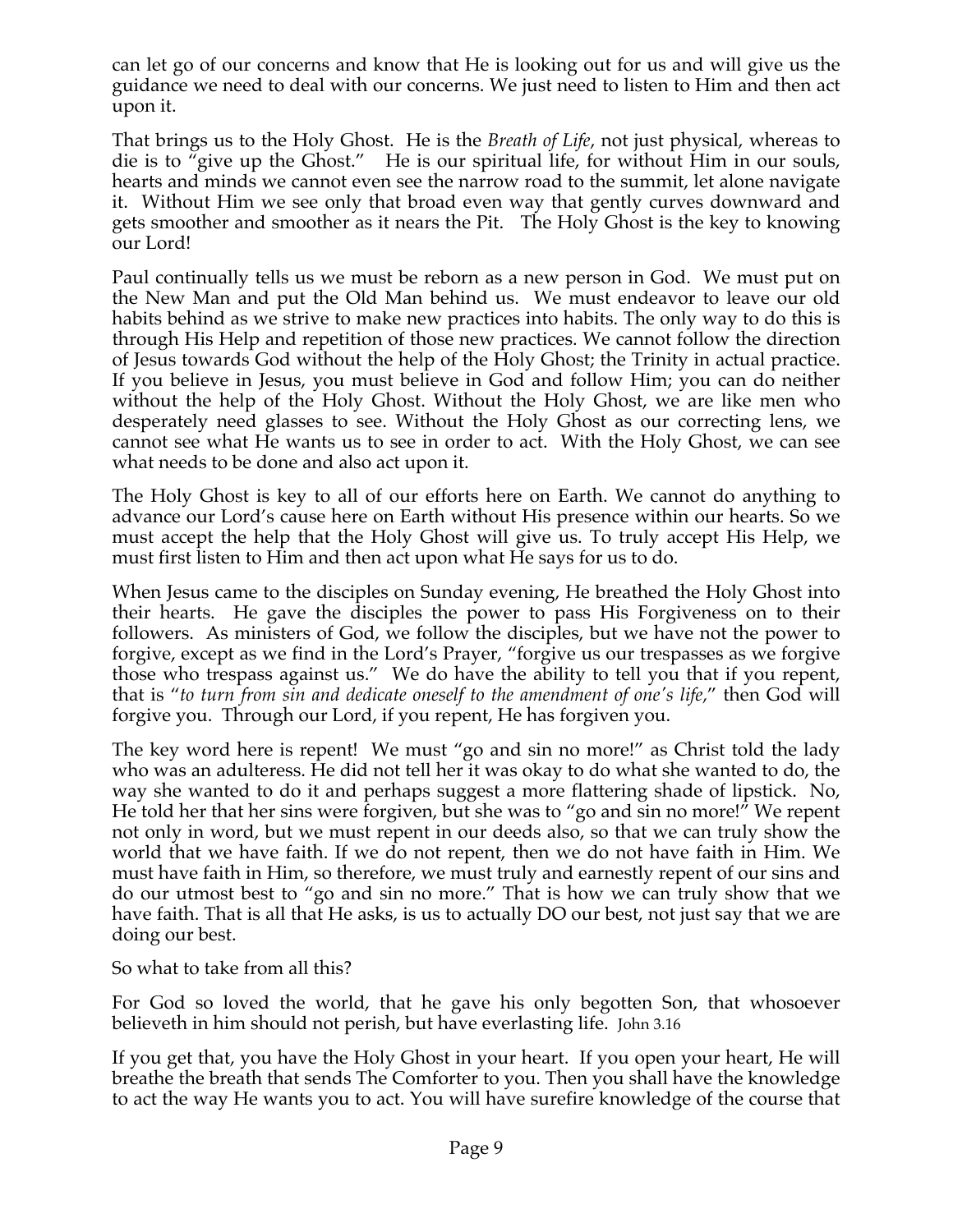He wants you to take.

When the time comes, how will you ACT?

It is by our actions we are known.

# **Be of God - Live of God - Act of God**

*Roy Morales-Kuhn, Bishop and Pastor - St. Paul's Anglican Church - Anglican Orthodox Church*

Bishop Roy is pastor of the biggest AOC parish West of the Mississippi and is in charge of the Diocese of the Epiphany.

**First Sunday after Easter** 3 April 2016 Psalm 103 • Isaiah 43:1-12 • Luke 24:36-49

#### The First Sunday after Easter. *The Collect.*

**LMIGHTY** Father, who hast given thine only Son to die for our sins, and to rise again for our justification; Grant us so to put away the leaven of malice and wickedness, that we may always serve thee in pureness of **A**



living and truth; through the merits of the same thy Son Jesus Christ our Lord. *Amen.*

### Psalm 103. *Benedic, anima mea.*

**RAISE** the Lord, O my soul; \* and all that is within me, praise his holy Name. **PRAISE** the Lord, O my soul; \* and all that is within me, praise  $\sum_{n=1}^{\infty} P_n$  Praise the Lord, O my soul, \* and forget not all his benefits:

3 Who forgiveth all thy sin, \* and healeth all thine infirmities;

4 Who saveth thy life from destruction, \* and crowneth thee with mercy and lovingkindness;

5 Who satisfieth thy mouth with good things, \* making thee young and lusty as an eagle.

6 The Lord executeth righteousness and judgment \* for all them that are oppressed with wrong.

7 He showed his ways unto Moses, \* his works unto the children of Israel.

8 The Lord is full of compassion and mercy, \* long suffering, and of great goodness.

9 He will not alway be chiding; \* neither keepeth he his anger for ever.

10 He hath not dealt with us after our sins; \* nor re- warded us according to our wickednesses.

11 For look how high the heaven is in comparison of the earth; \* so great is his mercy also toward them that fear him.

12 Look how wide also the east is from the west; \* so far hath he set our sins from us.

13 Yea, like as a father pitieth his own children; \* even

so is the Lord merciful unto them that fear him.

14 For he knoweth whereof we are made; \* he remembereth that we are but dust.

15 The days of man are but as grass; \* for he flourisheth as a flower of the field.

16 For as soon as the wind goeth over it, it is gone; \* and the place thereof shall know it no more.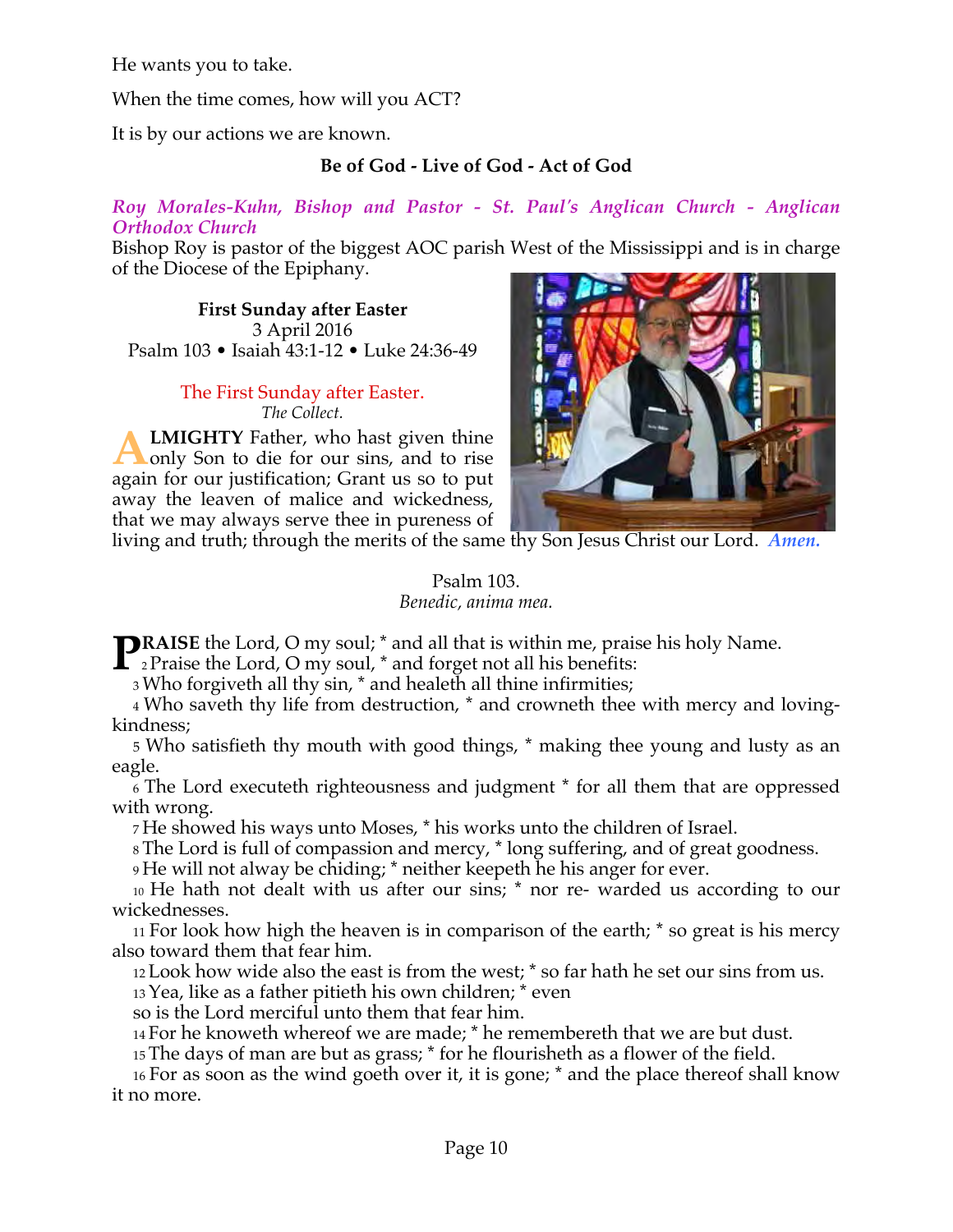17 But the merciful goodness of the Lord endureth for ever and ever upon them that fear him; \* and his right- eousness upon children's children;

18 Even upon such as keep his covenant,\*and think upon his commandments to do them.

19 The Lord hath prepared his seat in heaven, \* and his kingdom ruleth over all.

20 O praise the Lord, ye angels of his, ye that excel in strength; \* ye that fulfil his commandment, and hearken unto the voice of his word.

21 O praise the Lord, all ye his hosts; \* ye servants of his that do his pleasure.

22 O speak good of the Lord, all ye works of his, in all places of his dominion: \* praise thou the Lord, O my soul.

*Bless the Lord, O my soul*. The list of blessings begins immediately at the start of Psalm 103. The author recognizes the need for his soul to praise God [the Lord] for all the benefits which pour down upon his soul from the great I AM. Do we take the time to bless the Lord? It is so easy to not take the time to bless the Lord when we are in a time of peace or non-chaotic space.

It is easy to cry out to the Lord when we are sinking in the mire, or waters of distress, fear, chaos, or disaster. We should cry out to the Lord for help. After all Peter, after realizing that he was walking on the water of the lake, was struck with fear and began to sink. He cried out to Jesus to save him.

When we read through the 103<sup>rd</sup> Psalm we find so many benefits and blessings set to our account. We see that the Lord is righteous, He adjudicates [judges or brings judgement] for all who are oppressed. The oppressed are both in spirit and in the physical sense, we see that evidenced by the recollections of Moses, the wandering children of Israel under his charge. What great promises we find here. 1. '...for as the heaven is high above the earth, so great is his mercy toward them that fear him...' Fearing the Lord is of course the honor or praise to the Lord. We are to understand and act accordingly when we recognize the works of the Lord towards us, thus the 'fear of the Lord is the beginning of wisdom'.

Look at the next great promise. '...as far as the east is from the west, so far hath he removed our transgressions from us.' The Lord understands our weakness. He understands our origin, after all, He created us. So in removing our sins from us, far, far away, he shows pity on us, knowing we are but dust (Adam was created from the ground, dirt, dust), he shows pity upon us who fear him.

Notice the next promise that comes into the reading. '...but the mercy of the LORD is from everlasting to everlasting upon them that fear him, and his righteousness unto children's children...' The blessings of the Lord, the mercy of the Lord reaches unto the next generation.

But notice the very next set of verses. 'to such as keep his covenant, and to those that remember his commandments to do them.' The LORD has prepared his throne in the heavens; ad his kingdom rules over all. This idea is very specific. God does not have grandchildren. His blessings and mercy can and does flow on to the next generation, but the duty to and the worship of the Lord is upon each individual. That aspect of our praise and worship is personal, it is for us individually and at our weekly worship services, a time for us to praise the Lord. We don't do that for the next generation, each generation must on its' own accord bring praises and worship to the Lord our creator.

Let us meditate upon these last three verses. Notice; angels, his hosts, his ministers, in fact all of his works {creation} are to bless the LORD. And finally coming back to the beginning theme, bless the LORD, O my soul.

20 Bless the LORD, ye his angels, that excel in strength, that do his commandments,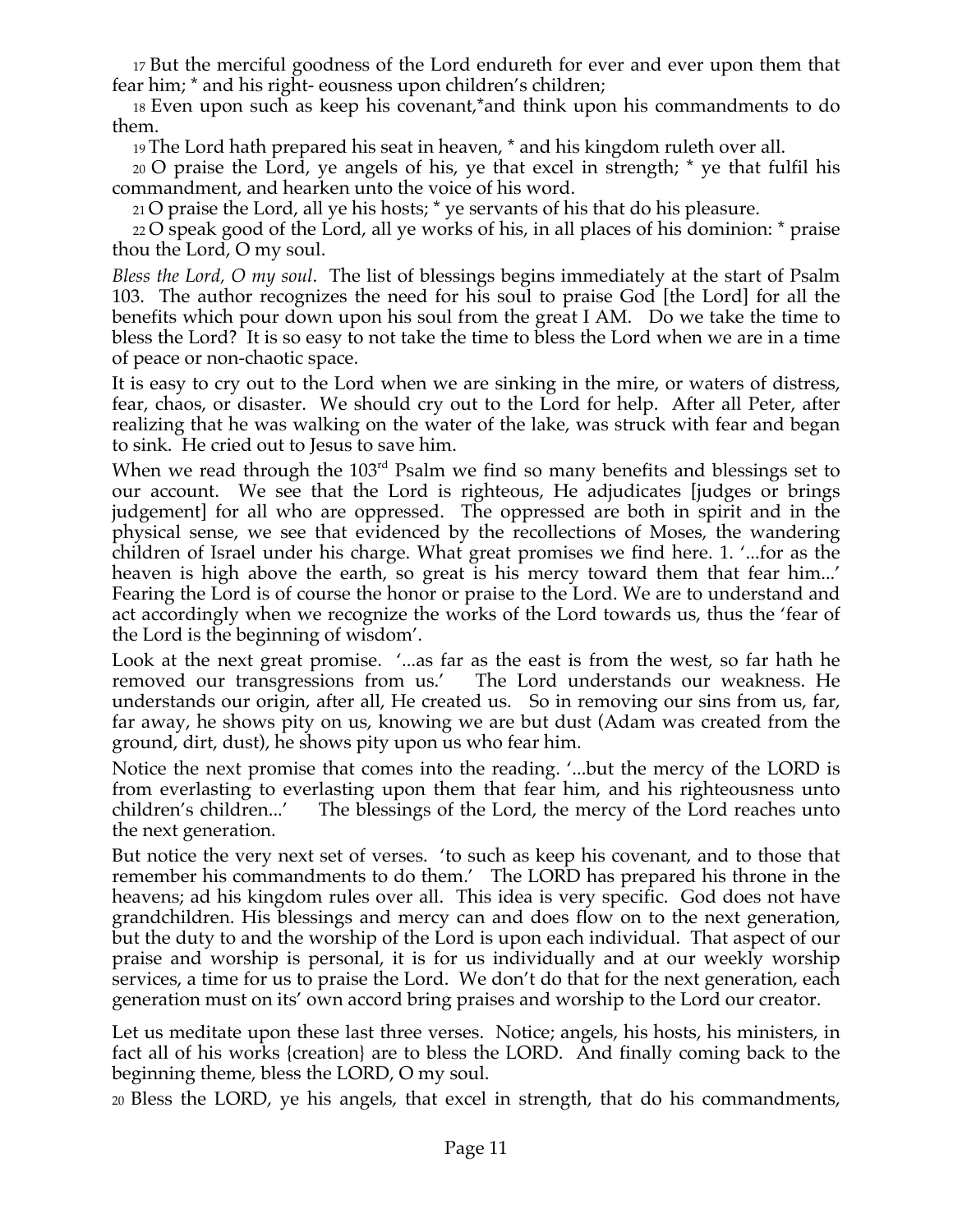hearkening unto the voice of his word.

21 Bless ye the LORD, all ye his hosts; ye ministers of his, that do his pleasure.

22 Bless the LORD, all his works in all places of his dominion: bless the LORD, O my soul.

As we reflect upon the Easter season, we should look at the work of our Savior upon the Cross, the fulfillment of His sacrifice, his death, burial and glorious Resurrection, taking to heart the true meaning of that first Easter. We reread the collect for this first Sunday after Easter, ponder the meaning of the words as set forth in faith.

Let us praise the Lord, let us bless the LORD, let us hearken unto the voice of his WORD.

**LMIGHTY** Father, who hast given thine only Son to die for our sins, and to rise **ALMIGHTY** Father, who hast given thine only Son to die for our sins, and to rise again for our justification, Grant us so to put away the leaven of malice and wickedness, that we may always serve thee in pureness of living and truth; through the merits of the same thy Son Jesus Christ our Lord. *Amen*.

Let us pray:

 **GOD**, who hast made of one blood all nations of men for to dwell on the face of **O** GOD, who hast made of one blood all nations of men for to dwell on the face of them whole earth, and didst send thy blessed Son to preach peace to them that are far off and to them that are nigh; Grant that all men everywhere may seek after thee and find thee. Bring the nations into thy fold, pour out thy Spirit upon all flesh, and hasten thy kingdom; through the same thy Son Jesus Christ our Lord. *Amen*.

 **ALMIGHTY** God, look mercifully upon the world which thou hast redeemed by the blood of thy dear Son, and incline the hearts of many to dedicate themselves to If the blood of thy dear Son, and incline the hearts of many to dedicate themselves to the sacred ministry of thy Church; through the same thy Son Jesus Christ our Lord. *Amen*.

**LMIGHTY** God, who hast promised to hear the petitions of those who ask in thy **ALMIGHTY** God, who hast promised to hear the petitions of those who ask in thy Son's Name; We beseech thee mercifully to incline thine ears to us who have now made our prayers and supplications unto thee; and grant that those things which we have faithfully asked according to thy will, may effectually be obtained, to the relief of our necessity, and to the setting forth of thy glory; through Jesus Christ our Lord. *Amen*.



# *Bishop Dennis Campbell's Sermon*

Bishop Dennis is a brilliant speaker. He is able to take biblical precepts and make them



perfectly understandable, even to me. Oft he provides the text of his sermons and I take the utmost pleasure in passing them on:

> **Overcoming** 1 John 5:4, 5 First Sunday After Easter April 3, 2016

When the Apostle Paul wrote the beloved words, "be ye not conformed to this world," he was not writing about

the planet we live on. He was writing about a system of values, moral, attitudes, and ideas that are the fundamental beliefs of most of the people on earth, regardless of when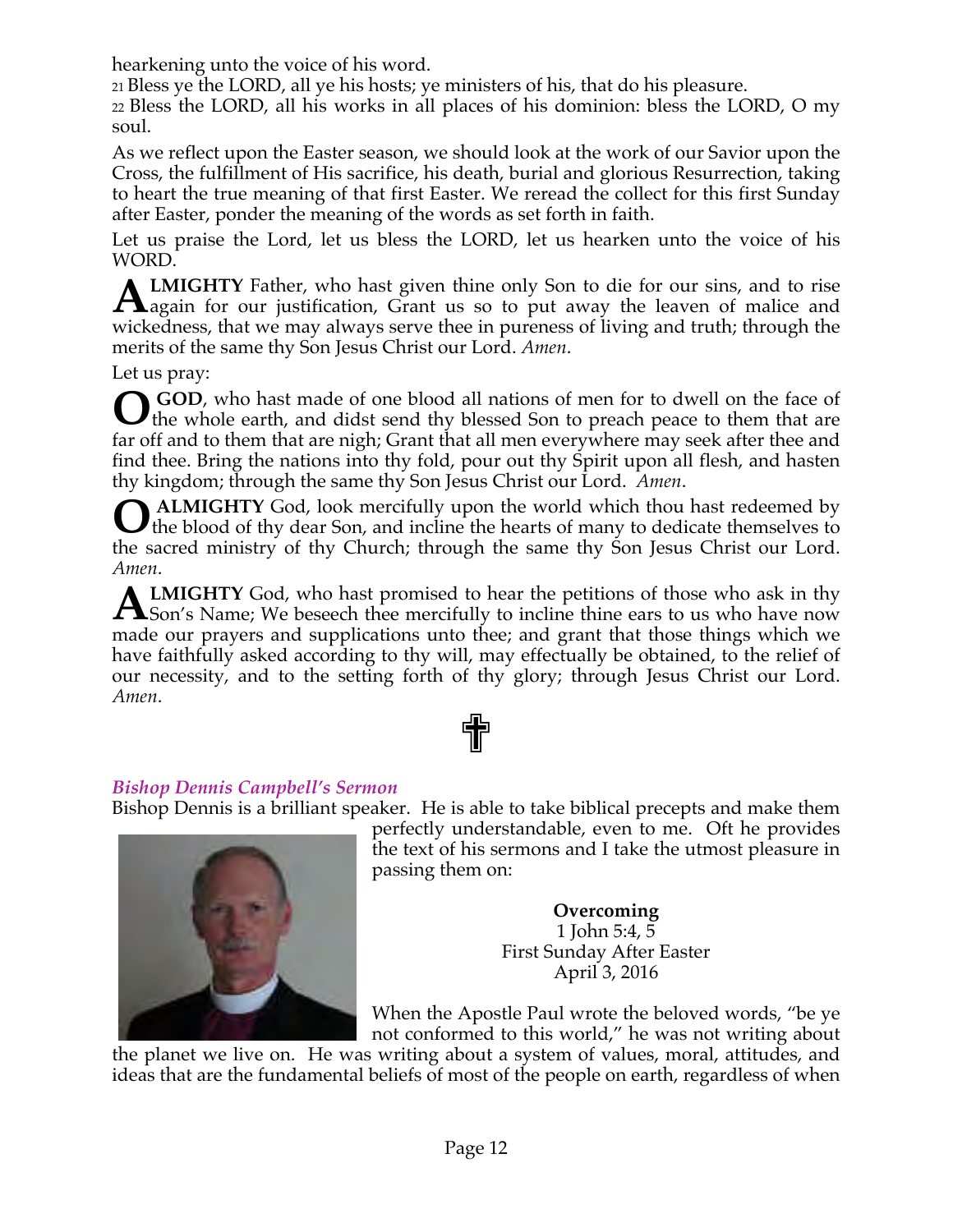or where they live, or what religion they profess. The Apostle John had the same thing in mind when he wrote 1 John 5:4, "whatsoever is born of God overcometh the world."

John actually took time to describe the world he was writing about. In 1 John 2:16 he wrote, "the lust of the flesh, and the lust of the eyes, and the pride of life, is not of the Father, but is of the world." In 2:17 he wrote, "the world passeth away,, and the lust thereof." In 2:18-19 he wrote about the antichrists and false prophets who lead people astray. In 5:19 he said, "the whole world lieth in wickedness." He said the people who are of the world, walk in darkness (1:5-7), are children of the devil (3:10), abide in death and hate (3:15), and speak and hear the words of the world, which are inspired by the antichrist (4:6).

John also wrote about another realm, and the people who dwell in that realm. That realm is God. He said those who dwell in God walk in the light (1:5-7), are children of God (3:10), have the Spirit of God (3:24), love the brethren, meaning, the Church (3:14), have passed from death to life (3:14), are born of God (5:1), and keep His commandments (5:2, 3).

John, under the direct leadership of the Holy Spirit, wrote these things in support of one of the major points of the Epistle we call First John. That point is; there are two, and only two kinds of people on planet earth. First, there are the people who are of the world. They embrace the world's values, ideas, and moral code. They are so much a part of the world system, John equates them with the world. They are the world. In other places the Bible talks of these people as prisoners and slaves of Satan. They live under the rule of the world, the flesh, and the devil, and they like it. They have been overcome by the world.

The second kind of people consists of those who are of God. They have come to God through Jesus Christ. They have been forgiven of their sins, and are being transformed, or sanctified, or becoming more like God and less like Satan, as God works in their lives through the Spirit and means of grace. These people, according to John, have overcome the world, and in verses 4 and 5 he tells us how.

"Whatsoever is born of God overcometh the world: and this is the victory that overcometh the world, even our faith. Who is he that overcometh the world, but he that believeth that Jesus is the Son of God?"

Faith is the victory that overcomes the world. And, one thing John makes very clear about faith is that it is an intelligent response to objective reality. "Jesus is the Son of God." That is objective reality. That is objective truth. It is true in all places and all time. It is true whether you believe it not. It is true whether you like it or not. It is just plain true. So, in a sense, John is talking about what we would call, The Faith, here. He is talking about that entire body of objective truth, which constitutes the doctrinal content of Christianity. He is talking about the Biblical teachings about God, man, life, death, meaning, hope, despair, reality, truth, goodness, beauty, and sin. He is talking about the Incarnation, Substitutionary Atonement, Forgiveness of Sins, Virgin Birth, Resurrection, Salvation by Grace, and Everlasting Life. By holding fast to these truths we are victorious, no matter what the world may do to us.

A major part of that faith, especially when it comes to overcoming the world, is the belief that Christ Jesus has gone to that House of Many Mansions to prepare a place for us, and will come again to take us to that place, where there is no more sorrow, disease, separation, sin, or death; where all is joy and peace, and reunion, and holiness, and unbroken worship and adoration of God. This faith gives us the ability to persevere, to endure, and that perseverance overcomes the world.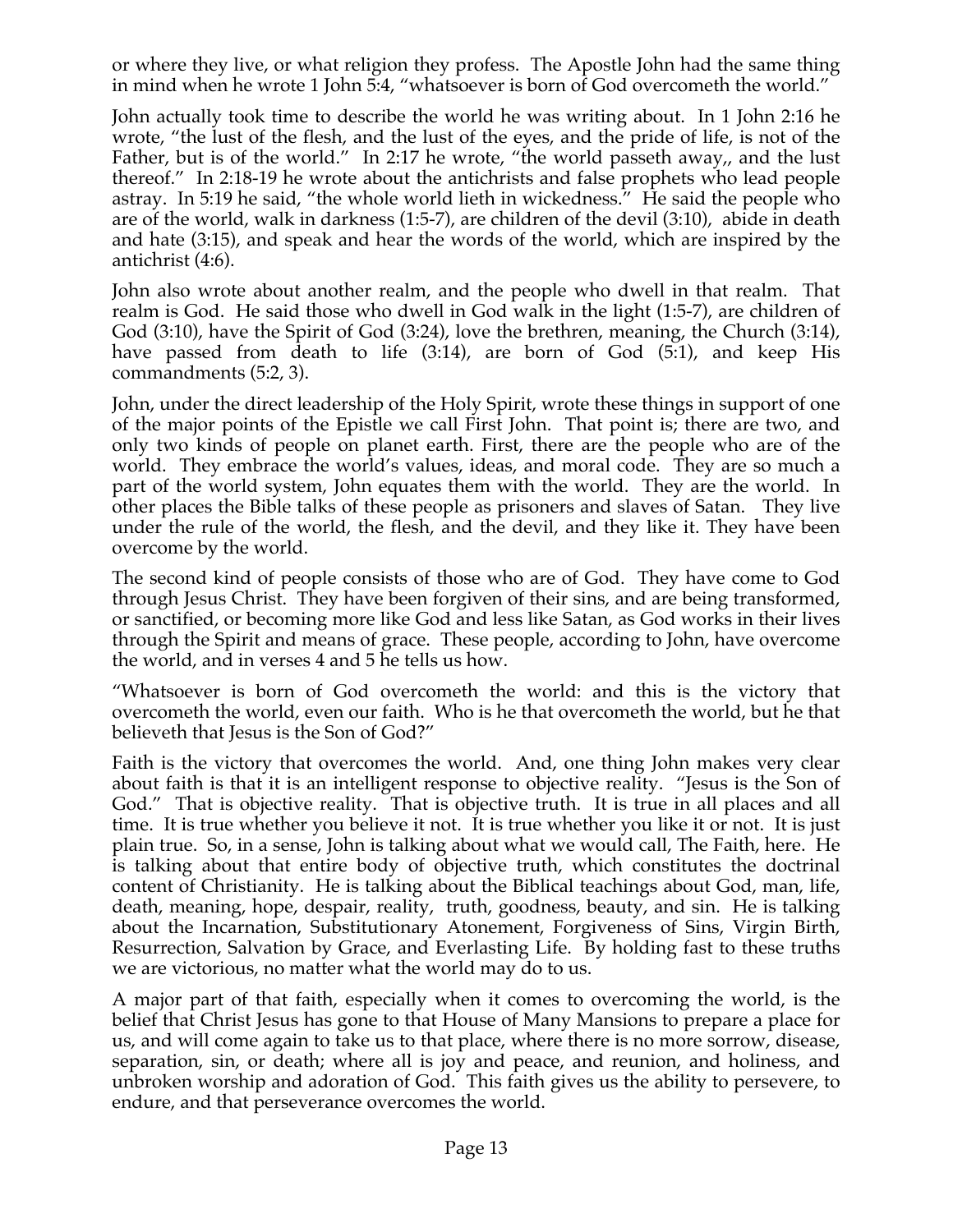The faith that overcomes the world is not just what we believe, it is also what we do. Here two words come to mind, trust, and faithfulness.

Trust means to have confidence that God will have mercy on you, according to His promises declared unto mankind in Christ Jesus. It means to believe He forgives the sins of those who repent and trust in Him in Biblical faith. It means to trust Him with your soul.

The second word is, faithfulness. Overcoming the world does not mean to crush it into submission. It does not even mean to force Biblical values and morals onto the world. It would be wonderful to live in a world populated by real Christians who govern by real Christian values with laws that reflect the true justice and righteousness of the Law of God. It would be wonderful to live in a world where employers pay a fair wage and employees give a fair day's work, where people are careful to preserve the lives and freedoms of others, do not use others as objets and toys for their sexual pleasure, are characterised by honesty and integrity in all matters, and thankfully rejoice in God's blessings rather than desire the legitimate possessions of others. How wonderful the world would be if people only lived by the Golden Rule, do unto others as you would have others do unto you. That would be nice, but that is not overcoming the world as John means it here. Overcoming the world means you living the Christian life, moment by moment, every minute of every day of every year and every decade God gives to you. And it means living the Christian life regardless of what the world does to you.

The world will oppose you. The world may persecute you. The world may even crucify you. That doesn't mean the world has overcome you. It means you have overcome the world by remaining faithful to Christ, even unto death. It is very important to understand that being a Christian is not about having rock concerts and calling them worship. Being a Christian is about taking up your cross and following Christ. It is about holiness. It is about discipleship.

Christ overcame the world by dying on a cross. He overcame the world by being obedient to the will of the Father. We overcome the world by not letting its temptations, or its opposition deter us from the life of faith and holiness in Jesus Christ. --

+Dennis Campbell

Bishop, Anglican Orthodox Church Diocese of Virginia Rector, Holy Trinity Anglican Orthodox Church Powhatan, Virginia www.HolyTrinityAnglicanOrthodoxChurch.org www.lifeinthescriptures.blogspot.com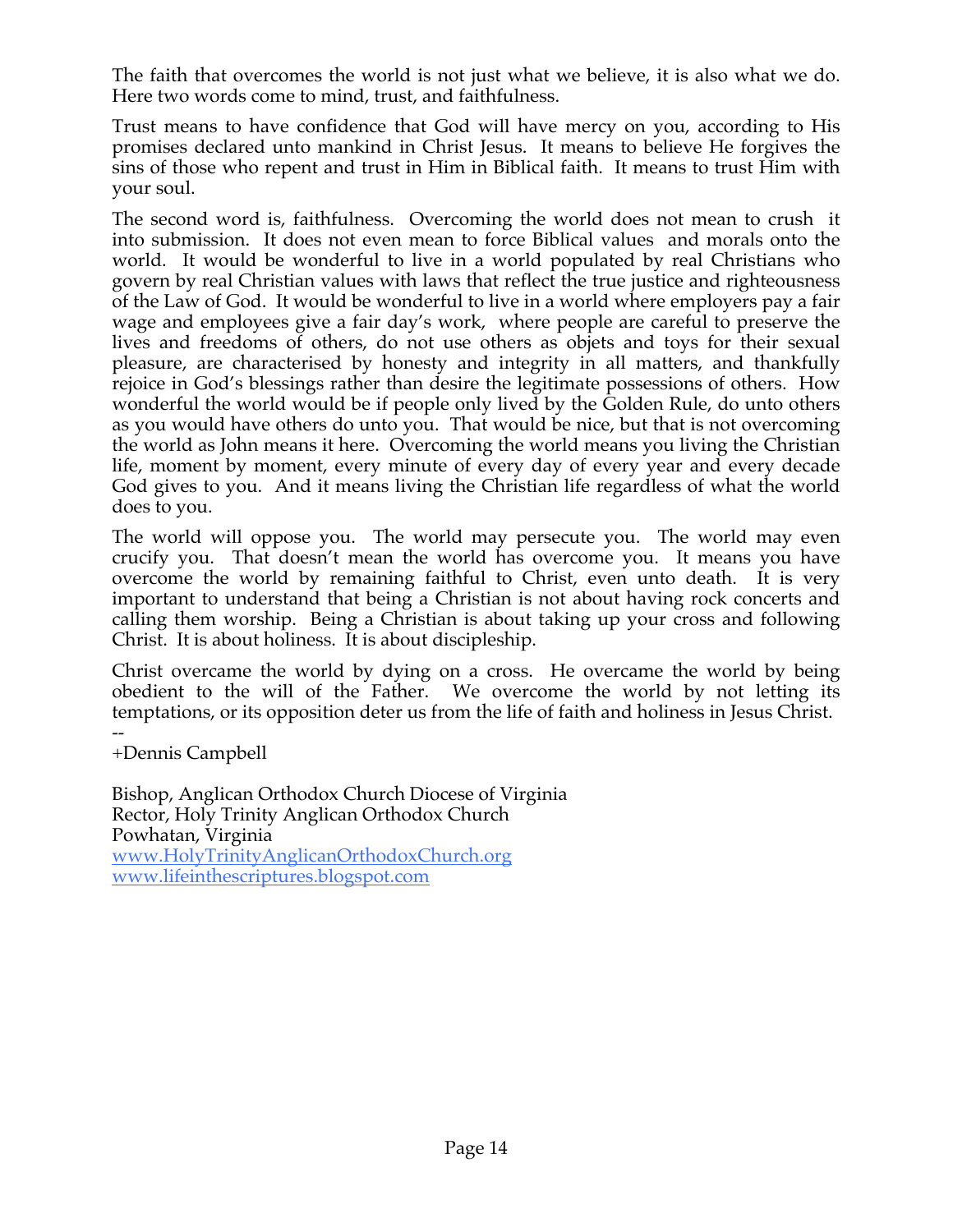### *Rev Bryan Dabney of Saint John's Sunday Sermon*

We are fortunate to have Bryan's Sunday Sermon. If you want people to come to The

Truth, you have to speak the truth, expouse the truth and live the truth. This is really a good piece and I commend it to your careful reading.

### **First Sunday after Easter**

### *Revelation 1:4-20*

**TOHN** to the seven churches which are in Asia: Grace be unto **JOHN** to the seven churches which are in Asia: Grace be unto you, and peace, from him which is, and which was, and which is to come; and from the seven Spirits which are before his throne;

5 And from Jesus Christ, who is the faithful witness, and the first begotten of the dead, and the prince of the kings of the earth. Unto him that loved us, and washed us from our sins in his own blood,

6 And hath made us kings and priests unto God and his Father; to him be glory and dominion for ever and ever. Amen.

7 Behold, he cometh with clouds; and every eye shall see him, and they also which pierced him: and all kindreds of the earth shall wail because of him. Even so, Amen.

8 I am Alpha and Omega, the beginning and the ending, saith the Lord, which is, and which was, and which is to come, the Almighty.

9 I John, who also am your brother, and companion in tribulation, and in the kingdom and patience of Jesus Christ, was in the isle that is called Patmos, for the word of God, and for the testimony of Jesus Christ.

10 I was in the Spirit on the Lord's day, and heard behind me a great voice, as of a trumpet,

11 Saying, I am Alpha and Omega, the first and the last: and, What thou seest, write in a book, and send it unto the seven churches which are in Asia; unto Ephesus, and unto Smyrna, and unto Pergamos, and unto Thyatira, and unto Sardis, and unto Philadelphia, and unto Laodicea.

12 And I turned to see the voice that spake with me. And being turned, I saw seven golden candlesticks;

13 And in the midst of the seven candlesticks one like unto the Son of man, clothed with a garment down to the foot, and girt about the paps with a golden girdle.

14 His head and his hairs were white like wool, as white as snow; and his eyes were as a flame of fire;

15 And his feet like unto fine brass, as if they burned in a furnace; and his voice as the sound of many waters.

16 And he had in his right hand seven stars: and out of his mouth went a sharp twoedged sword: and his countenance was as the sun shineth in his strength.

17 And when I saw him, I fell at his feet as dead. And he laid his right hand upon me, saying unto me, Fear not; I am the first and the last:

18 I am he that liveth, and was dead; and, behold, I am alive for evermore, Amen; and have the keys of hell and of death.

19 Write the things which thou hast seen, and the things which are, and the things which shall be hereafter;

20 The mystery of the seven stars which thou sawest in my right hand, and the seven golden candlesticks. The seven stars are the angels of the seven churches: and the seven candlesticks which thou sawest are the seven churches.

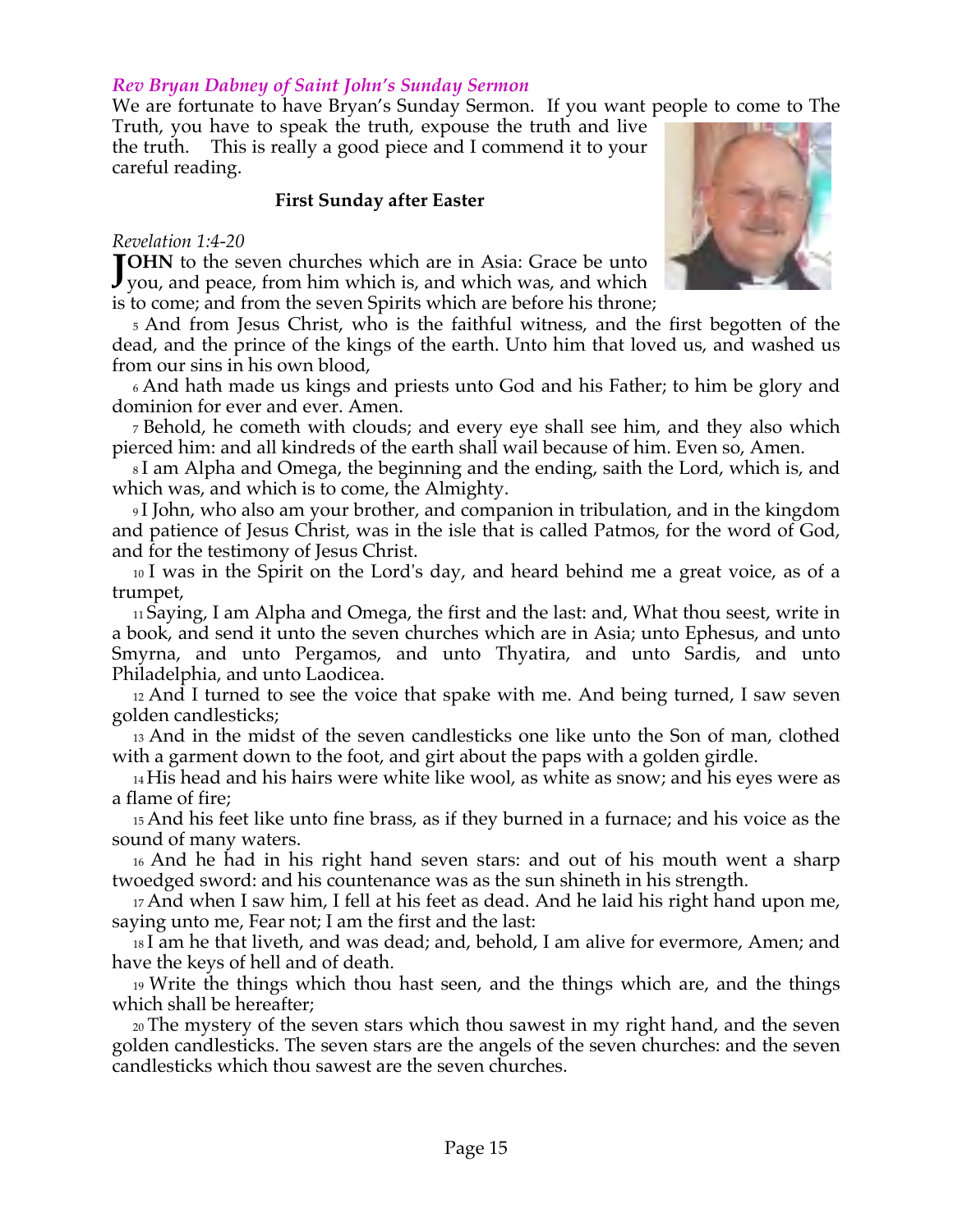We just read the apostle John's commission to the seven churches in Asia (v.4) wherein he was instructed to, *Write the things which thou hast seen, and the things which are, and the things which shall be hereafter* (v. 19). From the beginning, God has utilized both the prophets and the apostles to communicate to mankind his firm intention to bring an end to the wicked powers which now hold sway over our world.

In the Old Testament, he gave the prophet Amos to write: *Surely the Lord GOD will do nothing, but he revealeth his secret unto his servants the prophets* (3:7). To the prophet Isaiah he said, *Fear ye not, neither be afraid: have not I told thee from that time and have declared it? ye are even my witnesses*...(44:8). And to Zechariah, he posited the query: *Should ye not hear the words which the LORD hath cried by the former prophets, when Jerusalem was inhabited and in prosperity*... ? (7:7).

In St. Matthew's gospel, our Lord prophesied concerning the end of days (24:1-24), in his detailed account of future events which would come to pass prior to his glorious appearing. Afterwards, he reminded the disciples, *Behold, I have told you before* (v.25) signifying that he had discussed such things with them earlier in his ministry.

St. Paul noted that believers should, *not be soon shaken in mind, or be troubled, neither by spirit, nor by word, nor by letter as from us, as that the day of Christ is at hand... for that day shall not come, except there come a falling away first, and that man of sin be revealed*... (II Thessalonians 2:2-3).

St. Peter noted in his first epistle that, *the end of all things is at hand: be ye therefore sober, and watch unto prayer* (4:7). And St. Jude admonished all to, *remember ye the words which were spoken before of the apostles of our Lord Jesus Christ: how that they told you there should be mockers in the last time, who should walk after their own ungodly lusts* (vv.17-18).

The Bible tells us that, *All scripture is given by inspiration of God and is profitable for doctrine, for reproof, for correction, for instruction in righteousness, that the man of God may be perfect, thoroughly furnished unto all good works* (II St. Timothy 3:16-17). And so it follows, that the Book of Revelation— like every other book of the Bible— has been given to us for our edification and enlightenment. Unlike the Old Testament book of Daniel, it is not a sealed book (22:10) as our Lord would have us to read it for our eternal good (Revelation 1:3).

With that in mind, let us examine the messages he gave to the beloved apostle concerning the seven churches of Asia Minor as noted in the Book of Revelation.

To the church at Ephesus (2:1-7), our Lord applauded their works and their patience and how they had rejected the false and deceptive among them. He also chided them for their turning away from their first love. As Matthew Henry noted, "Those who have much good in them may have something much amiss in them, and our Lord Jesus, as an impartial Master and Judge, takes notice of both." It would seem that in their zeal, the Christians at Ephesus had lost sight of the purpose for their zeal. This is something every believing church body must watch diligently over. The object of our worship is God through our faith in his only begotten Son. Our works are meaningless without the imprimatur of Christ upon them as we are not working for ourselves but for him. The flame of our faith illuminates others. A faint and diminishing faith will be extinguished by the Master as he will come and take away such a church's candlestick, meaning that he will remove his Spirit from them and render their works as of no effect.

The church at Smyrna (2:8-11) was recognized by our Lord to be a faithful body of believers who were under persecution. He advised them to, *Fear none of those things*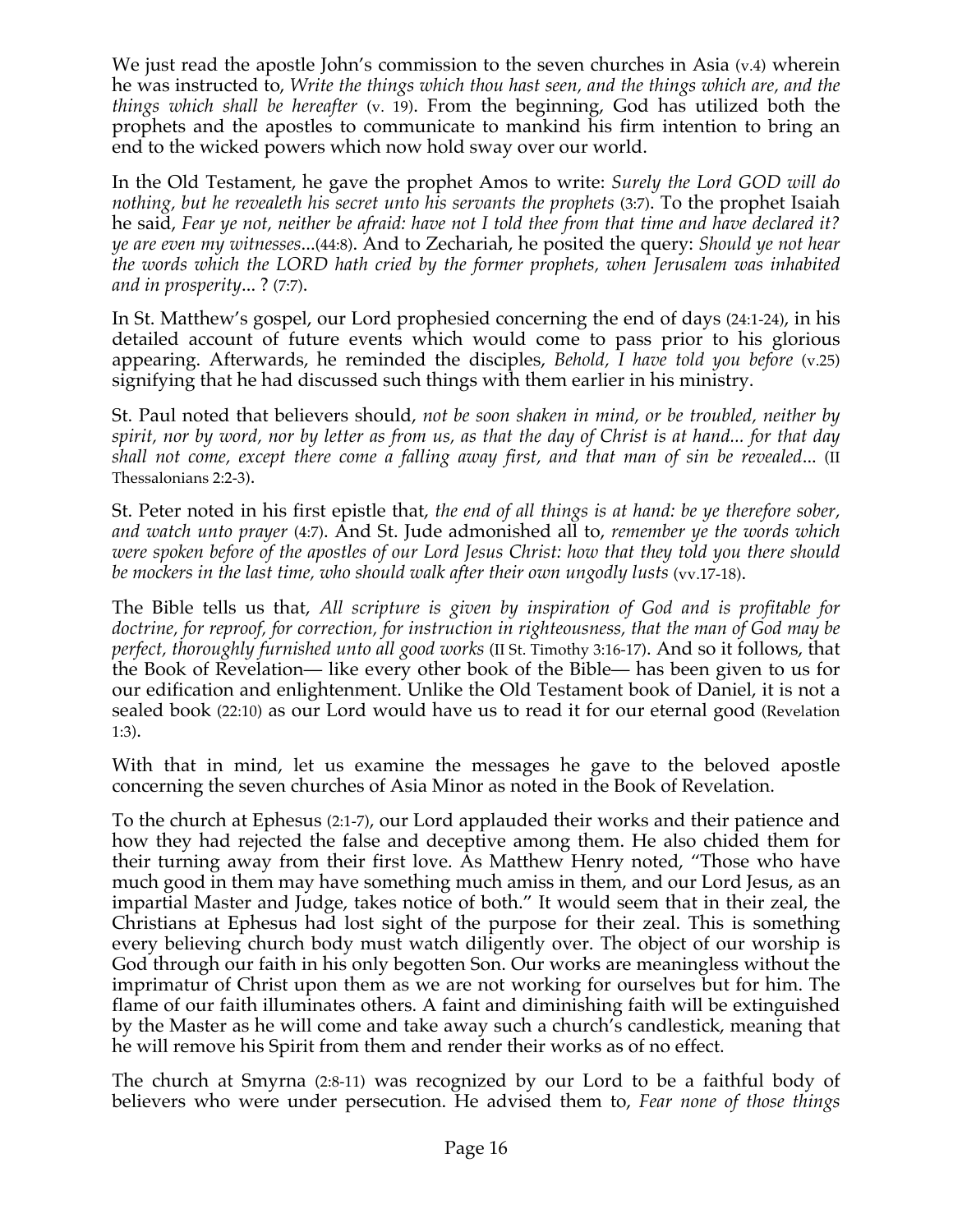*which thou shalt suffer* (2:10). Those who face persecution are often burdened with fearfulness, and fear can diminish faith if it is allowed to grow within the body. Our Lord's victory at the cross vanquished the fear of sin and death, and so it is fitting that all who are born again in his name are also victors with him and co-heirs of God's kingdom. Therefore, our Lord expects us to live that victory which he has won for us on Calvary's cross.

The church at Pergamos (2:12-17) was chided by our Lord for its embrace of the doctrines of Balaam, and the Nicolaitanes. The former involved the worship of idols and included many false teachings relative to worship and church order. The latter speaks of the formalizing of a priestly hierarchy which lorded over the people. Our Lord desires that we reject those human traditions which violate his word and commandment. We are expected to worship the Godhead in reverence and true holiness. We are also expected to adhere to the established order for the administration of the word through the offices of the bishop, the priest or presbyter, and the deacon. Consider the admonition of Bishop Ryle: "We must be careful that we do not give ministers a place and honour which does not belong to them. We must never allow them to come between us and Christ. The very best are not infallible. They are not priests who can atone for us. They are not mediators who can undertake to manage our soul's affairs with God. They are men like us, needing the same cleansing blood, the same renewing Spirit, men set apart to a high and holy calling, but still, after all, only men. Human nature, alas, always prefers a visible minister to an invisible Christ. Nor must the minister, or any Christian, desire to be great in the eyes of men, but rather great in the eyes of Christ. His aim must be not so much to rule the church as to serve it, not a master but a servant."

The church at Thyatira (2:18-29) was a mix of the profane and the godly. Our Lord recognized their good qualities and rebuked them for permitting their faith and practice to become linked to harlotry and idolatry. There is no substitute for offering God what he expects. Denying our Lord the proper worship he desires will not bring us a blessing but a something far less. The introduction of women priests, and other persons with sordid and licentious beliefs can only mark a church body as being more akin to Sodom than to Christ.

The church at Sardis (3:1-6) was referred to as partly dead and partly alive. Our Lord advised them to be watchful and strengthen the things which remain. A dead church will not listen to our Lord Jesus Christ because Satan has gotten a foothold there, while those that are alive will heed his calling. The dead church is liken unto those whited sepulchres which our Lord preached about in St. Matthew 23 as they may outwardly appear pleasant, but are inwardly filled with dead men's bones. These churches contain many spiritually dead souls who are pretending to be alive. Their lack of knowledge concerning basic Bible doctrines along with their acceptance of false teachers and ministers reveal them to be more akin to mausoleums rather than folds of the living Christ.

The church at Philadelphia (3:7-13) was blessed of our Lord on account of their true and abiding faith in him. All who worship the Godhead in Spirit and in Truth, who heed his warnings and trust in his word will one day receive his reward of an open door and his divine preservation from the hour of temptation which shall come upon all the world to try them that dwell upon the earth. Our Lord has said that evil shall not prevail against his church, and in that we should take much comfort. Keeping ourselves in God's word and remaining faithful to its teachings will open the door of God's blessings to us. And we also have the benefit of being kept from the terrible time to come when the whole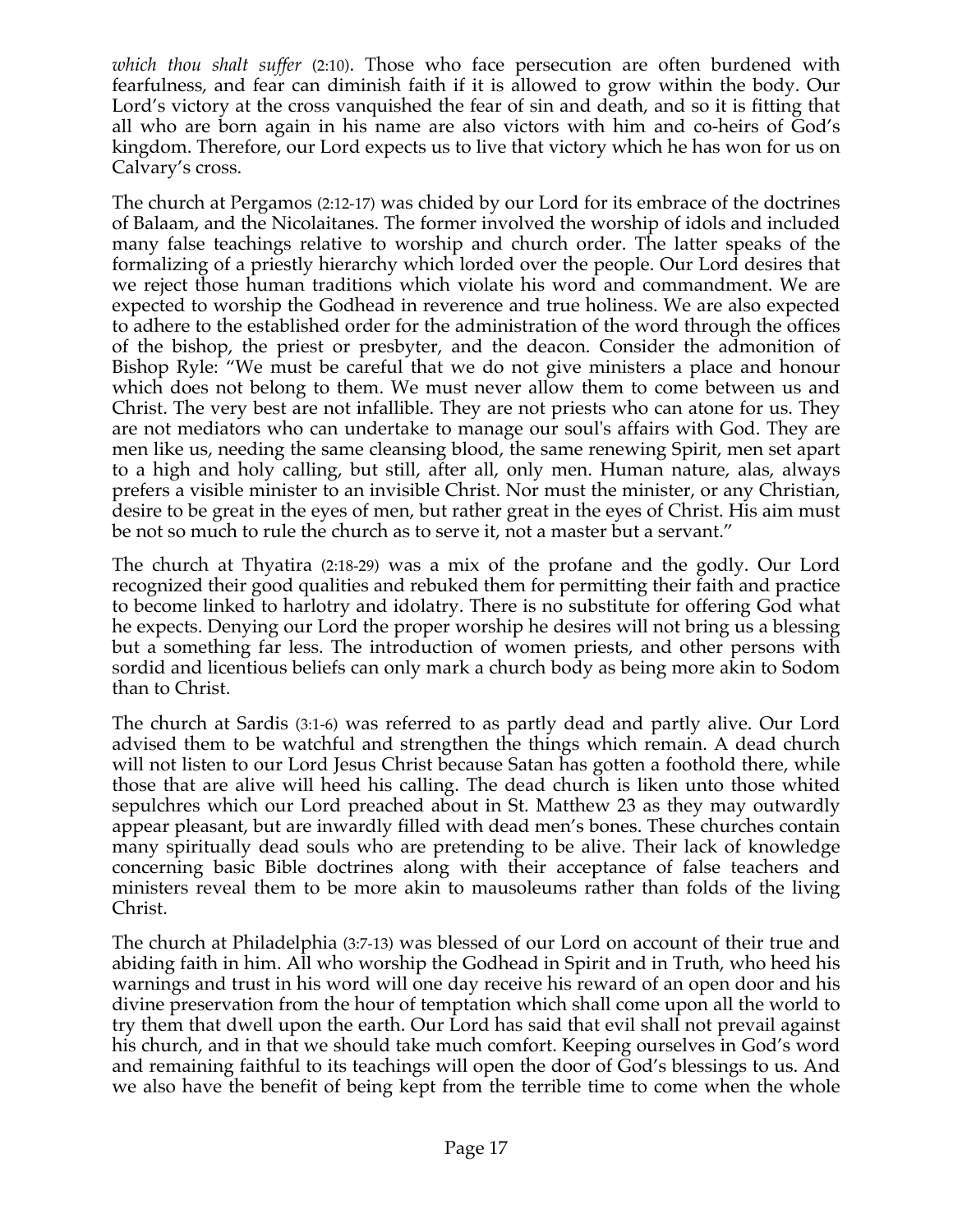world will fall under Satan's great deceiver— the Antichrist. When others are falling away, we will remain faithful and safe in his hand.

The last church mentioned was Laodicea (3:14-19). It was rich in the things of this world and believed it needed nothing else. But to our Lord, it was a church which was wretched, and miserable, and poor, and blind, and naked. Those of Laodicea were— as their name is interpreted— judges unto themselves concerning the things of God. The current version of Laodicea is no different. Nevertheless, if Laodicean Christians think they can manipulate Scripture to suit their jaded opinions and earthy desires, it will not be long before they fall completely away from their standing as a godly church, and thus be transformed into a synagogue of Satan.

The seven churches are also seven witnesses on behalf of our Lord either in the positive or the negative. As to the former, they proclaim the gospel of peace to a sin darkened world. As to the latter, they are objects of warning as our Lord will judge all unconfessed offenses with severity. Today, we have a choice to take to ourselves those godly characteristics of the seven churches of Asia and live by them, or else succumb to their several evils. God has given us his word, so there is no excuse on our part for not following it. Purpose then in your heart today to be obedient to God's will and commandment so that you might have life and have it in abundance.

Let us pray,

**ATHER**, assist us as we walk the pilgrim's path of this mortal life; that in all things **FATHER**, assist us as we walk the pilgrim's path of this mortal life; that in all things we might stand for the truth of thy word written and reach out to others that they too might do the same; for this we ask in the name of our Lord and Saviour, Jesus Christ. *Amen*.

Have a blessed week, Bryan+

## *After Church Hospitality*

We would like some pictures of your after service gatherings. Come on! Help out!

### *People in our Prayers* - http://faithfulcenturionprayerteam.blogspot.com/ **Why? Prayer is an extremely important activity.**

It is not that God knows not our needs, for He surely does. Yet, Jesus commanded us to ask God for those same needs. In addition to the obvious of asking God for help, offering thanksgiving and the like, prayer helps us focus our thoughts on how we might do God's work.

The Prayer Team of the Anglican Orthodox Church was established to help our members and fellow Christians pray for those in need and to give thanks as well for the blessings we have been granted.

### **Who can be on the list? Do I have to be a member of the Anglican Orthodox Church to be prayed for?**

No! The only qualification to be on the list is that you want our prayer team to pray for you. We are Christians and are happy to pray for you, no matter who you are. If you want help from God, you are our kind of people.

## **What is the commitment from the prayer team?**

Each member of the team will pray for the desired outcome at last once per day.

# **How do I get myself or someone else on the prayer list?**

You can email one of the prayer team leaders: Jack - jack@faithfulcenturion.org or Dru -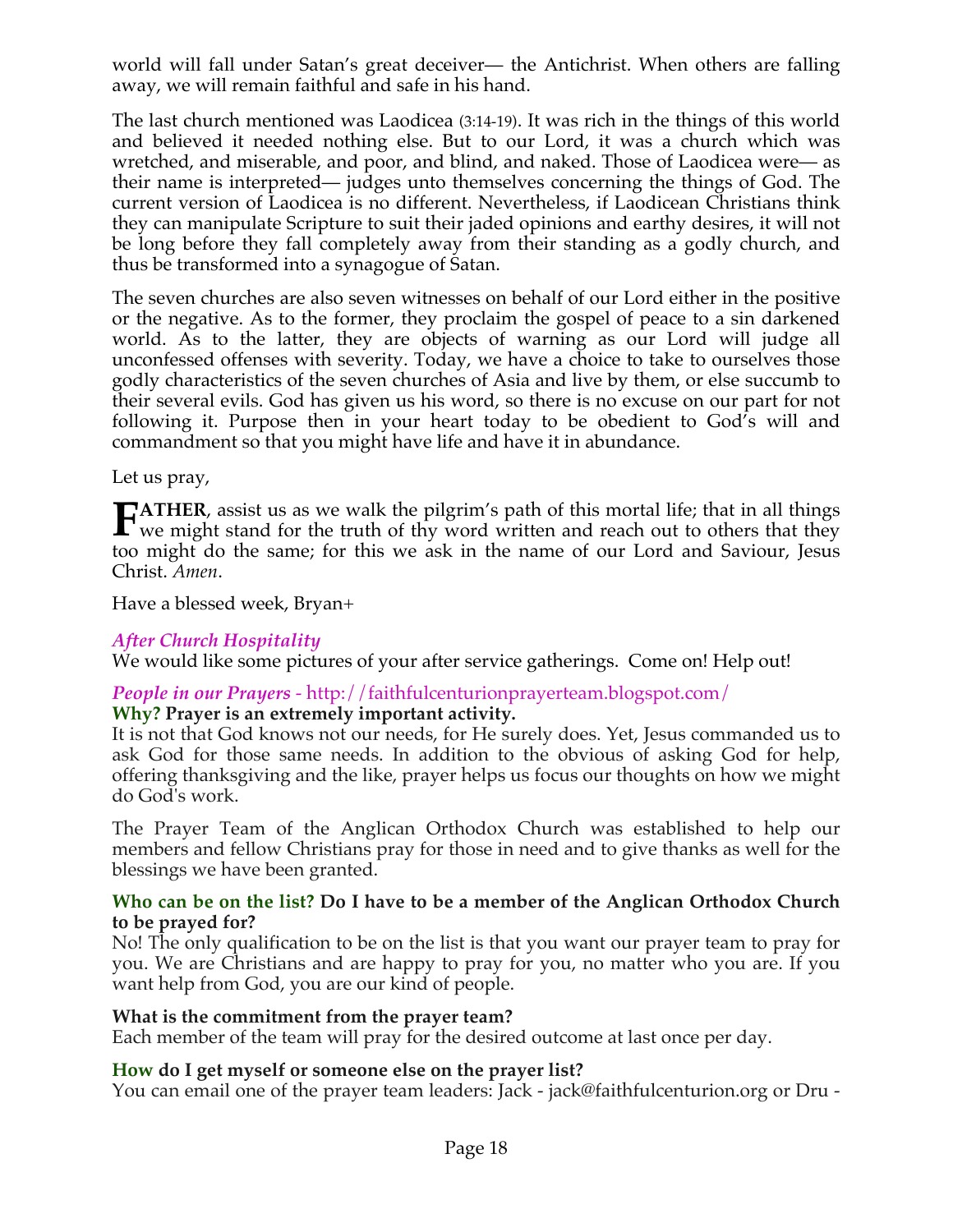dru@ faithfulcenturion.org, or call the office at (619) 659-3608 or fill out a prayer card at your church.

# **What should I ask for?**

Depends on what you want. Some people merely want God to be asked to heal their ills and be mentioned by their first name, others want a specific outcome and / or have more of their personal information known to the team. Ask for what you want. It is your desire and need for prayer the team is attempting to meet. For typical examples, see the list below.

# **Updating the Team**

If you are on our prayer list, or if you have submitted a person that you have asked us to pray for, please update one of the team members or Hap in person, by telephone or email. It helps to be able to pray specifically for these individuals including their specific needs; plus if they get better, it is nice to give thanks!

Please note that on the yellow (maybe green or orange if you get an old one) cards at church, you can ask that those to be prayed for have their names disseminated to the prayer team. Those names will be said in church and appear here. Or, you can ask that their names and purpose be kept confidential, then only Hap will know to pray for them.

### *Prayer List Notice – If you have someone on the prayer list and their needs have changed, please let us know. We'd like to update our prayers to reflect the need and most important to give thanks!*

## *Travel*

*Jack Arnold* is on travel through 17 April 2016, to Okinawa to visit the Thomas family.

# *Move*

*The Thomas Family* is now in Okinawa for a second short tour. Please pray for this new assignment to go well for Kurt and for Mary and the kids to make new friends.

# *Birthdays*

Gil Garcia celebrated his 86<sup>th</sup> birthday on 28 February 2016.

# *Marriage*

*Tracy Reisor* and *Chad Heron* were married on 2 April 2016, please pray they might come together as one in marriage as the Herons.

# *Departed*

- *Lucy,* unborn daughter of Tamara and Jody, passed away before birth when her heart failed. Please pray for her safe return to heaven and for comfort and trust in the Lord for Tamara and Jody.
- *Nathan* passed away 24 March 2016 after a long and hard fought battle with cancer. Give thanks for his time here and pray for his family and friends who of necessity remain behind that they might put their sorrow at the temporary separation on our Lord's shoulders.

# *Nearing the end of their time here on earth*

*Dot* is an elderly woman with liver cancer. Please pray for Dot as she prepares to go home to be with her family who have gone before her. Pray for the faith of her family to build and the transition to be good.

*Mrs. Tiffany (90)* has chosen to refuse extraordinary care as it will not gain much earthly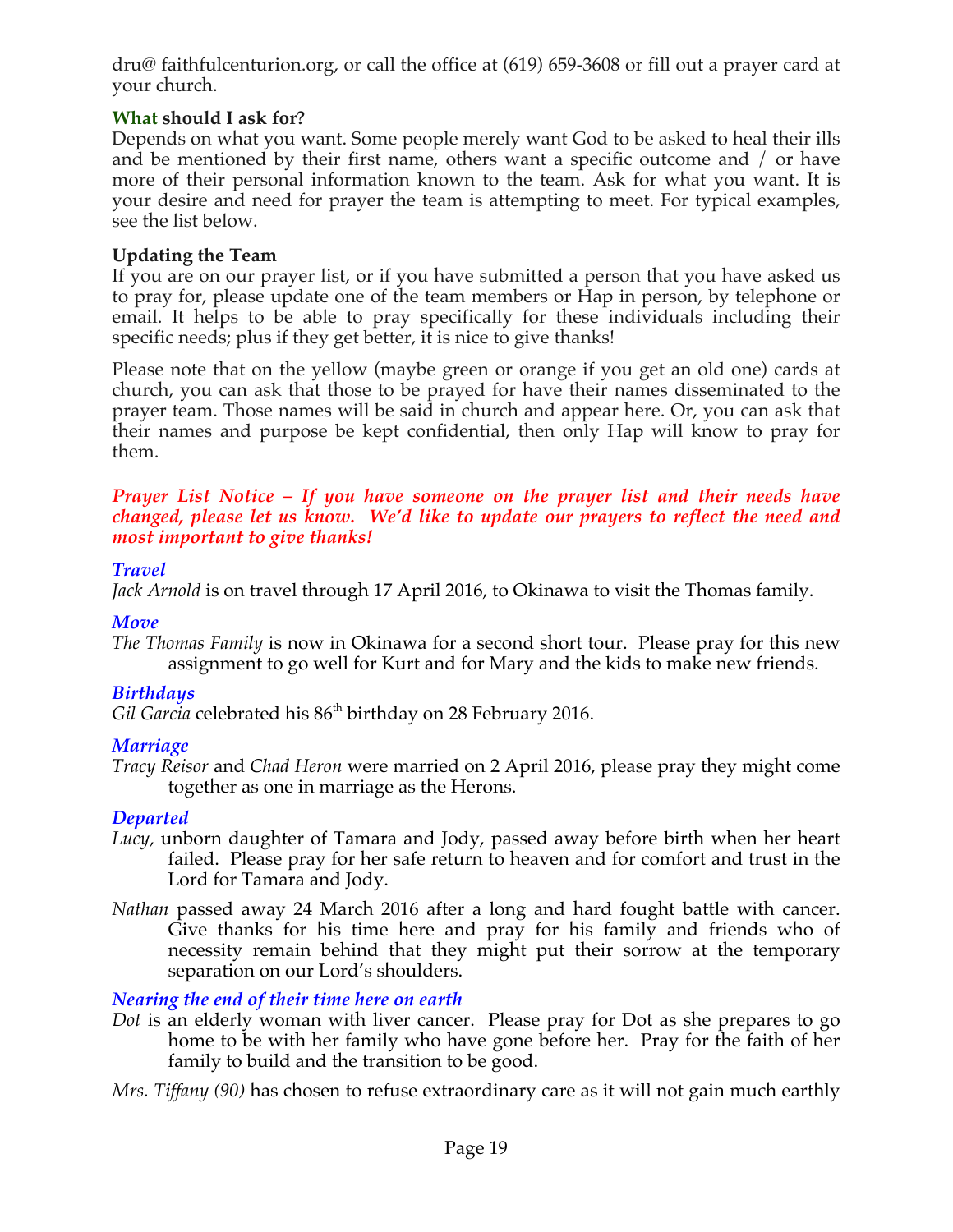time. The Tiffanys have been together for a long, long, long time. Pray for Mrs. Tiffany and her husband as together they begin this Journey to be with their Lord.

- *Maggie* is nearing the end of her time here on earth. Please pray for Maggie and her husband Dub as she prepares to go home to be with her family who have gone before her. Pray for the faith of her family to build and the transition to be good.
- *Alan* is a victim of metastasized colon cancer already destroying his liver. His youngest sister has put aside her hard-earned career to care for her brother in these days on earth. Please pray for him as he prepares to go home to be with his family who have gone before him. Please pray for comfort, understanding, strength and guidance for Alan and his family who will of necessity remain behind.
- *Saundra* is in ICU with congestive heart failure after a heart operation. She is aged and frail. Saundra is near the end of her time here on earth. Please pray for comfort, understanding, strength and guidance for Saundra and her family who will of necessity remain behind. Pray for the love of God to stay foremost in their hearts.
- *Polly* is in hospice care with dementia and spinal stenosis. Please pray for her as she prepares to go home to be with her family who have gone before her. Pray for the faith of her family to build and the transition to be good.

## *In need of a miracle or understanding of God's Plan*

- *Krysti* is off life support and able to talk, please give thanks for the good news. She is still unable to feel her legs. When that comes back she will go to a rehabilitation facility. Krysti has used drugs, has high blood pressure, is diabetic and has organ failure. Her families are with her and will appreciate your prayers.
- *Pat* has metastatic osteosarcoma; there is little that can be done. Please pray for a miraculous remission; that Pat's remaining time here on earth might be good. Help Pat and family put their trust in the Lord and let Him carry their sadness, fear, worry and terror.
- *Amy* has been diagnosed with metastatic melanoma and has cancer all over her body, and in one of her kidneys which are no longer functioning. Amy and her family have asked for prayer to stop the growth and to aid the family financially with the medical bills. At present she has to have surgery every two months to place stents. Pray Jesus will be close to all.
- *Gemma Dillinger* has been treating for breast cancer for over a year now, after surgeries, radiation and chemotherapy, she is reaching the limit of her tolerance with no end in sight. Please pray for her to gain strength and ground on the cancer. Help her to continue with her faith in our Lord, she is not afraid to go home, but wants to make sure it is time. Pray she will be encouraged to not give up until it is her time to go and that her time here on earth with her family will be good.
- *Janet* has had a blood borne cancer for several years. Her faith in the Lord is great and he is ready to be with Him. Pray she will be encouraged to not give up until it is her time to go.
- *Holly* has had Colon Cancer, Breast Cancer and now it is in her spine. Please pray for guidance for the medical personnel treating Holly, for a miraculous remission; that Holly's remaining time here on earth might be good. Help Holly and her family put their trust in the Lord and let Him carry their sadness, fear, worry and terror. Pray for strength and courage for Holly.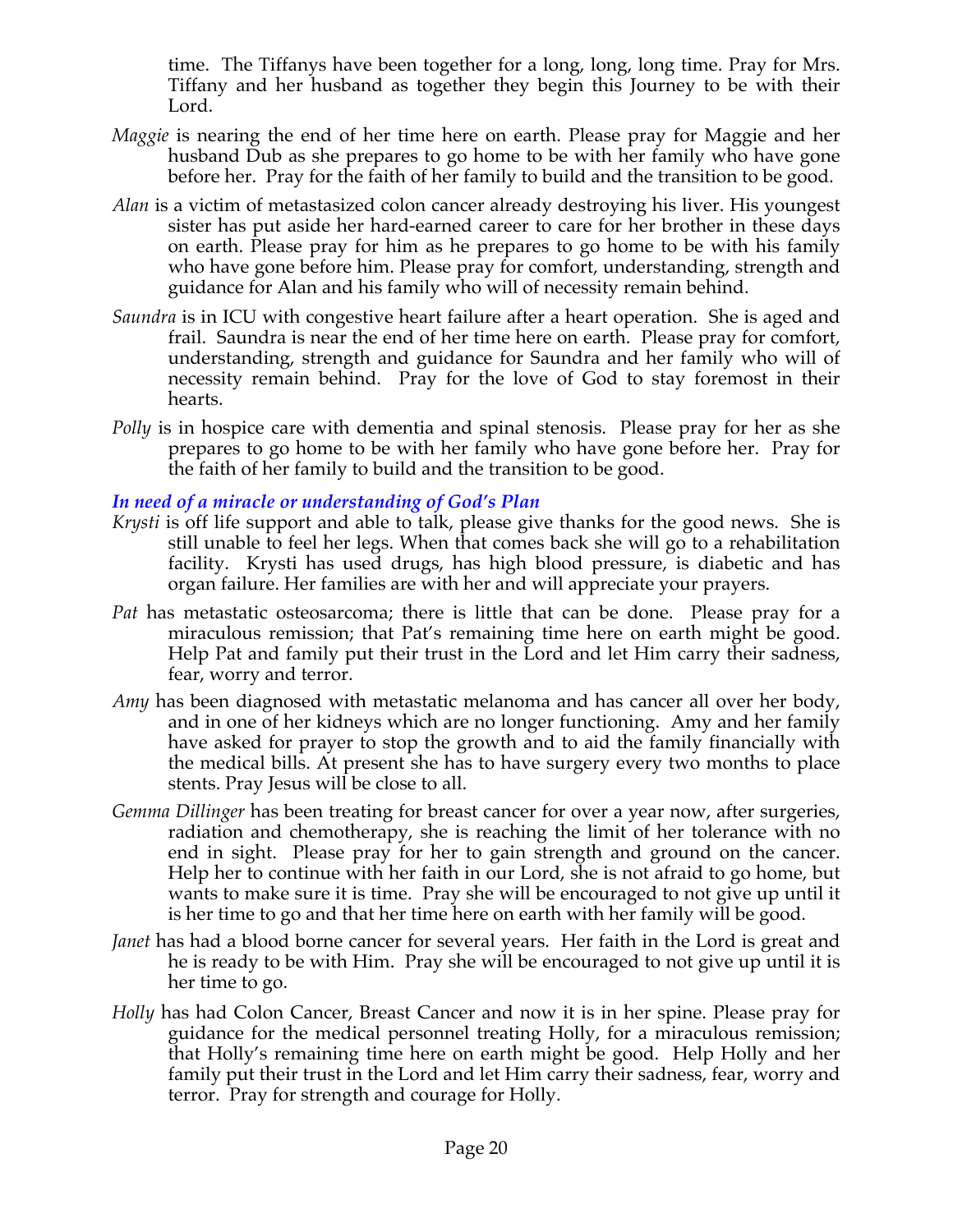- *Tim* was on a kidney transplant list and started dialysis and was taken off the transplant list for a heart problem that required stents, while putting in stents a leaking valve was found. A port was put in and something happened and it has to be redone. In several days he will have a valve replaced, after heart surgery and recover he will go back on the transplant list. Please remember him in prayer in the days and weeks ahead. Pray he will put his worry on God's shoulders so he might be at peace and rest. Pray for those treating him that they might pay attention and do their best.
- *Marilyn* has been diagnosed with non-operable pancreatic cancer. Please pray for a miraculous remission; that Marilyn's remaining time here on earth might be good. Help Marilyn and her family put their trust in the Lord and let Him carry their sadness, fear, worry and terror.
- *June* found she has a recurrence of colon cancer, which is now Stage Four, that is it has spread. Please pray for a miraculous remission; that June's remaining time here on earth might be good. Help June and her family put their trust in the Lord and let Him carry their sadness, fear, worry and terror.
- *Cindy* has been diagnosed with two aggressive malignant brain tumors. We have been praying for a miraculous remission; one shrank and the other disappeared; now the shrinking one has started to grow agian. Please pray for a miraculous remission; that Cindy's remaining time here on earth might be good. Help Cindy and and her family will continue to put their trust in the Lord and let Him carry their sadness, fear, worry and terror.
- *Leon McKay* suffered a stroke a few weeks back that has left him unable to speak and while undergoing evaluation the doctors also found he has a very aggressive cancer. Please pray for a miraculous remission; that Leon's remaining time here on earth might be good. Help Leon and his family put their trust in the Lord and let Him carry their worry.
- *Rev. Thomas Brooks* is not improving and being kept alive by artificial machines. Please pray for a miraculous recovery and if that not be God's Will, a rapid passing to home. Help Thomas' family put their trust in the Lord and let Him carry their worry
- *Ronnie* has kidney cancer that has spread and the surgeons are very concerned. Please pray the medical team to formulate a successful treatment plan and for a miraculous remission; that Ronnie's remaining time here on earth might be good. Help Ronnie and family put their trust in the Lord and let Him carry their worry.
- *Levi* was cancer free for 4 years and just discovered he has kidney cancer. Levi has a great deal of faith and said whether he is healed or God takes him home he will be fine. Please pray for the medical team to pay attention and to their best and for a good outcome. Pray also that Levi and family will be able to put their worry on God's shoulders. In particular, please pray for pain relief; Levi is 22 years old.
- *Ray Daley* is a member of the Royal Canadian Legion and served his country during the Korean War era. Ray is taking chemotherapy treatments for cancer. Meanwhile his son Trevor is in the hospital in a coma and seems to have lost the will to live.
- *Pat* has been under treatment for colon cancer for sometime. He has had major complications the last few days and your prayers will be appreciated by family and friends.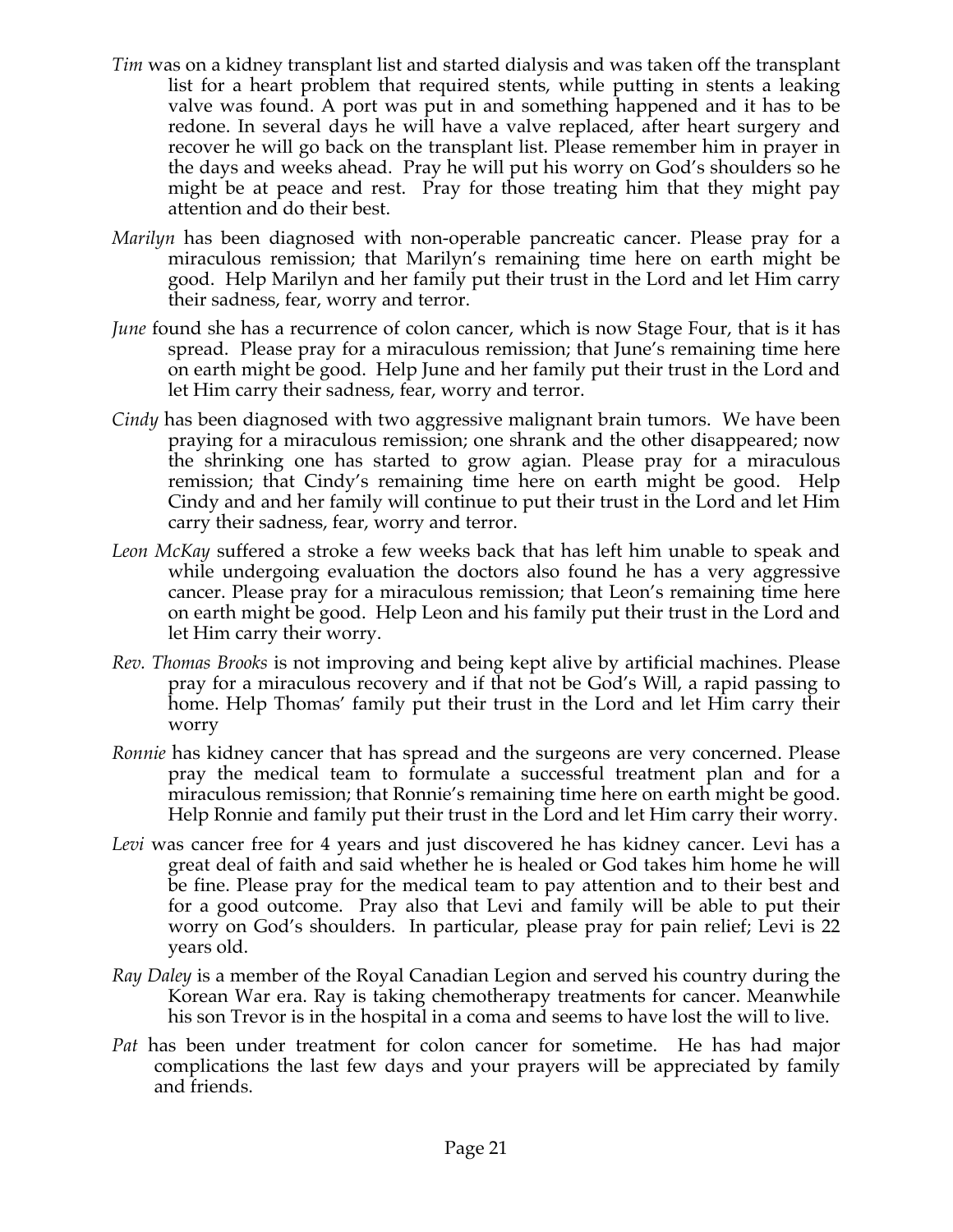- *Dorothy* had pneumonia, on checking her lungs they found tumors which permeated the lung area. Further investigation found a primary site in the colon, with the lung being secondary. It would appear there is no viable treatment at this time. Please pray for a miraculous remission; that her remaining time here on earth might be good. Help Dorothy and her family put their trust in the Lord and let Him carry their worry.
- *Becky* has fourth stage metastasized lung cancer and is not doing well with chemotherapy treatments. Please pray for Becky and her husband as they are together during this difficult time in their lives.
- *Jane* has fourth stage cancer and is not doing well. Please pray for Jane and her family as they are together during this difficult time in their lives.
- *Colleen* has been battling pancreatic cancer over the last year and it has now spread to one of her lungs. Please keep her and her family in your prayers.
- *Christine* has cancer of the colon, which spread to her liver; she is receiving chemotherapy and is having difficulty eating. Please pray for the medical team treating her to pay attention and do their very best; pray also for confidence in our Lord for Christine and her family.
- *Todd* and *Kenny* have both been fighting osteocarcinoma for over five years and have been told their time here on earth is nearing its end, absent a miracle from God. Both are ready to go home and leave the pain, but would like to stay. Please pray for them and their families.

## *Homebound or Infirm*

- *John* has Alzheimer's; pray he will call on God to help him as he deals with this time in his life.
- *Steve,* brother in law of Paul Martin, appears to have early onset dementia. Steve had teenage children and is very concerned for them. Please pray for the disease to stall or abate and for peace of mind for Steve and his family.
- *James* is on oxygen all the time, this is bothersome to him and terrifying as well. Please pray for James to put his worry, his bother and his terror on the Lord. Pray for strength and guidance for James and his family. They suggest this verse, "I am thine, save me, for I have sought thy precepts."
- *Joan* has had serious medical problems that have kept her confined. Please pray her health will remain stable.
- *Norma, Sara's mother* is in a state of deteriorating health, both physically and mentally, with both dementia and Alzheimer's. She is slowly drifting away, though she still recognizes Sara and prayer gives her a sense of peace. Please pray for both Sara and her mother to put their cares and worries on God's shoulders so they can deal with the many problems involved.

### *Surgery*

*Janet Jessup* is having an operation on 12 April 2016, she is very weak and in the hospital for a second time this year and the fifth since February 2014. She has had two heart attacks and two strokes the first damaged the part of her brain which reaches logical decisions and uses mathematics. On top of everything else a knee replacement from 2011 has come apart and must be removed very soon. She was last in the hospital for three septic infections one of which settled in that defective knee. The Doctors will remove a cement spacer and anti-biotic implants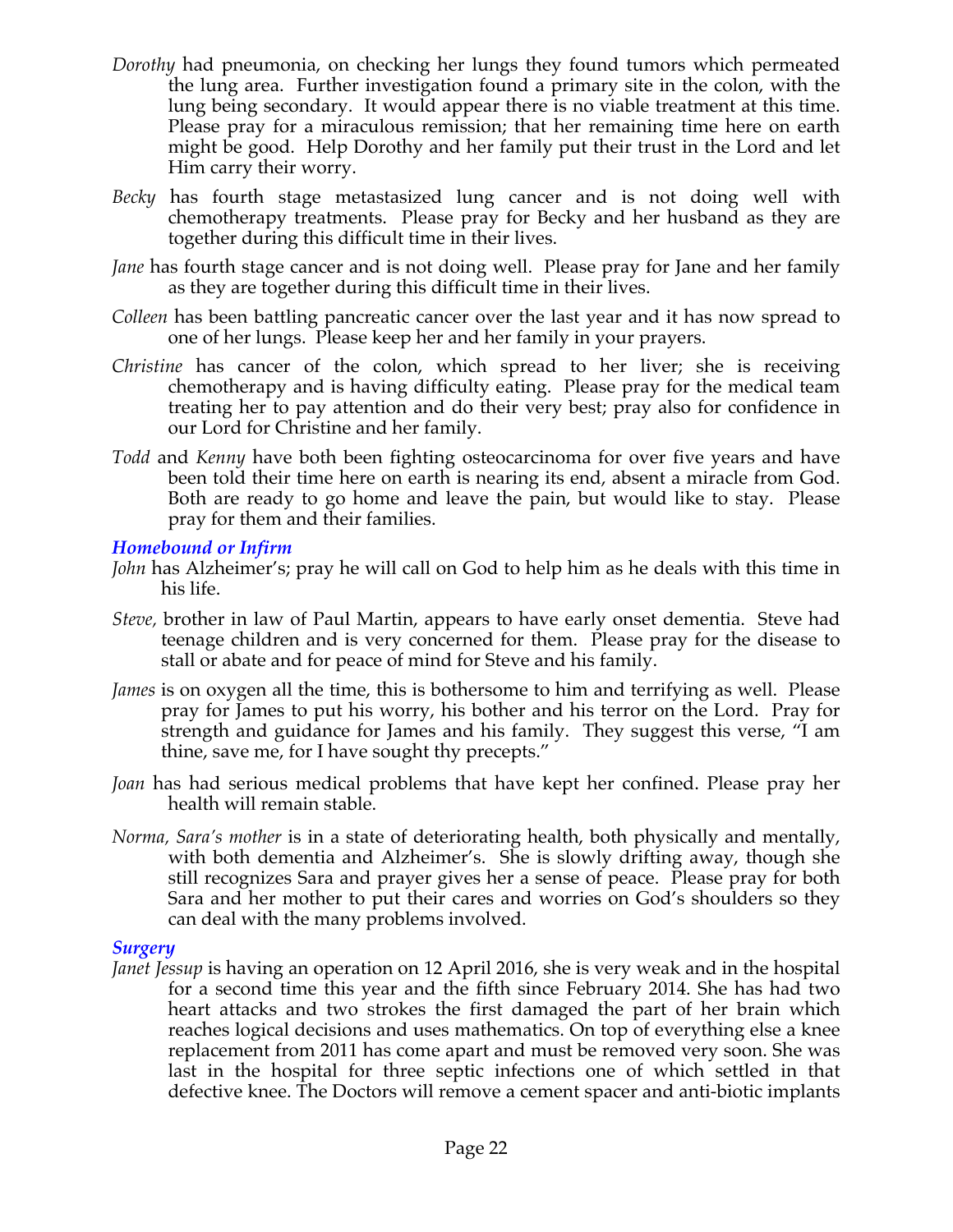placed around the spacer. After twelve weeks if she is still with us there will be a follow-up to place a new knee joint in the right leg. The surgeon has called in her cardiologist, infectious disease doctor, and neurologist; all of which had to approve the operation. This is a complicated and dangerous operation, the more so because of her current condition.

Please pray for Janet to gain strength and for the medical team to pay attention and to be open to God's guidance, to their best and for a good outcome. Pray also Janet and her husband Roger will be able to put their worry on God's shoulders.

- *Ashiei* had surgery on Tuesday 1 December 2015, to remove a tumor from her chest; complications ensued. Please continue Ashiei in your prayers and pray for the medical team to be open to God's guidance on further treatment, to their best and for a good outcome. Pray also Ashiei and her family will be able to put their worry on God's shoulders.
- *Marcia* has had a biospy of a mass in her breast which indicated a tumor that must be removed. Pray the surgical team will be open to guidance, pay close attention and do their very best. Pray for peace of mind and trust in God for Marcia and her family.
- *Edware* is having his fourth back surgery (in the last four years) Please pray for the medical team to pay attention and to their best and for a good outcome. Pray also that Edware and his family will be able to put their worry on God's shoulders.
- *Jeff* has been undergoing surgery, chemo and radiation since October for pancreatitis and Pancreatic cancer. Please pray for the medical team to pay attention and to their best and for a good outcome. Pray also that Jeff, his wife and family will be able to put their worry on God's shoulders.
- *Albert* had a pacemaker installed recently. He will require surgery soon for a leaking heart valve and has just been told he has esophageal cancer. Pray he will turn to God and come to know Him on a more personal basis as the days go by.
- *Mario* has early-diagnosed prostate cancer and had surgery. Pray for complete remission and that Mario and his family will be able to put their worry on God's shoulders.
- *Eddie* has upcoming bladder surgery. Please pray for the surgical team to pay attention and to their best and for a good outcome. Pray also that Eddie and family will be able to put their worry on God's shoulders.

## *Testing and Treatment*

- Patrice Li is hospitalized with what is apparently the early stages of Congestive Heart Failure. Please pray with Patrice, her husband William, family and friends the physicians treating her will be guided in their assessment and treatment plan, for a full and speedy recovery to health and for trust in the Lord for Patrice, her husband William, family and friends in this worrisome time.
- *Jane* has severe back pain and possibly a far more serious blood disorder. Please pray with Jane, her family and friends the physicians treating her will be guided in their assessment and treatment plan, for a full and speedy recovery to good health and for trust in the Lord for Jane, her family and friends in this worrisome time.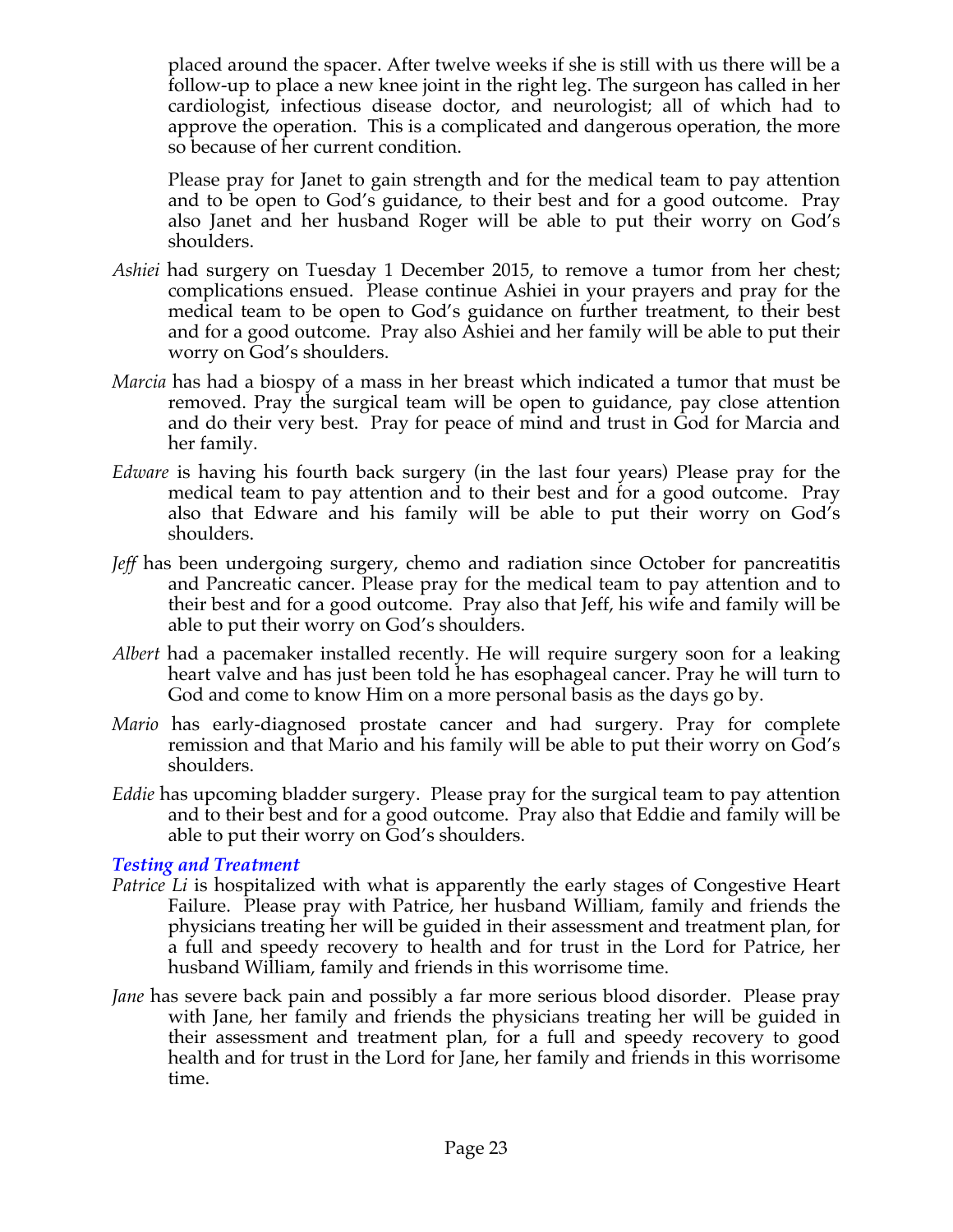- *Michael* has cancer of the blood and is starting chemotherapy. Please pray for the physicians treating him to be guided in their assessment and treatment plan, for a full and speedy recovery to good health and for trust in the Lord for Michael.
- *Clay* has a large gallstone; he is in poor health and not currently a surgical candidate. Please pray for the physicians treating him to be guided in their assessment and treatment plan, for a full and speedy recovery to good health and for trust in the Lord for Clay.
- *Jim Sevier* has been in the hospital for heart related troubles. Please pray with Jim and his family the physicians treating him will be guided in their assessment and treatment plan, for a full and speedy recovery to good health and for trust in the Lord for Jim and his family in this worrisome time.
- *Claude* has been falling and he does not know why. Pray doctors will discover what the problem is and he can continue without any more difficulties.
- *Sungeun (Janice)* has been experiencing persistent stomach pain, fevers, and incontinence for the past 30 days and has been hospitalized. Please pray with Janice and her family the physicians treating her will be guided in their assessment and treatment plan, for a full and speedy recovery to good health and for trust in the Lord for Janice and her family in this worrisome time. She is a founding member of St. Andrews Parish in Enterprise, Alabama.
- *Jieun*, a concert pianist and founding member of St. Andrews Parish in Enterprise, Alabama, and sister of Janice above has a persistent cough that has nagged her for several months. She has undergone clinical tests and may know something tomorrow, Please pray with Jieun and her family the physicians treating her will be guided in their assessment and treatment plan, for a full and speedy recovery to good health and for trust in the Lord for Jieun and her family in this worrisome time.
- *Gretchen* has been diagnosed with severe osteoporosis. Her doctor wants to treat her with injectable drugs which have fearsome side effects. Please pray with Gretchen and her family the physicians treating her will be guided in their assessment and treatment plan, for a full and speedy recovery to good health and for trust in the Lord for Gretchen and her family in this worrisome time.
- *Pete* has not been well and is back in the hospital with another stroke. Please pray for the physicians treating him to be guided in their assessment and treatment plan, for a full and speedy recovery to good health and for trust in the Lord for Pete and his family in this worrisome time.
- *Kamil* has heart problems and they are trying to stabilize his medication, now he been admitted to the hospital because of breathing problems. Please pray for the physicians treating him to be guided in their assessment and treatment plan, for a full and speedy recovery to good health and for trust in the Lord for Kamil and his family in this worrisome time.
- *Mary Lee* has bleeding into her stomach and they cannot find the sources. Mary Lee is in CCU and her husband *Maurice* is not eating until she returns home for is so upset. Please pray for the physicians treating her to be guided in their assessment and treatment plan, for a full and speedy recovery to good health and for trust in the Lord for her, Maurice, as well as the rest of the family in this worrisome time.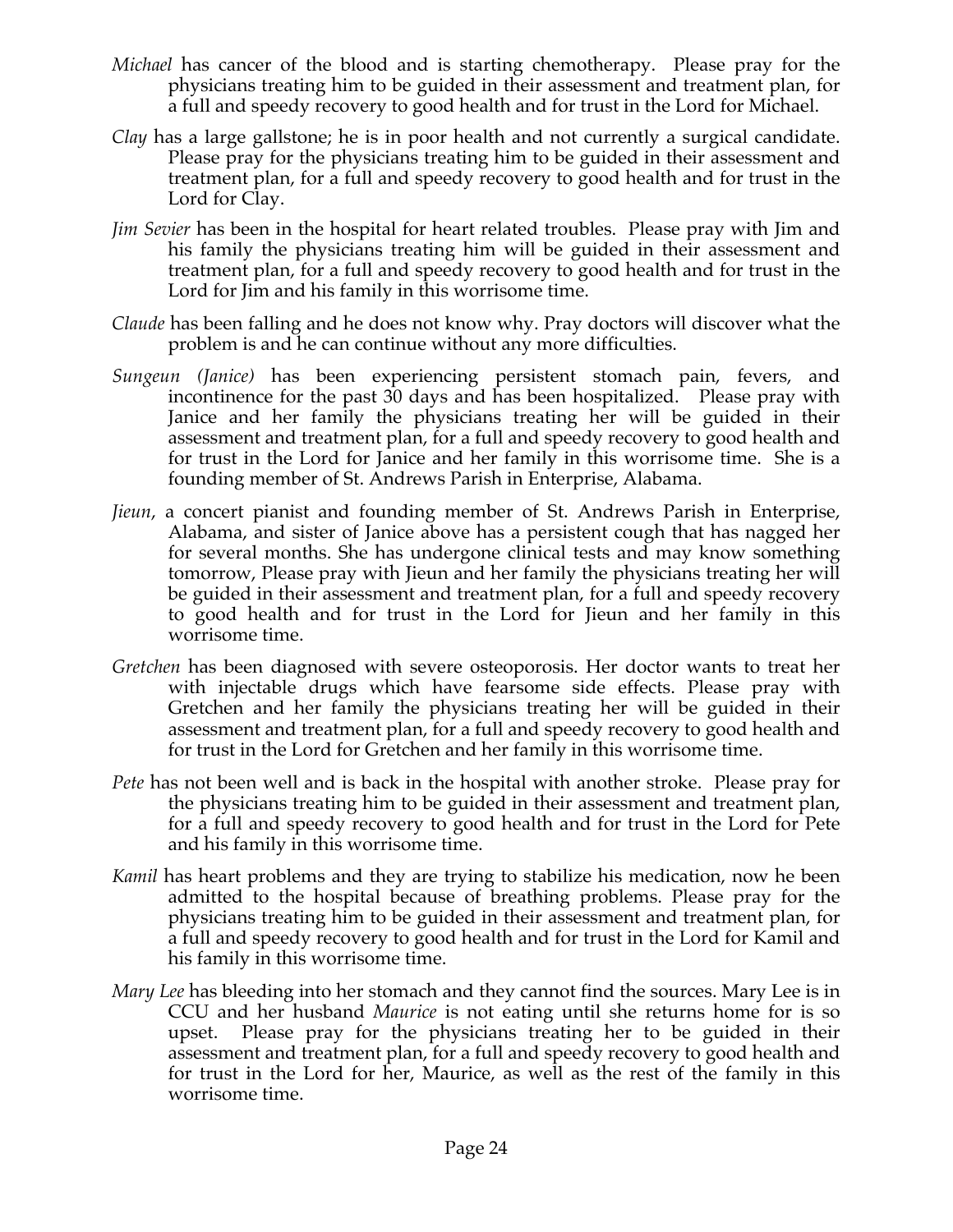- *Glenn Porter, MAJ USMC Retired,* has Interstitial Pulmonary Fibrosis, which causes him to be unable to get enough oxygen into his system without supplemental oxygen all the time. The only real treatment is a lung transplant, without a transplant he has between two to five years here on earth. Please pray for him to continue in his faith and for a set of lungs to become available.
- *Kathy Cardin* appears to have macular telangiectasia, a degenerative eye condition which ultimately results in blindness for which there is no apparent cure. Please pray for the physicians treating her to be guided in their assessment and treatment plan, for no loss of vision and trust in the Lord for her, her husband Ron, as well as the rest of the family in this worrisome time.
- *Pat* has an aneurism of the brain, Pray she will make the right decision on how to treat this problem and it will be healed.
- *Gwen Savarese* (Sandy Patton's mom) had what was thought to be a min-stroke this week, when they looked at her carefully, they found a large mass, thought to be a tumor. At this point, it appears it can stay. Please pray for continued guidance for the medical team treating Gwen and patience and trust in God for Gwen, her husband and family. Pray also for a full recovery for Gwen.
- *Dan* is very sick with cancer and is starting an experimental treatment. This treatment will take Dan away from their family business and put even more stress on him and his family. Please pray for Dan's wife who is meeting with Steve who plans to keep the family business going while Dan is ill. Pray for Steve as he has many new responsibilities.
- *Timothy* has brain cancer. He had surgery and is waiting for the pathology report to find out what kind of chemo he will need. Please pray for continued guidance for the medical team treating Timothy and patience and trust in God for Timothy and his family. Pray also for a full recovery for Timothy.
- *Helen* was admitted from her doctor's office 15 July 2015, as the result of a blood test, to the University of Pennsylvania Hospital with an extremely high white blood count. She and her husband are very active in the ministry of their church and are asking for believers to pray for them and their family, as they are facing very serious problems in the days to come. Please pray for guidance for the medical team and patience and trust in God for Helen and her family. Pray also for a full recovery for her.
- *Vickie* continues to have problems and was a concern mesh used in an earlier surgery may have come loose and was moving in her abdomen. A CT scan only found three polyps which do not seem to be the problem. Pray the medical team treating her will find out the problem and bring it to an end.
- *Elma* has been suffering with headaches for a long time. Doctors have not been able to discover the reason for them. Pray for strength, courage and understanding for Elma and her family; as well as for God's guidance for the medical people caring for her that they might find the best treatment method to banish the headaches completely.
- *Corissa* has been diagnosed with a blockage. As soon as the Physicians determine the exact problems they expect Major Surgery will proceed.
- *Barbara Apple* was more or less bedridden after a fall. She was hospitalized in great pain and had been transferred to a skilled nursing facility where they hope to be able to control the pain level. Pray for inspiration for those caring for her that they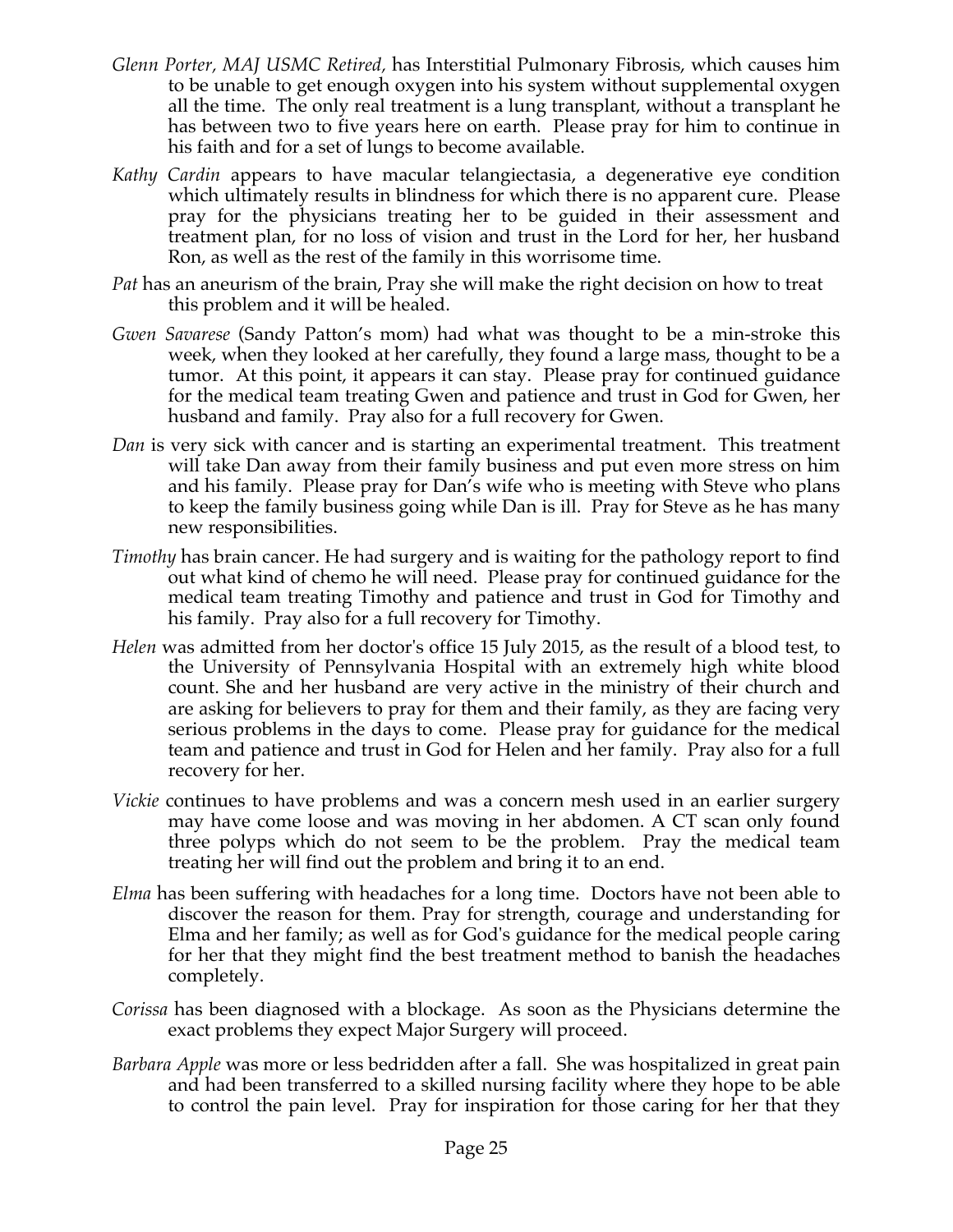might find the appropriate treatment. Please pray for Barbara to put her trust in the Lord, look to Him for strength and for her to gain energy so she does not lose the mobility she has; pray for a full and rapid recovery. Please pray also for her husband Bob who is taking care of her that he might be comforted and strengthened in this time of stress.

- *Bob Apple* was at the hospital picking up his wife Barbara to bring her to the skilled nursing facility when he experienced chest pain. Barbara's release from the hospital was delayed until Bob underwent an angiogram and had his medication adjusted. Please pray for comfort and strength for Bob and his continued healing.
- *Deborah* has had a stroke, she is doing much better and out of the hospital. She has a problem with anemia and is taking supplements for that. Pray our Lord will be close to her and her family. Pray for strength, courage and understanding for Deborah and her family; as well as for God's guidance for the medical people caring for her that they might find the best treatment method to allow her to heal completely.
- *Rev. Steve Boardman* has been diagnosed with stage 3 cancer. Pray that Jesus will be close and comfort his family and members of his congregation*.*
- *Hang So Ryu* has cancer. Please pray for medical team contemplating and evaluating the treatment that they might be guided to the correct choice and do their very best. Pray also for peace of mind and trust in God for him and his family, as well as physical strength.
- *Olivia,* age 7, has been diagnosed with Stage 3 Lymphoma. The prognosis is good at this time, please pray for medical team contemplating and evaluating the treatment that they might be guided to the correct choice and do their very best. Pray also for peace of mind and trust in God for Olivia and her family, as well as physical strength.
- *Paul* has been hospitalized recently several times because of persistent high fevers. He is being tested and checked by physicians and seems to have a slight scoliosis, a node and Schuermann's disease. Please pray it will be discovered how to treat these problems and healing will begin so he will be inspired to continue his education.
- *Carol Anne* needs God's comfort and healthy test results as she is anxiously undergoing tests related to previous hysterectomy and experiencing symptoms in the surrounding area.
- *Jennifer* has some lumps on the right side of her neck; they have grown and multiplied. In the last few months she has been having problems swallowing. Jennifer has an appointment with specialist in several weeks to try and discover what it is. She is having a great deal of anxiety as she waits for her Doctors appointment and will appreciate your prayer for anxiety and health.
- *Rick* has heart problems. Please pray for guidance for the medical people treating him that they might pay attention, do their very best and make the right recommendations regarding treatment. Pray for help for Rick and his wife Wanda to keep their trust in the Lord and let Him carry their worry.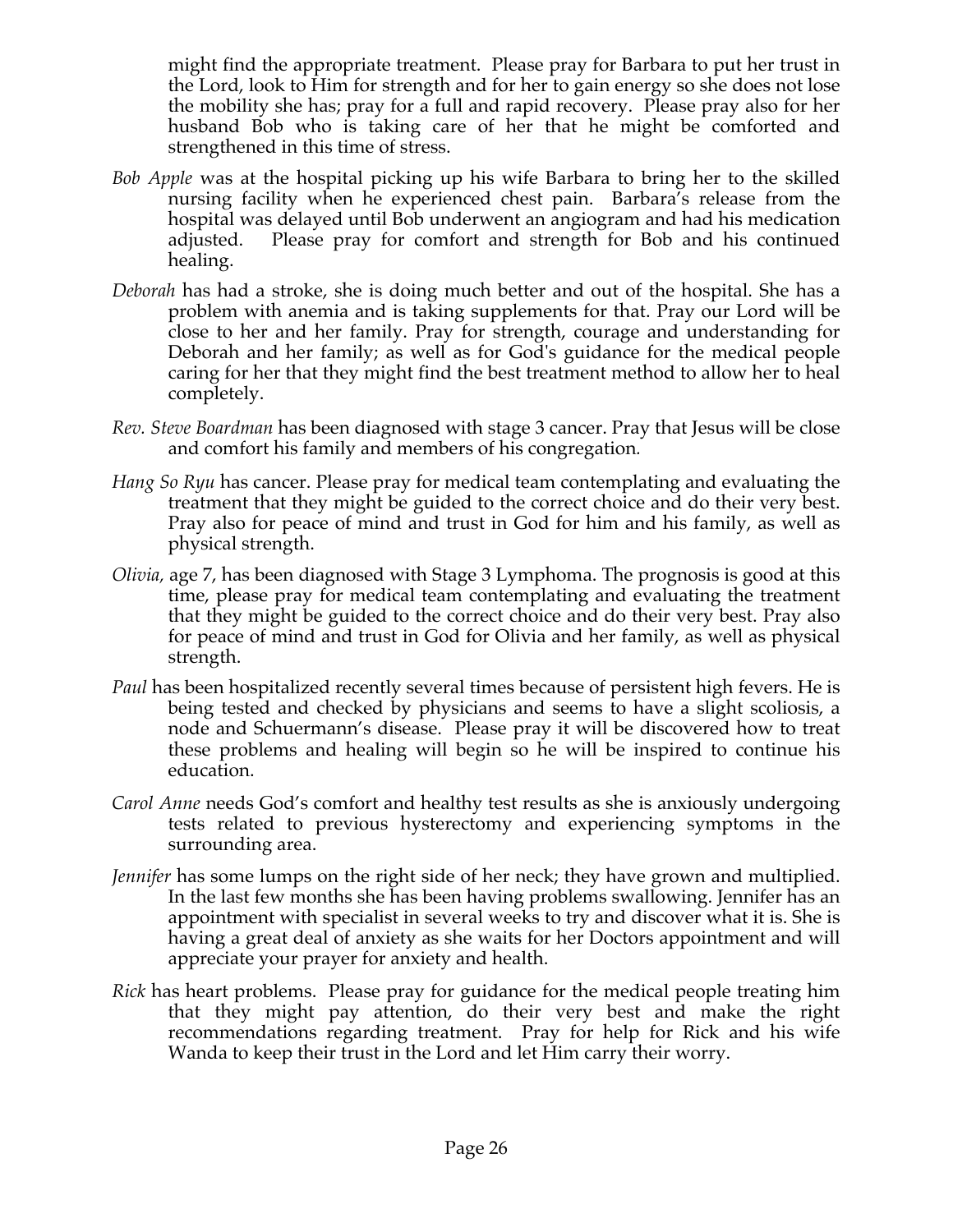- *Clay* has melanoma. Please pray for guidance for the medical people treating him that they might pay attention, do their very best and make the right recommendations regarding treatment. Pray for help for Rick and his wife Pam to keep their trust in the Lord and let Him carry their worry.
- *Atina* has been diagnosed with skin cancer, which turned out to be a melanoma. A routine CT scan found a 9mm (3/8 inch) lesion in her left lung. The melanoma appears to be spreading; they need to remove the offending tissue and test the sample. Pray for guidance for the medical people treating her that they might pay attention, do their very best and make the right recommendations regarding treatment. Atina's faith is being tested, she has difficulty in praying and accepting the outcome, she wants what she wants and is perplexed about her faith in Jesus. Pray for help for Atina to keep her trust in the Lord and let Him carry her worry.
- *Evelyn* has been diagnosed with bone cancer. Pray for guidance for the medical people treating her that they might pay attention, do their very best and make the right recommendations regarding treatment. Pray for help for Evelyn to keep her trust in the Lord and let Him carry her worry.
- *Stacy* has Multiple Sclerosis and was hospitalized for what turned out to be food poisoning. Pray for trust in God for Stacy and Chris as they deal with Stacy's illness.
- *Liz Strauch* had a pineal cyst, which in the end responded well to a surgical draining last year. Since November 2013, similar symptoms have returned. A CT Scan turned up what is thought to be either a new cyst or an enlarged pineal gland. More testing, including an EEG is in the works. She can no longer work. Pray for strength, courage and understanding for Liz and her family, in particular her husband Ken and sons Caleb and Nathan; as well as for God's guidance for the medical people treating her that they might find the best course of treatment and allow Liz to heal completely.
- *Faye* is in the hospital because she is weak has been receiving blood transfusions. Pray for strength, courage and understanding for Faye and her family; as well as for God's guidance for the medical people treating her that they might find the best course of treatment and allow Faye to heal completely.
- *Tom* has heart and kidney problems. Pray for strength, courage and understanding for Tom and his family; as well as for God's guidance for the medical people treating him that they might find the best course of treatment and allow Tom to heal completely.
- *Harold* has had a severe stroke. He is now home, but his family is looking for a rehabilitation facility to help him recuperate. Pray for strength, courage and understanding for Harold and his family; as well as for God's guidance for the medical people caring for him that they might find the best treatment method to allow Harold to heal completely.
- *Joe* has had a preliminary ALS diagnosis. Pray the final diagnosis will something that will allow him to continue taking care of his devoted young family. Pray for strength, courage and understanding for Joe and his family; as well as for God's guidance for the medical people treating him that they might find the best course of treatment.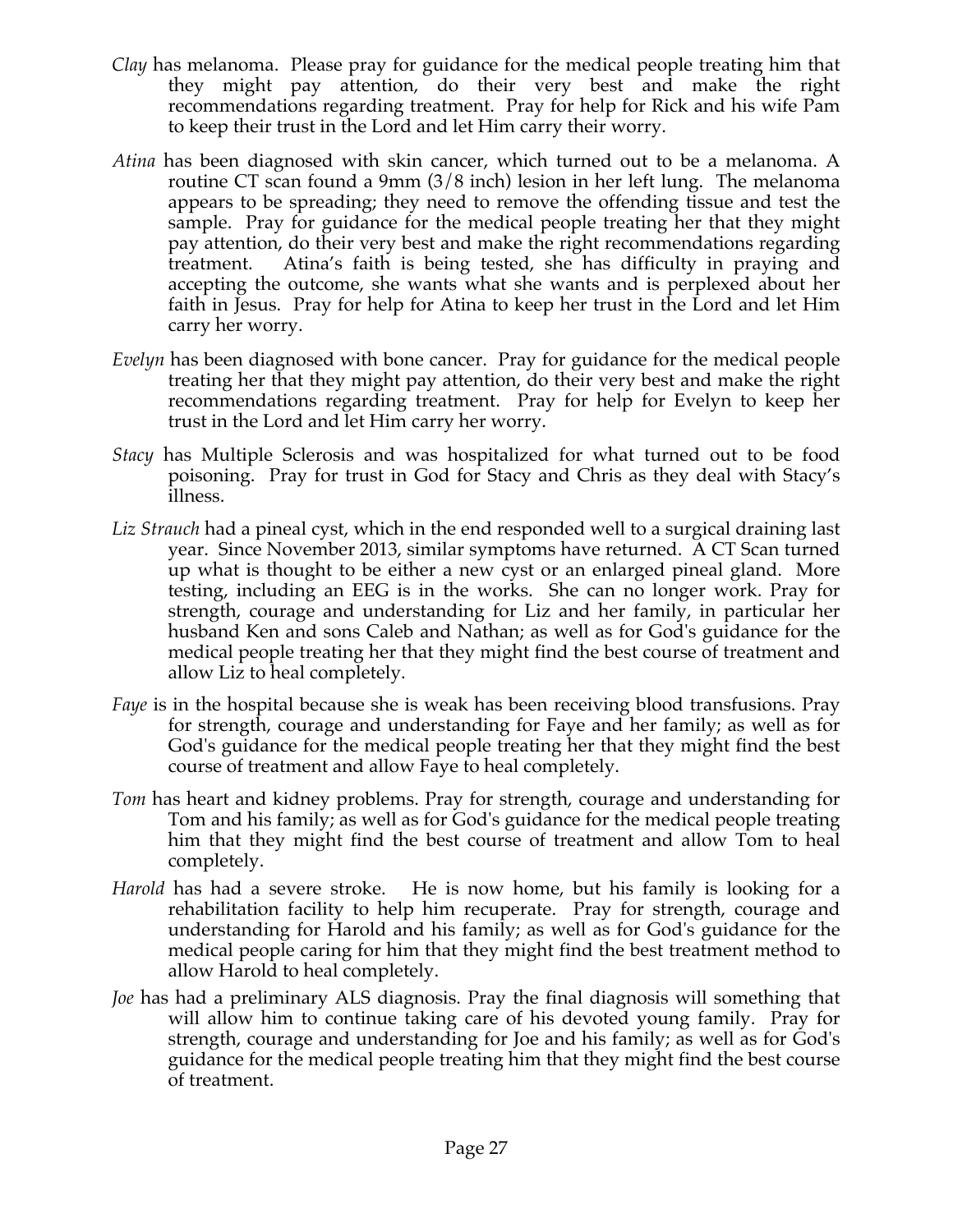- *Mark Wilson* has been under tremendous strain both physically and with work; he passed out just before New Years Day and awoke in the hospital, he got out then back in apparently with double pneumonia and now out. Due to very bad lungs already, this is a life threatening issue. Please pray for peace of mind and trust in the Lord for Mark, as well as for his family.
- *Preston* is reacting poorly to recent neck surgery and now has problems with his liver count; Physicians feel that dialysis will help. There may be a blockage in the bowel and an operation might be necessary. Please pray for the medical team to pay attention and to their best to determine how to help Preston and for a good outcome. Pray also that Preston and family will be able to put their worry on God's shoulders while Preston does his best to facilitate a return to good health.
- *Erica* has a non-malignant Brain Tumor which cannot be surgically removed due to the size and location. They are going to attempt chemotherapy. Please pray for peace of mind and trust in the Lord for Erica, as well as for her family, and for God's guidance for the medical people treating her that they might find the best course of treatment.
- *Brenda* is in the hospital because of bleeding on her brain. Please pray for peace of mind and trust in the Lord for Brenda, as well as for her family, and for God's guidance for the medical people treating her that they might find the best course of treatment.
- *Mackenzie* is a young girl with leukemia. Please pray for peace of mind and trust in the Lord for Mackenzie, as well as for her family, and for God's guidance for the medical people treating her that they might find the best course of treatment.
- *Mack* has had diabetes most of his adult life. Circulation in his legs is very bad and doctors are considering amputation. Please pray his medication will help and he will not face amputation. Please pray for peace of mind and trust in the Lord for Mack and for God's guidance for the medical people treating him that they might find the best course of treatment.
- *Michael* has been diagnosed with lung cancer recently after making it through gastro intestinal cancer last year. Please pray for peace of mind and trust in the Lord for Michael and his wife Gayle; as well as for God's guidance for the medical people treating him that they might find the best course of treatment.
- *Adriano* is in the hospital due to high sugar and high blood pressure. He is very weak and will appreciate your prayers.
- *Heather* recently found out she has cancer. Please pray for peace of mind for her and for the medical team treating her will be guided to the right solution.
- *Jim* has had an aneurism and blood clots. Pray that healing will come.
- *Georgia* has liver and pancreatic cancer. The doctors are evaluating whether to do surgery and how to tackle the disease. Georgia is a faithful Christian and appreciates your prayers. Pray for God's guidance for the medical people treating her that they might find out the source of the problem and best course of treatment. Pray also for peace of mind and trust in God for Georgia and her family.
- *Lana's* doctor found something on her lymph nodes and ovaries. Pray for God's guidance for the medical people treating her that they might find out the source of the problem and best course of treatment. Pray also for peace of mind and trust in God for Lana and her family.

*Healing*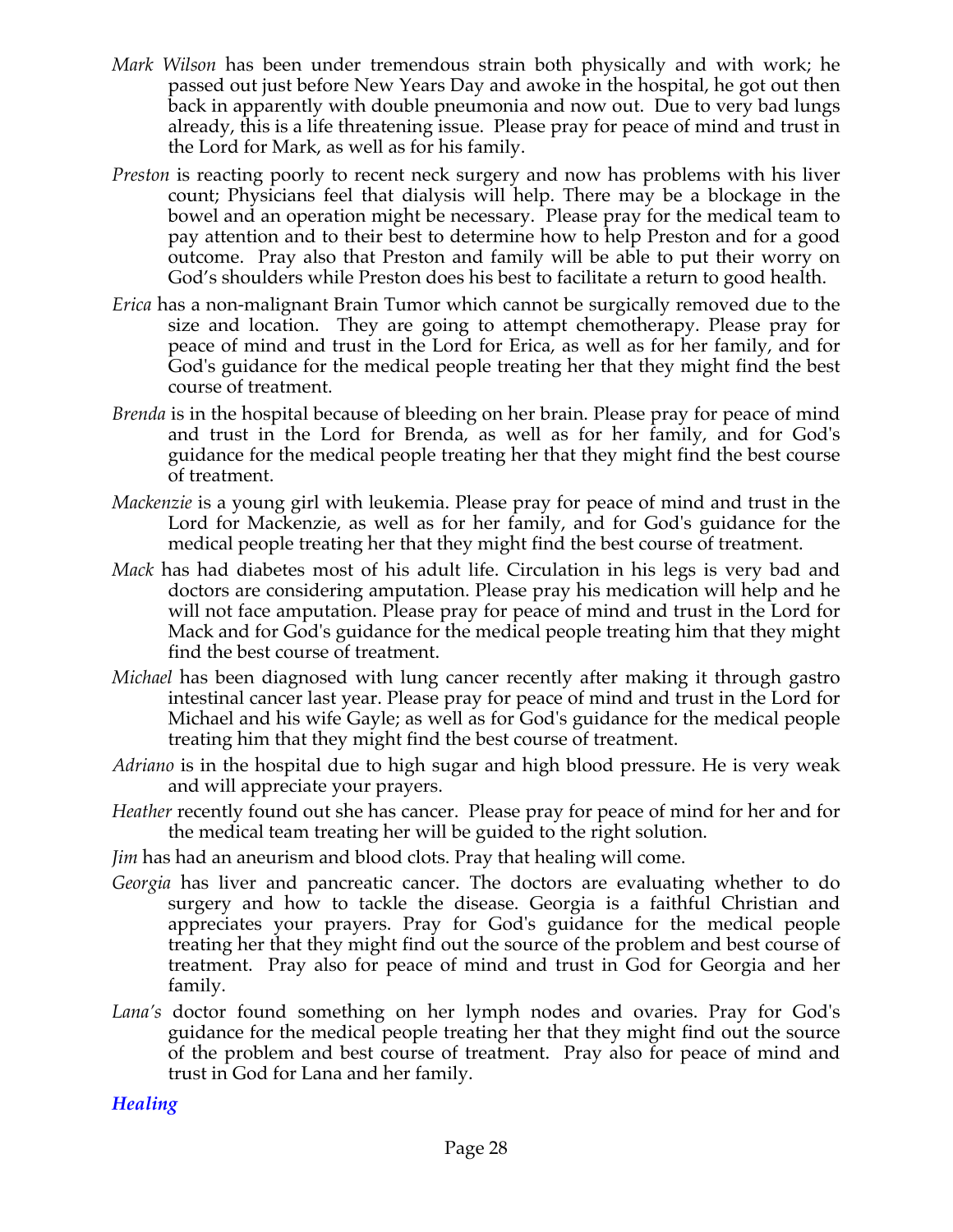- *Alejandra Jasso* (Doug Witherspoon's mother in law) had a kidney transplant; the surgery was a success and the kidney is working, please give thanks for that. *Alejandra* now has high blood pressure and other complications as her body deals with the transplant. Please pray for guidance for the medical team treating her. Please pray also for her and her family, in particular her daughter Ines, to let the Lord carry their worry, concern and even terror, putting their whole trust in our Lord as *Alejandra* goes through this difficult time and for a full recovery for her.
- *Dylan Klein,* 9, grand-nephew of Chet O'Brien, lost his 41 year old father last April, there was no insurance; his grandmother died in December with brain cancer. Dylan is the middle boy of Chet's niece, Erin. On 18 January 2016, Dylan was found to have a brain tumor; an operation on 25 January 2016, appears to have been successful in removing all of the tumor. The biopsy showed it was cancerous. He is going to begin a regimen of radiation and chemo treatments in about 2 weeks. Please pray for healing and for trust in the Lord and peace of mind for Dylan, Erin and the rest of the family.
- *Felipe* had to have his right leg amputated just below the knee due to diabetes complications. Please pray for a full and rapid recovery, adjustment to a prosthetic leg and return to work for him, as well as regulation of his diabetes so he does not have further problems.
- *Rev Bill* had a stroke. Pray he will stay comfortable and Jesus will be close by, please pray for a full and rapid recovery.
- *Dennis* will begin chemotherapy for an active cancer spot on his spine on 17 September 2015. Please pray for a good result and tolerance of the treatment for him.
- *Vickie* has been bothered with Migraines and all that go with the headaches. Please pray for relief from the pain for Vickie.
- *Amelia Perez* had a small stroke on 11 July 2015 and drove herself to the emergency room, she was admitted for three days, had her carotid artery opened up and is recovering. Amelia's faith and spirit are strong. Please give thanks for the progress so far, for her continued and full recovery and her faith to continue to support her. Pray also for her family who are still quite worried for her.
- *Jon* has Stage 4 mantle cell lymphoma There is good news in that he is in remission; however the chemotherapyis producing neuropathy in his legs so that it is a challenge for him to get around. Please pray that he will be as comfortable as possible; he has been a Marathoner runner so this is especially difficult.
- *Margaret,* from California, fell and broke her on 7 July 2015, while visiting her daughter in Arizona. She will stay in Arizona for the rehabilitation and return to her home when able. Furthermore, Margaret is in good spirits; however she will be away from her church family which is important to her for an extended period of time.
- *Cindy* is very ill, she is young and has children, she and her family need your prayers that they might stay close to our Lord and Saviour Jesus Christ as she heals.
- *Diana*, age 15, broke her leg while in school and now has a cast on. Pray she will adjust and be healed soon
- *Amy* has melanoma in her lungs, liver and kidneys; they have found a treatment for her that has a high success rate however the side effects are debilitating. Please pray she will be able to tolerate the side effects and the treatment is successful. Amy has full trust in the Lord, but would still appreciate your prayers.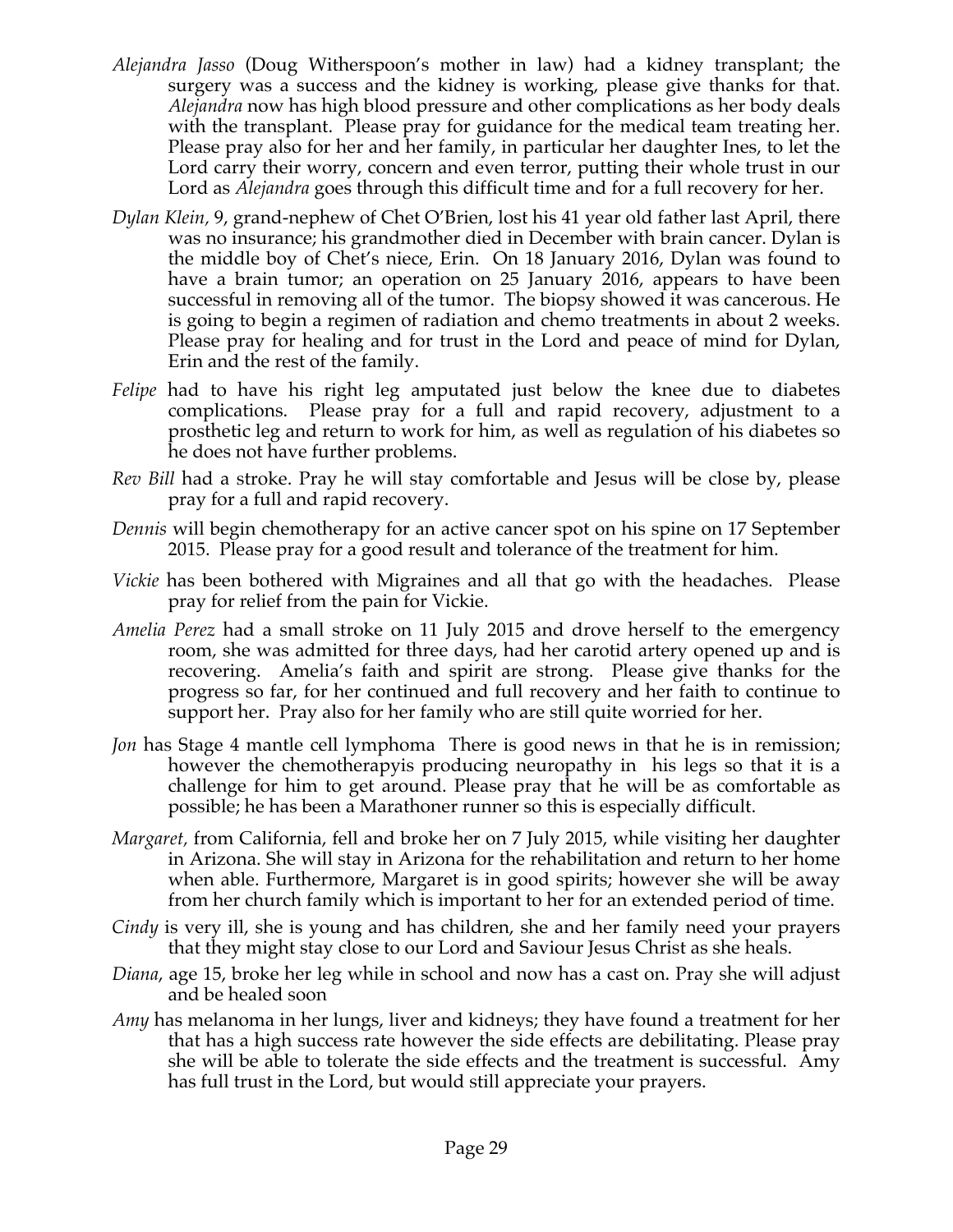- *Debbie* is just beginning chemotherapy for cancer of the lymph nodes. Prayer she will be able to tolerate the therapy acceptably and remain strong as she remembers the Lord is with her at all times.
- *Liz* had a massive stroke at age thirty-seven. The prognosis is good but she has a long road ahead. . Please pray for guidance for those treating her, for trust in our Lord for Liz and her family, for healing.
- *Ebick* is suffering from a severe ulcer but the Doctors cannot give her the proper dosage of the medicine due to her six month pregnancy. Please pray doctors will find an alternative avenue for treatment or that God will provide.
- *Stan* is going through chemotherapy and radiation treatments for cancer. He is elderly and the treatments are tiring him. Please pray for his wife *Marvelene* as they do this together.
- *Donald* is in the hospital and had his leg amputated on 14 April 2014. Pray he will adjust and healing will begin.
- *David* has many concussions and unable to go to school, read books, watch TV and has headaches and migraines. He has trouble sleeping and his family will appreciate your prayers for this 10 year old young man.
- *Gladys* has breast cancer and has had a lumpectomy. She needs to take a year off of her work to have chemo treatments.
- *Alwin Jack* has had a stroke and recently has had a relapse. Please pray for those who treat Alwin that they might chose the best possible treatment and pray for peace of mind for Alwin during the recovery phase.
- *Carolyn* has Multiple Sclerosis with complications. Pray Carolyn and her children will be close to our Lord Jesus Christ as they and family members help to ease the problems.
- *Bill* had malignant growth removed from a lip last month and seems to be experiencing a re-growth of the cancer. He asks your prayer for the medical team treating him and for peace of mind for himself.
- *Hank* has osteoporosis, which has caused him a great deal of pain and inconvenience in the past few years. Pray for his healing and that his medical bills will be met.
- *Evelyn is* an elderly woman who has had problems with her eyes and is now blind. It appears some sight will return shortly, pray for that to happen!
- *Joanne* has begun kidney dialysis as a result of kidney failure due to extensive chemotherapy. Additionally she cares for an adopted drug addicted baby who is now nine years old. Please pray for her to keep her faith, to let the Lord carry her worry and concern and to give her strength. Pray also for those treating her that they might pay attention and do their best.
- *Mr. N. Anand* is in the hospital and is seriously ill. He is being encouraged to pray for repentance of his sins and to depend upon our dependable God for a cure and recovery of his health. Pray that he will be a strong witness for Christ.
- *Jacob* has been going through some dental procedures and has some pain and aggravation with the numbness. Please pray for comfort and strength for him, as well as for guidance for the medical team treating him that they might pay attention and do their best.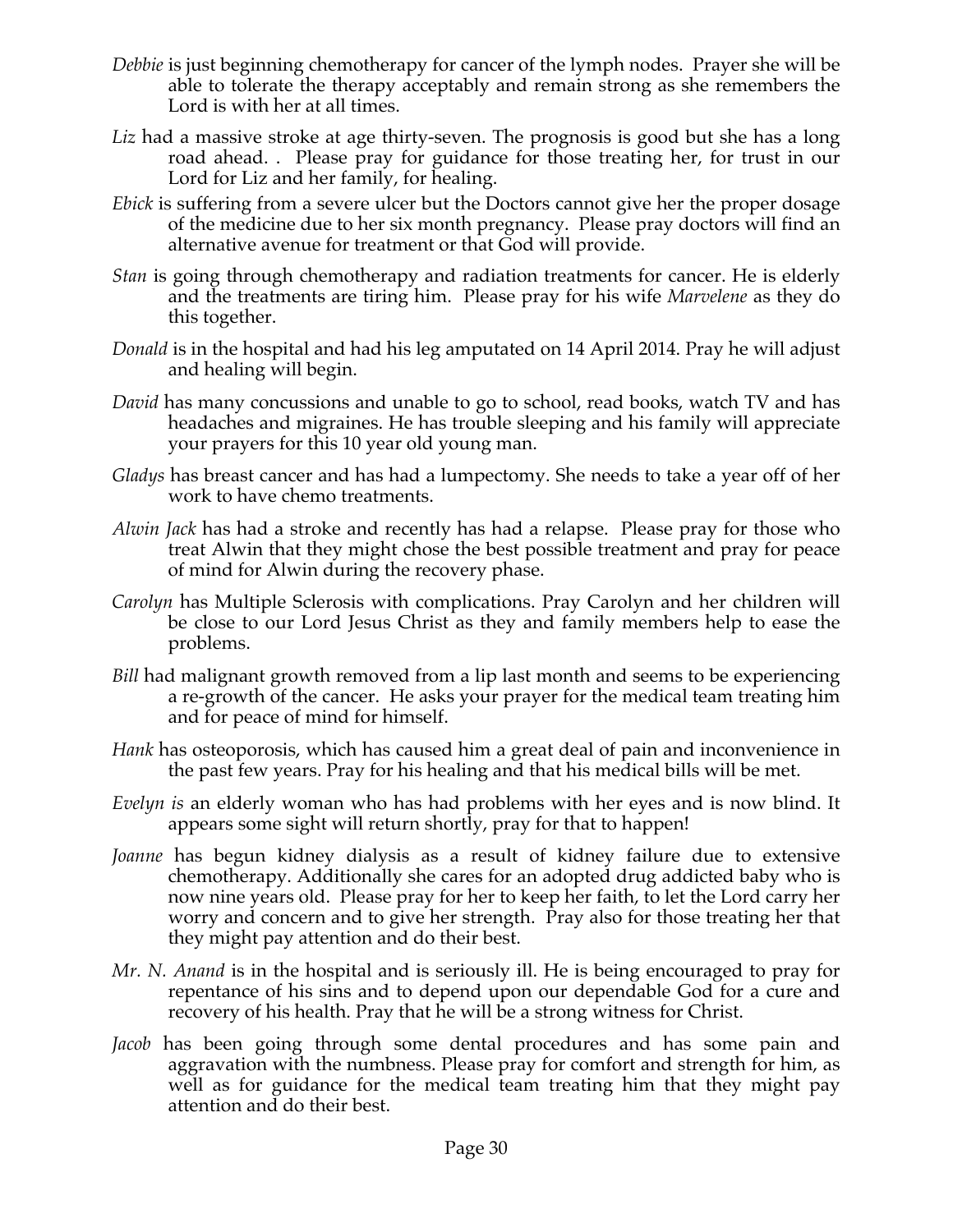- *Bud and his wife* for their continued welfare and enthusiasm. Bud has been advised of an aneurism in his heart of a size not mandating immediate surgery. This comes at a time when he has sole care of his wife who recently broke two vertebrae and thereafter sustained pneumonia.
- *Virginia* has Sinus and Allergy problems giving her severe problems. Pray that the Doctor will discover why it continues and find a cure.
- *Arlen* is receiving treatment for lung cancer and recently experienced a ruptured colon during treatment. She is alone in Oregon but does have a friend who has traveled a great distance to be at her side. Please pray for guidance for the medical team treating her and for strength and trust for Arlen.
- *Oscar* discovered some time ago he had blood clots in his leg and lung. He has been treated for them and has not been cured. He now will be facing surgery. Please keep him in your prayers.
- *Angela* had an ischemic stroke (clot). Please pray for guidance for the medical team treating her and for strength and trust for Angela. Please pray also that she and her family might put their worries on our Lord's back so she can work hard towards recovery.
- *Nora* had a stroke mid February 2013. Please pray for guidance for the medical team treating her and for strength and trust for Nora. Please pray also that she and her family might put their worries on our Lord's back so she can work hard towards recovery.
- *Linda* has been hospitalized for several days with a gastrointestinal problem. Please pray for guidance for the medical team treating her and for strength and trust for Linda.
- *Dester* is suffering from unknown skin and diseases. Please guide the medical team treating him to find out what the problem is and cure it. Pray also for Dester to trust in the Lord.
- *Lee* has Arterial Fibrillation, sheis doing much better and she and her family thank you for your prayers. Her pain level is high and some medications have bad side effects. Please continue her in Prayer in the weeks ahead as she heals.
- *Nell* recently adopted two children and has just been diagnosed with multiple myeloma.
- *Mary Lou* has been suffering with seizures. She was in the hospital with a 24 hour monitor and is being sent home from the hospital with two medications and orders to return in 2 months for another MRI to review whatever is going on in her brain. Please pray for guidance for the medical people treating her, as well as peace of mind and trust in God for her and her family.
- *Kathleen* has spent the last two weeks in the hospital. She has been diagnosed with colitis, shingles and possibly colon cancer. Pray she will be comfortable and begin to heal.
- *Rachel* has Mitochondrial Myopathy. This is a hereditary disease of the muscles and they do not have a cure for it. Part of her pain is her family does not believe she is indeed ill, as she appears to be just fine. Please pray her family will learn the truth and be supportive of her; pray also the medical people treating her will find the right measures to minimize the disease. Most particularly pray for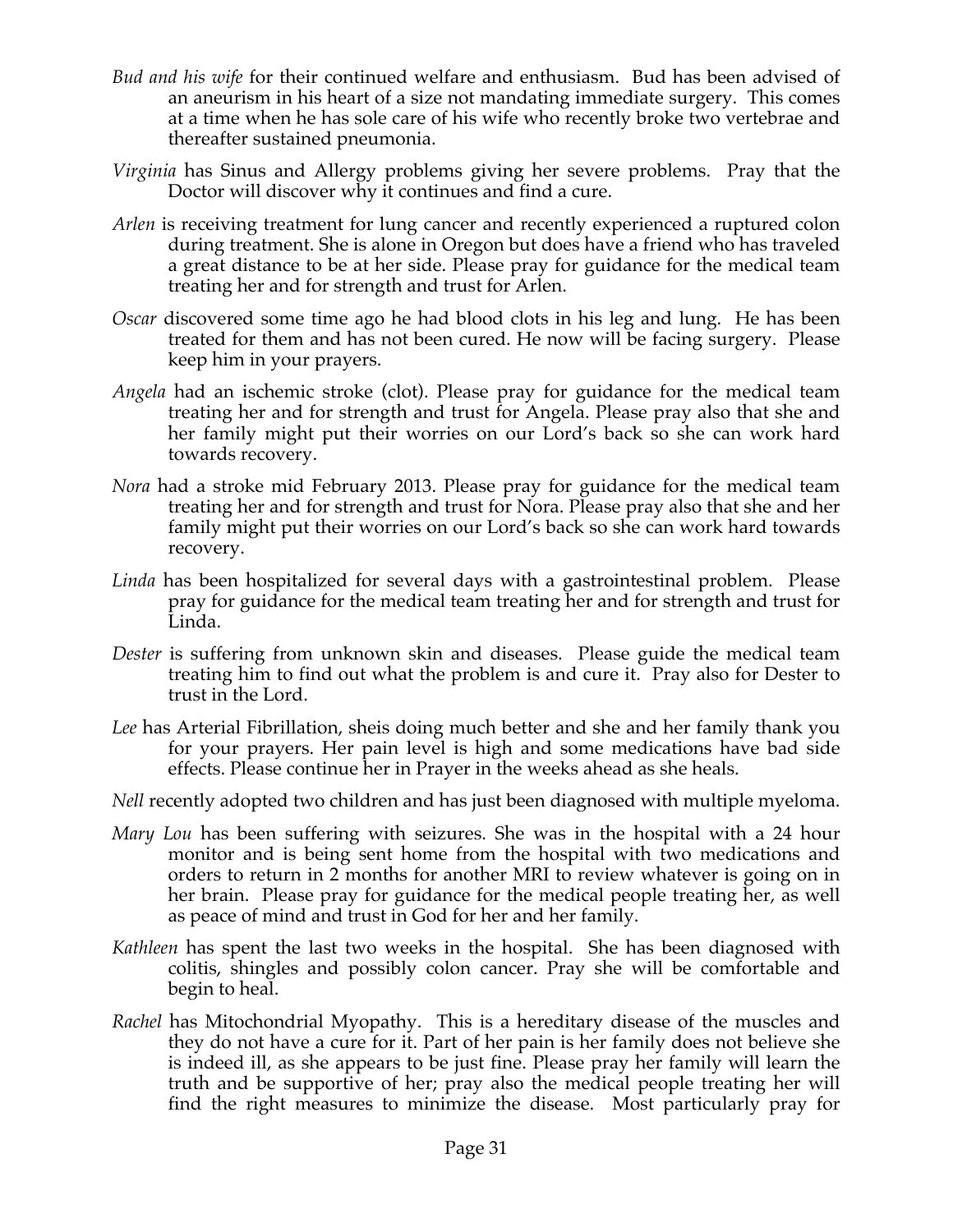Rachel's trust in God.

- *Nicolas* is in the hospital with serious symptoms of a heart disorder. Please pray for peace of mind for him and guidance for the medical team looking for the cause and cure.
- *Juanita* is a young girl who was in a coma because of a blood disease. She has not come out and is gaining strength. They are awaiting results from blood samples. Her family thanks you for your prayers and asks that you continue.
- *George* had foot surgery. Please give thanks for the surgery and pray for a full and rapid recovery.
- *Nellie* is in the emergency room of a hospital in a great deal of pain. Please pray for peace of mind for her and guidance for the medical team looking for the cause and cure.
- *Lauralee Meade* underwent a lumpectomy on Friday after Thanksgiving. A further anomaly has been discovered and she had additional preventative radiation treatment. Please pray for a complete remission of the cancer. Pray also Lauralee will maintain her great attitude and trust in God.
- *Kay Denton* (Mrs. Kay) has had another chest infection, perhaps viral, this one is pretty bad. Please pray for her full and rapid recovery and for her ability to breathe to return quickly. Please pray for continued peace of mind for Mrs. Kay and her family. Give thanks for her trust in the Lord and her positive attitude.
- *Judith Clingwall* is afflicted with Multiple Sclerosis (MS). She is currently in Laurel Place, an extended care facility in Surrey, British Columbia. Judith's condition has worsened recently. Please pray for her to take an active part in her own life, for her strength, peace of mind, trust in God and remission of the disease so she might return home to her family. Pray also for strength for her husband Martin as he deals with all the problems and stress of Judith's situation.
- *Vince (age 15),* reoccurrence of Osteosarcoma, recent testing found a nickel sized tumor in his lungs. The doctors are consulting with a specialist in Houston. Please pray for guidance for the medical team and for peace of mind for Vince and his family.

## *Healing and Patience*

- *Kym* (43) has various hip problems which seems to be related to osteoarthritis. And, her mother *Ruth* is in the early stages of dementia. Pray for guidance for those treating both of them, as well as patience and trust in the Lord for both of them.
- *Christopher* has had problems with his leg for some time. Now he has to have it casted and it will stay that way for what to him seems an interminable time. Pray for patience and peace of mind for this young man who has much he wants to do.
- *James* for the Lord's healing of health issues and give a remedy for many personal challenges at the moment

# *Thanksgiving and Continued Healing*

*Brett Gregr* had surgery on Tuesday, 22 March 2016, to remove a bleeding lesion. The surgery, which had potential to end his life, was apparently completely successful. Please give thanks for the great outcome and great work by the surgeons and medical team and please pray for Brett's peace of mind, as well as that of his wife Karin and the rest of his family during his recovery.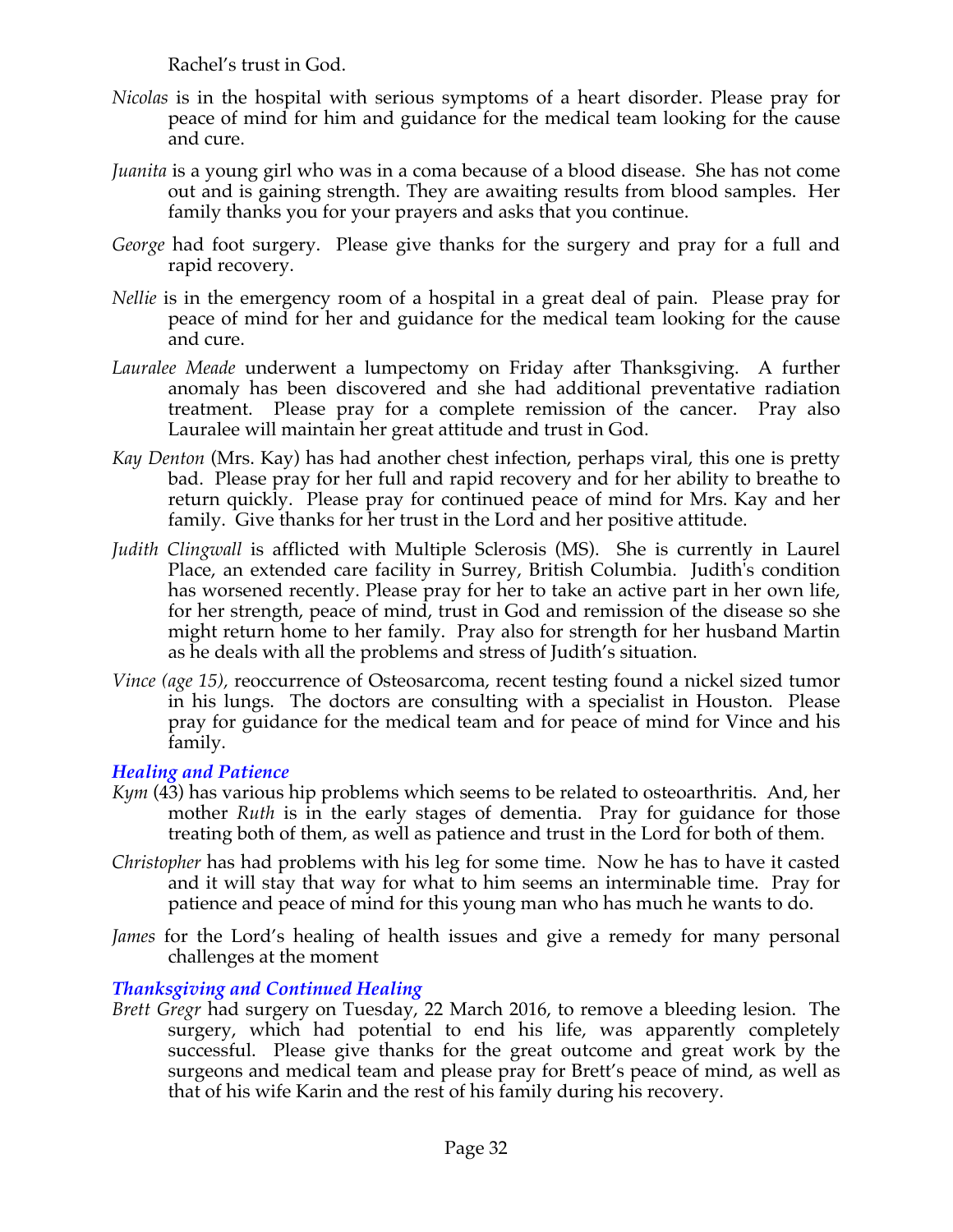- *Shamu* had surgery again on Friday 18 March 2016, which appears to have been completely successful! Please give hearty thanks for the good result. She had eight surgeries now to attempt to solve a disruptive colon. She needs at least one more. She is still weak. Please pray for strength, physical, mental and spiritual for her. Pray for guidance for the medical team treating her. Pray also for her to continue her trust in our Lord as she goes through this difficult time.
- *Linda* had successful dental surgery on 15 December 2015, she is also on a course of chemotherapy and this type of surgery was not recommended for people while they are taking chemotherapy. But, it was an emergency and had to be done. Please give thanks all went well and pray for continued healing and for peace of mind and trust in God for Linda and her family.
- *Ruby* broke her hip on 10 December 2015, surgery was successful. Please give thanks for the successful surgery and pray for her full and rapid recovery.
- *Terry* was undergoing radiation treatment for cancer, which he had to stop to amputate his leg below the knee due to diabetes. The surgery was successful, he has been fitted with a prosthetic leg and foot. He is in good spirits and positive about the remainder of his treatment. Please join Terry and his family in giving thanks for the successful surgery and continue to pray for his return to radiation treatment and then to chemotherapy, ask God to give Terry, his wife and seven year old son trust in him for peace of mind and heart, as well.
- *Cynthia (Cindy) Olufson* (Melanie Zimmer's sister) had surgery to remove Harrington rods put in her back 25 years ago because of an infection. The surgery went well, please give thanks for the great result and pray for a full and rapid recovery for Cindy.
- *Janet Jessup* had a stroke on 3 July 2014 and heart problems that were causing huge issues for her. They seem to have gotten her stabilized and she is going home from the hospital. Please join the entire family in giving thanks for this wonderful development. Please pray for those treating her to find the appropriate treatment and for trust in God and peace of mind for Janet and her family, in particular her husband of 43 years, Rev Roger Jessup, retired minister of Saint Joseph of Arimathea Anglican Orthodox Church.
- *Arch Crittenden* has Multiple Myeloma (cancer cells in bone marrow); without this treatment life expectancy is one to two years. The treatment has apparently been effective. Arch and his lovely wife Kathy ask that you pray for their trust in God to remain strong and for a good outcome.
- *Sam* had surgery on his entire large intestine that had become infected. At the time of the operation he was just hours away from a complete organ shutdown. He had had turmoil in his life over the years. Sam is now in the ICU and his Minister visited him and explained to him God had given him another chance for him to make things right with his Lord. Pray for his good health and his spiritual life with Jesus.
- *Ian* had surgery to remove excess skin rendered a nuisance by controlled lost of 200 pounds. Please give thanks for the successful result and for those treating him to have paid attention and done their very best on the lengthy surgery, taking the best possible care of him. Please pray for his continued recovery and strength for his Mother who will be in charge of his after care.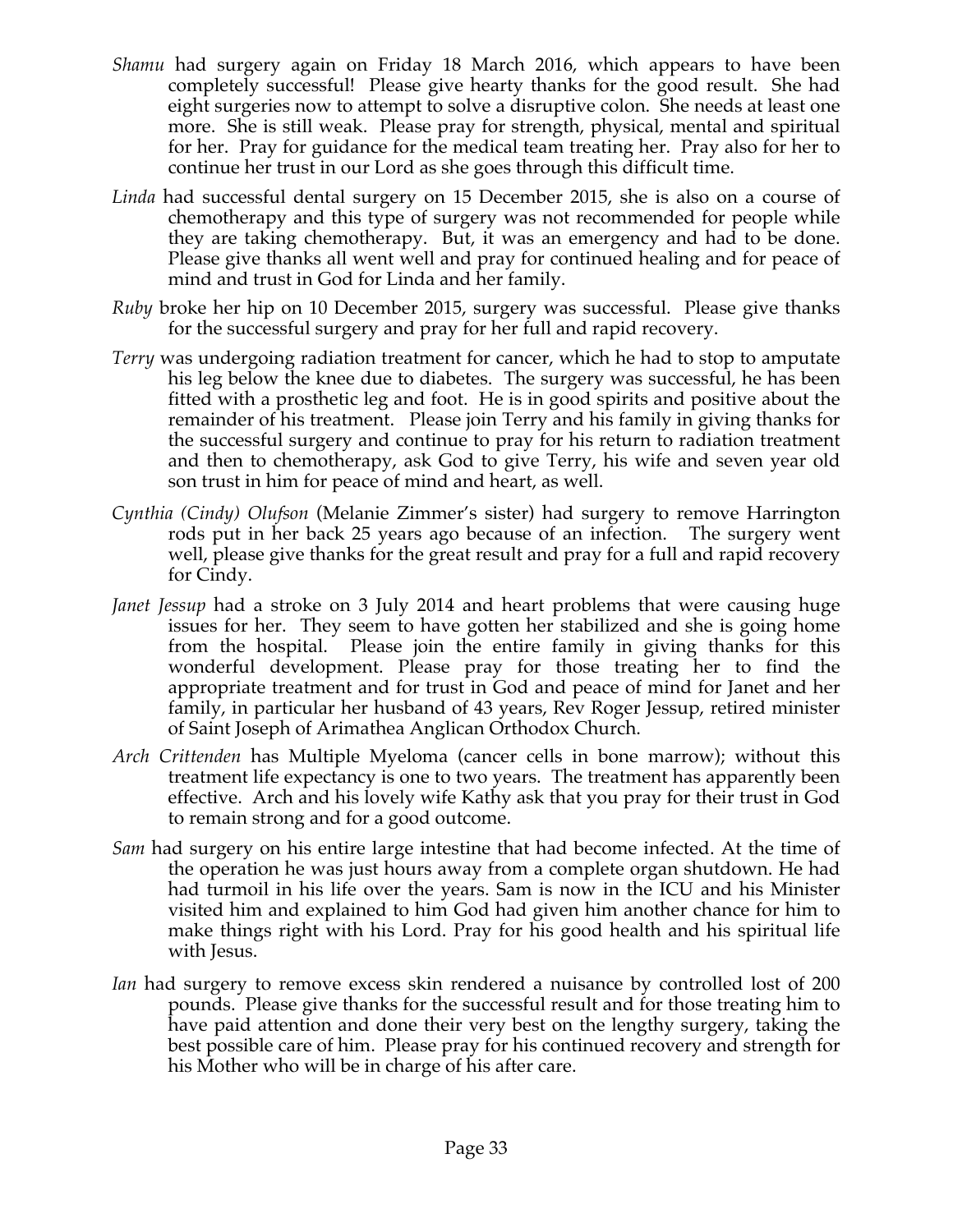- *Jenniffer* had surgery for breast cancer on 15 October 2014, which seemingly went well; please give thanks for that. She has had other complications which preclude her from making a full recovery in particular, the reconstructive surgery seems to have gravely affected her back muscles and nerves, resulting in both very limited mobility and extreme pain, the drugs are making her terribly sick; please pray those will be overcome. Pray for help for Jenniffer to keep her trust in the Lord and let Him carry her worry and concern as she recovers. Please pray also for strength and courage for her family as they try their best to help her.
- *Mary Thornell* has been battling colon cancer for three years now, she is currently treating at the City of Hope. Things seem to be going well, the numbers seem headed in the right direction. Please pray for guidance for those treating her, as well as strength, guidance and peace of mind for Mary and her husband Jim, as well as daughter Janice and son Jimmy, as she undergoes treatment.
- *Jim Thornell (Jet)* seems to have recovered from the five stomach ulcers and now is dealing with blocked coronary arteries and taking care of Mary. Please give thanks for the great result and also for the strength, guidance and peace of mind our Lord gave Jet and his wife Mary, as well as daughter Janice and son Jimmy, as he underwent treatment.
- *Elma* is suffering from cancer. She was taken home from the hospital on the advice of her Doctor. We were asked to pray that Elma's remaining time here on earth might be good and that Elma and family might put their trust in the Lord and let Him carry their worry. Since then, Elma's Bishop told us a great Miracle of the Lord is working over Elma. Doctors sent her home to die, but now she seems to be doing all right. On behalf of her, thank you for all of your prayers. Please continue praying for her complete healing.
- *Dennis* has heart problems; now the medical people treating him discovered a large mass on his liver which turned out to be a cyst! Please give thanks for this great development and pray for peace of mind and trust in the Lord for Dennis and for God's guidance for the medical people treating him that the contemplated surgery might go well.
- *Dwight* had major oral surgery, for which he gives thanks. He is recovering slowly and asks your prayers to speed the process.
- *Mike* is a veteran who has served his country when she called. Please pray he will open his heart to God so He can make Mike's crooked road straight and pull him towards the summit rather than to the pit.

## *Business*

*James* and *Sarah* who have recently moved to a new area and have new positions in employment. They are finding much stress in the new surroundings and will appreciate your prayers as they adjust.

## *Financial Guidance and Employment*

*Doug* recently became unemployed from his job of 18 years. He has been applying for jobs, but unable to get one at this time. His wife is working; this is not enough for the family. Please pray he will find employment with a firm that will be able to use his considerable skill and hard work to benefit both the firm and the family.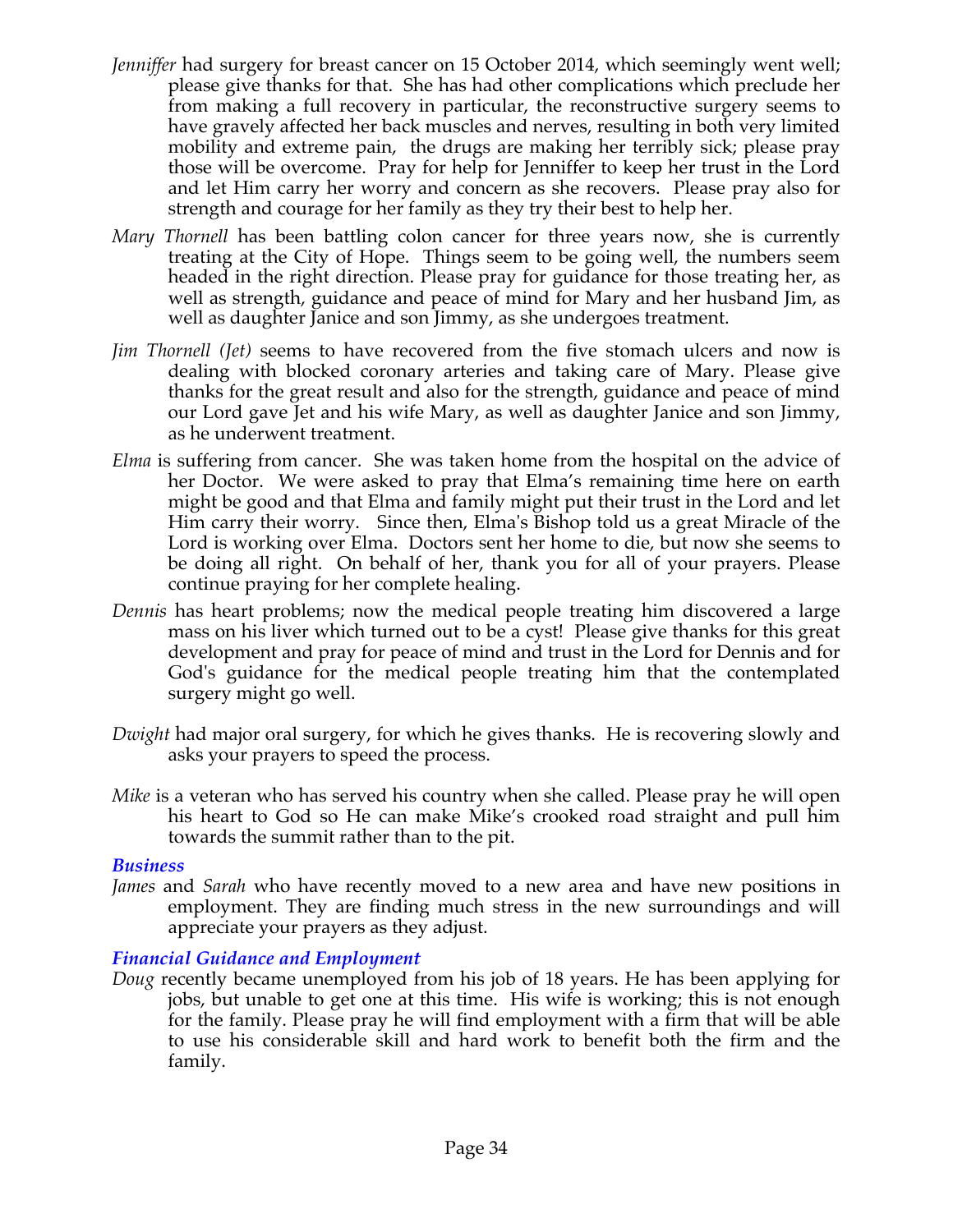- *Catherine and Lewis* are at a low ebb due to a struggle for employment. Your fervent prayers will be appreciated.
- Lori is considering a potential change in her employment. Please pray for God's guidance in considering all aspect of her potential work.
- *Sara* is concerned about the future with her company. She would appreciate prayers for her continued employment and that her firm might find more and better ways to use her considerable skills.

## *Financial Guidance and Healing*

- *Clark* is in need of salvation; for God's Will to be done in his life. Pray his family will be blessed with the financial miracles that come from doing His Will.
- *Timothy and Sharon* had their home foreclosed the morning of 15 April 2014. They are experiencing spiritual, emotional and financial crisis at the current time. Please pray for God's guidance as to how they might handle the financial difficulties in which they have found themselves and more importantly have them draw closer to God and each other.
- *Linda, Rick, Christian and Sawyer* are a family experiencing spiritual, emotional and financial crisis at the current time. Please pray for God's guidance as to how they might handle the financial difficulties in which they have found themselves and more importantly have them draw closer to God and each other.
- *David and Lorna* are having financial problems. They are trying to find a smaller home which may be more affordable. *Lorna* has had an ongoing battle with brain cancer, her trips back and forth to the hospital have drained their finances to the point they sometimes struggle to have enough food in the house. Pleaser pray for Lorna's healing and guidance on how they might handle the financial difficulties in which they have found themselves.

# *God's Strength and Peace of Soul*

- *Thomas Schopp* is currently in the Lemon Creek Correctional Center, Juneau, Alaska. He asks that you pray for guidance for him and for him to open his heart fully to the Holy Ghost that he might be guided to be a force of good in this world and be able to be a productive member of our society. He adds that he much appreciates your prayer on his behalf as he is confident the Lord listens.
- *Adrian Heywood* (friend of *Thomas Schopp)* is currently in the Lemon Creek Correctional Center, Juneau, Alaska. Thomas asks you pray for guidance for *Adrian*, that he might be helped to open his heart fully to the Holy Ghost to be guided to be a force of good in this world and be able to be a productive member of our society. *Thomas* adds he much appreciates your prayer on Adrian's behalf as he is confident the Lord listens.
- *Krysti* has issues stemming from habitual drug abuse. Pray she will take help from God through Christians trying to lead her to our Lord.
- *Charlie McCormack* is really feeling down again. He cannot say why; on the one hand knowing rationally things are pretty darn good and on the other hand feeling what he knows to be irrationally that doom is impending. He asks your prayer the Holy Ghost might fill his heart with light and drive the darkness far away.

## *Guidance*

*Thomas* recently learned as the result of a parole violation he will not be allowed to return to society for the remainder of his life. He is despairing and fearful of his inability to cope with this new news and God's plan for his life. Please pray he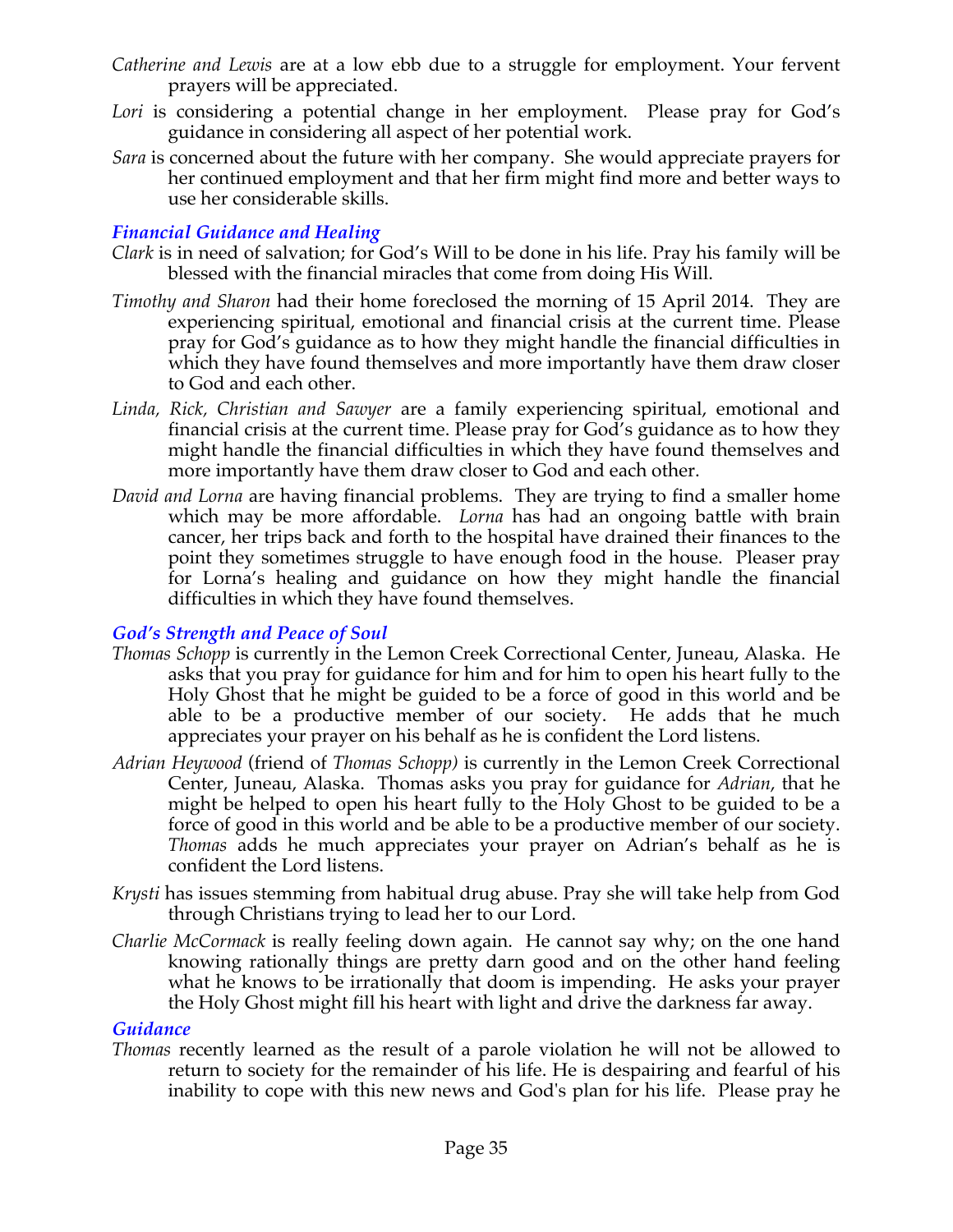will be able to work with God to live with the choices he has made and go forward.

- *Cam* has gotten into some of the issues being with the wrong crowds, too much dinking and making the wrong decisions. Pray he will ask God to send the Holy Ghost in to straighten things out and he will listen when He speaks to him.
- *Paul* recently had his large toe amputated due to diabetes and is having a difficult recovery filled with fear about dying. He recently accepted Jesus as his savior and his family Rosie and Brenda are very grateful. Pray for strength for both Rosie and Brenda who are staying by his side through it all encouraging him on.
- *Steve* is addicted to alcohol, pain pills and gambling. Pray for wisdom, courage and strength to stick with treatment and follow God's plan for his life.
- *Eli* has some mental issues and has lost his way. He was admitted to the hospital for psychological evaluation to get a proper diagnosis and medications and has been discharged. He has yet to come to grips with the demons chasing him. Pray he will return to the Lord and his family. Eli's brother *Carl* has gotten little to no support from the family, he being the one to get Eli into treatment. Daughter Katie seems to be the least helpful. Pray they will ask God to send the Holy Ghost in to straighten things out and they will listen when He speaks to them. The family has been open to the Prince of Darkness and needs help.
- *Debbie* has family problems that must be dealt with and she asks God's guidance in making the correct decisions and how to stand.
- *Edward (45)* had the opportunity to meet with a Christian during the conversation she discovered Edward had some background about God but thought He was not relevant to this day. Edward asked many questions about the Bible and was surprised at the answers and continued to ask questions. They both went their separate ways and the Christian told Edward that she would pray for him. Will you join in prayer for Edward, please?
- *Michael and his Family* ask your prayers for wisdom as they are under trial and affliction to follow the law of the land and yet honor God in so doing.
- *Flora* is in remission with cancer, but has high blood pressure and fatigue. Flora's Mother recently died and this has caused added stress. Please pray that she will be able to let God carry her worry and sorrow so she can do the things she needs to do.
- *Elizabeth and Gunner* need your prayers for their general well being. Pray they might see the Light of the Lord and let Him guide their lives. Pray they will open their hearts not only to the Lord, but to each other to become one in Him and happiness.
- *Eli* has lost his way both spiritually and mentally, please pray for him and his parents Ed and Barb, who are having great struggles seeing their son, go through these afflictions having brought up in a Christian home. Please pray his parents can find a way to help Eli.
- *Mitten* has a Christian talking to him about Christ. Mitten does not believe and does not seem to care. Please pray Mitten will see the light.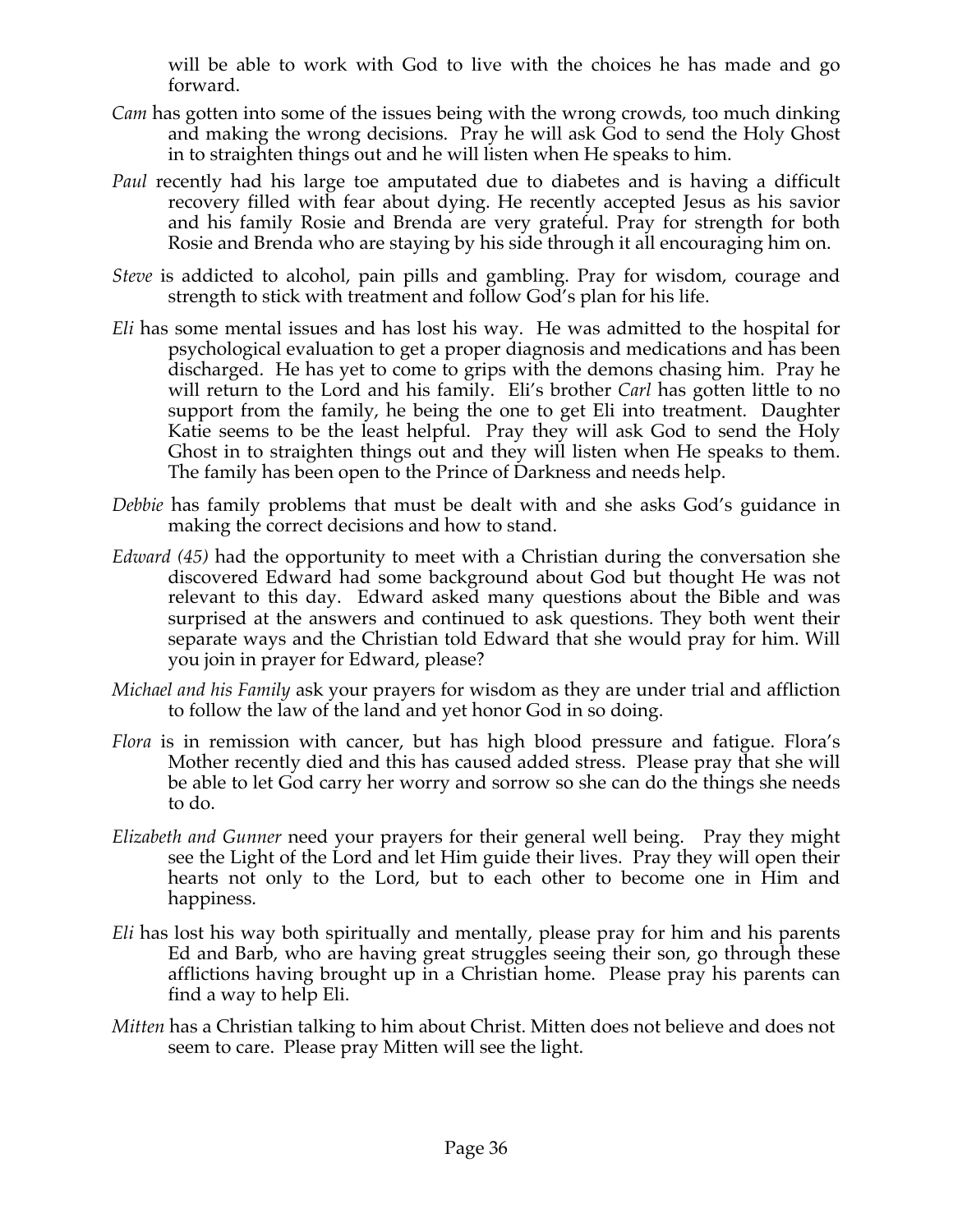- *Kristen, Rickey and their two children* ask you to pray for grace, wisdom and understanding as they attempt to cope with infidelity, separation and possibly divorce as a result of backsliding from the Lord into the World.
- *Helene and her family* ask your prayers for them as they deal with the loss of Alan, husband and father.
- *Stephanie* seems to be very deeply into post partum depression after her baby was born prematurely. Please pray for her Mother in Law who is going a great distance to help Stephanie and her new Grandson. Pray that Stephanie will be able to direct her attention outward, rather than inward.
- *Caitlin* is in the grip of the Prince of Darkness; she thinks there is escape from reality in drugs. The saddest part is that reality is not as she sees it. Her family is despairing as they can do nothing to help her and ask that you pray for the Holy Ghost to enter into heart and show her the need for change before it is too late.
- *Nathaniel* is in spiritual turmoil. His family and friends will appreciate it if you will keep him in your prayers for him to find the root of his trouble and accept God's help.
- *Sam* and her *two children* have been living in a shelter and are to lose their place there. Please pray a place will be found they can stay in and recover.
- *Norrie* is facing daily exams in the weeks ahead. Pray for calmness and concentration and to do the best possible.
- *Jonathan* is addicted to drugs. He is now in jail awaiting trial. His parents and friends will appreciate it if you will keep him in your prayers for him to find the root of his trouble and accept God's help to heal addiction.
- *Beth* is suffering from ungodly treatment in her marriage. Please pray God will guide her in her behavior, actions and thoughts that she might be able to lead her husband to God so her marriage might prosper to the benefit of them.
- *Jeanette* has had many members of her family die from diabetes and several are near death now. Jeanette does not know the Lord and is despondent and perplexed about her family and herself. Please pray she can open her heart to allow the Holy Ghost in to bring her knowledge and understanding.
- *Dr. Elizabeth Raj* is teaching a biblical approach to the psychological problems facing many in our society today. She is battling against the growing influence of worldly psychology adopted by the churches themselves. Elizabeth constantly stresses answers are found between the covers of that precious Book, the Holy Bible. Please pray for encouragement, strength, fortitude and courage for her.
- *Sara* asks that you pray for guidance for her as she deals with the stresses of her family and life. Pray that she can separate those things which she can affect from those things which she cannot and give her grace to accept that she cannot do everything and can only change those things within her control. She asks for God's help for her business so that she might remain gainfully employed while keeping up with the needs of her mother and husband and healing her own problems.

*Jacquie* to open her heart to God and accept His Love and Grace.

## *School Challenges*

Destiny, Blake and Janet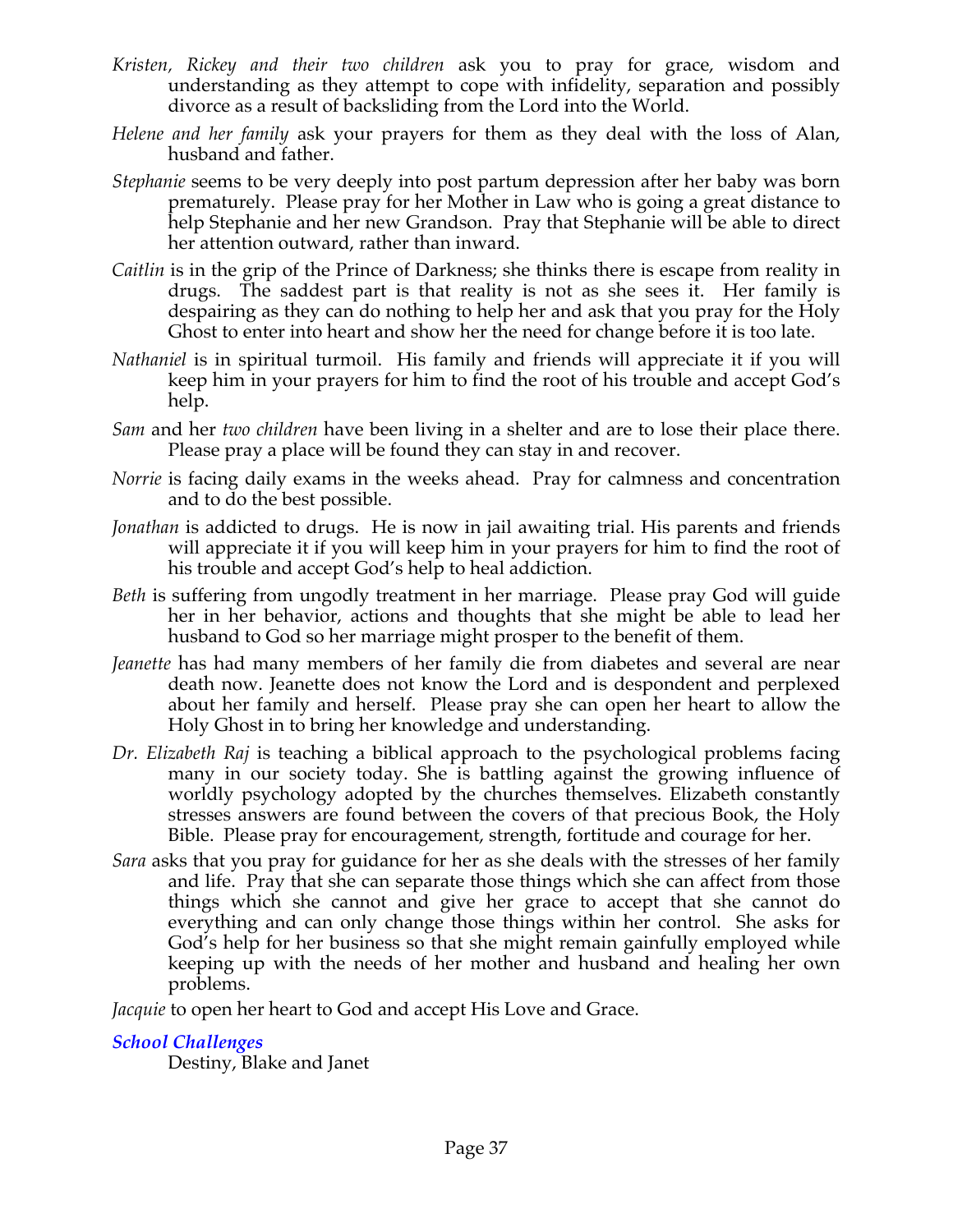# *Anglican Orthodox Church*

# *Kenya*

The Anglican Orthodox Church is making plans for establishment of a presence in *Kissi, Kenya.* There are six parishes, a total of 161 members, 68 adults, 93 children with two ministers. Please pray for the church there and guidance for the people involved.

## *Indonesia*

Please pray for the Lord's will regarding the establishment of an AOC church in Indonesia.

## *Pakistan*

The forces of evil are strong in Pakistan. The force of God stronger. Pray for our Christian family there.

*Ernest Jacob* Presiding Bishop Pakistan

## *Serbia*

Rev. Igor Djurcik leader of Anglican Orthodox Church in Serbia asks us to pray for his students. He has excellent young people in Belgrade who are having services and classes on the Bible.

## *Philippines*

Please pray a *Minister* will be found who would like to serve in Tabuk, in the Philippine Islands. The Anglican Orthodox Church has an established Church there and in the surrounding areas and need a Shepherd to lead the flock*.*

## *Diocese of the Epiphany*

*Saint Paul's, Moberly, Missouri* would like your prayers that the Holy Ghost might enter more fully into their hearts so that they might be more effective in spreading the Word of God.

# *Diocese of Virginia*

*Saint Joseph of Arimathea Anglican Orthodox Church* is under a lot of stress. We all are, but they need even more prayer. Rev Roger Jessup, their wonderful minister, had to retire as he was so pressed by the duties of a primary care giver, in addition to all the worries of this world. Pray for trust in God for each member of the parish and for them to find economic relief.

# *Armed Forces & Contractors*

Dustin (USAF - Middle East), Kristyna and Luis Aviles (Army – Fort Lewis, Washington), Airman Donny Patton (USAF - Hulbert Field, Florida), Jordan Brown (USMC – Fleet Marine Force - Pacific), Trevor Jennings (USAF - KC-10 Boom Operator – New Jersey), Trevor Di Marco (USN – Whidbey Island, EF-18 Pilot), Kurt Thomas (USN – Camp Foster, Okinawa), Ethan (US Army Airborne – Southwest Asia)

*Dustin* - USAF and has been in Kuwait for the last six months and during this time he was promoted to SSgt. Dustin is now on his way home to the USA for a visit and he and his family thank you for your prayer and ask you to continue as he serves his country and Lord.

# *For Our Country*

Our country has lost its way. Over half the people that vote, voted for a government that promises them things it cannot deliver in return for their souls which it can, will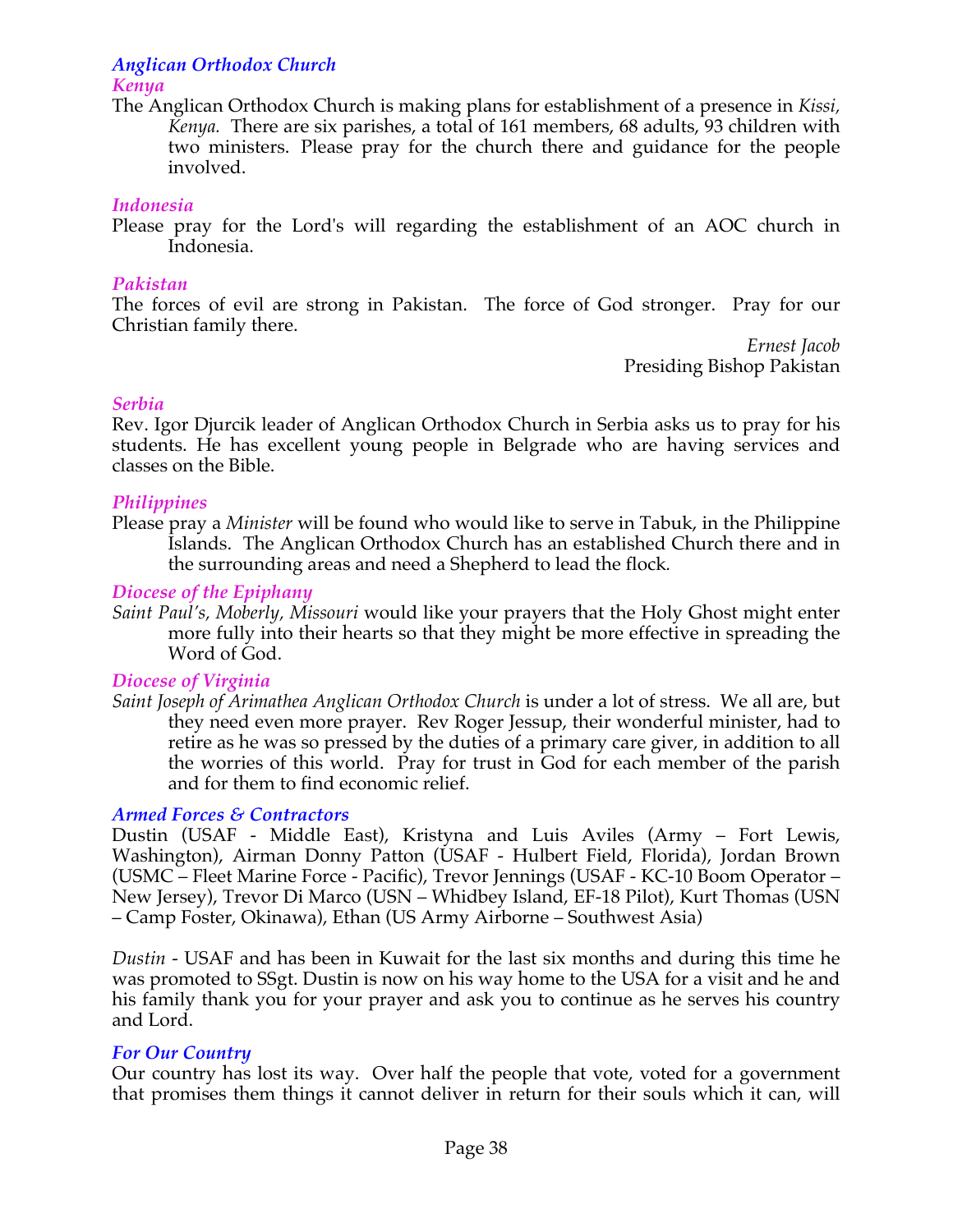and does take. Our foreign policy backs the rise of Islam, we turn our backs on those who would follow God and arm those who murder them. Pray God will raise up a leader from among the people who can turn the country's course 180° and attempt to come back to God. Pray the people will recognize that they are headed down a smooth wide road into the pit, a road that will get smoother and smoother, steeper and steeper until the only possible way is down. Down, into the depths of the pit. Pray people will recognize there is:

- One True and Triune God who is goodness in and of Himself
- All religions are not equal
- All ways of life are not equal;
- The Bible holds the Key to Life;
- All rights come from God, not the State;
- Good;
- Bad;
- Evil;
- Right;
- Wrong;
- Allah is the Devil;
- Abortion is no more than sacrifice of children to Baal.

Pray this recognition will not come too late. Pray we will, each of us, do our duty to God, Country and Family, putting His Honor above all.

## *Persecuted*

- The Islamist group (ISIS) took over Quaragosh, the biggest Christian city in Iraq; 164 men, women and children were beheaded. People ask where is God? The real question is where are the people to enforce God's will. Pray the people of the world will see Allah for who he is, the Devil. Pray for those who remain behind that they might find a way to safety.
- Around the world, Christians are under attack, not only in the Muslim world, but from Hindus and others in India. Also, they are under continual attack in the name of "Separation of Church and State" in the western world, as it becomes actively atheist or pro-devil buddy. Please pray for God's guidance and protection for all persecuted Christians and those around them.

## *Education*

- *Aaron* is in need of God's guidance to see what he needs to do to fulfill his potential and live his life in a manner which will bring true happiness to him.
- *Thomas Dabney* is attending Delta State University in Cleveland, Mississippi, to finish his Bachelor's Degree. Please pray for Thomas to focus on education and do his very best at school.

## *Various Special Requests*

- This is a horrible time for the *people of India, Christians in particular*; they are having problems with Hunger, Bank Closings, Transportation and Schools not functioning. Pray for the Leaders and Members of our Church in Eluru Andhra Pradesh. Pray their basic needs will be met and God will be close to them in this time of need.
- We ask that you pray, please ask God that the Holy Ghost might give you insight into how you might make the lives of your friends and family better. Remember helping others is not just those who you don't know!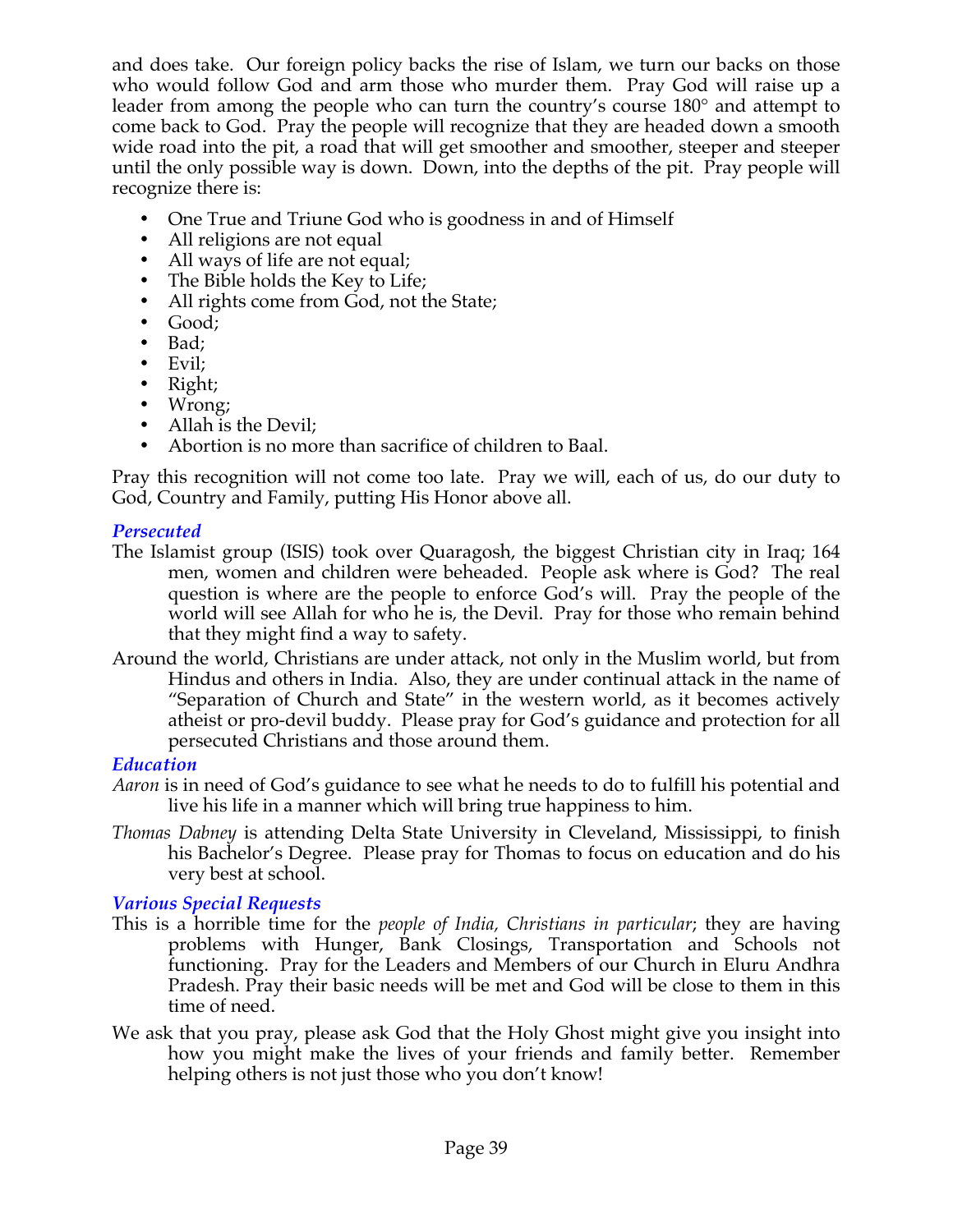## *Thanksgiving*

*Hap and Jack Arnold, Hope DeLong, Paul Martin* and many others give thank for safe travel to Dallas this past week for the mid year meeting of the Organization of Flying Adjusters.

*St. Andrews Sunday Photos* Enterprise, Alabama



Congregation (minus photographer Taewon and Joseph who went for pizza)



New Members with Bishop Jerry

Page 40